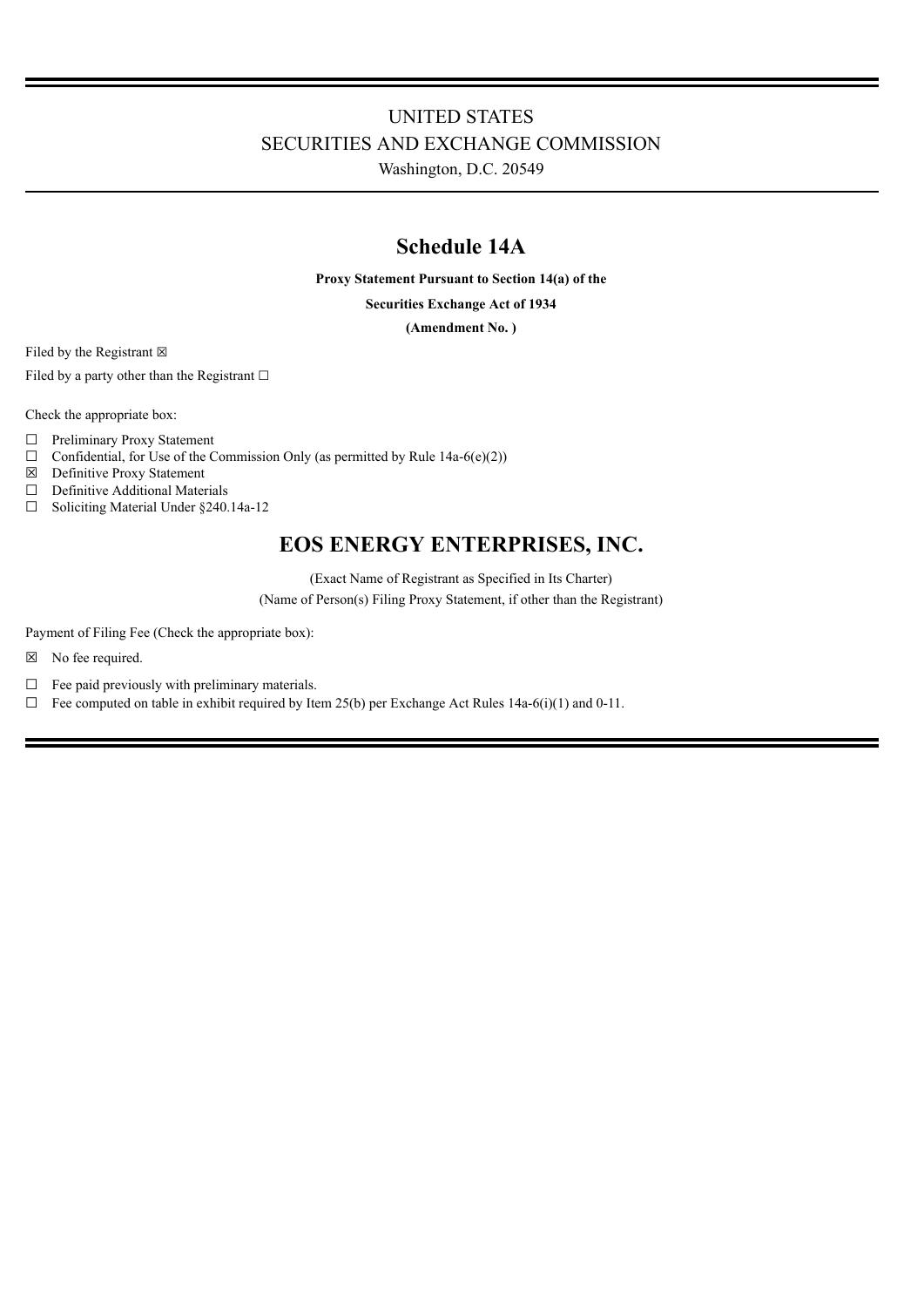

# **Eos Energy Enterprises, Inc.**

# **3920 Park Avenue**

# **Edison, New Jersey 08820**

# **NOTICE OF SPECIAL MEETING OF STOCKHOLDERS TO BE HELD ON JUNE 28, 2022**

To the Stockholders of Eos Energy Enterprises, Inc.:

**NOTICE IS HEREBY GIVEN** that a Special Meeting of Stockholders (the "Special Meeting") of Eos Energy Enterprises, Inc., a Delaware corporation (the "Company"), will be a virtual meeting conducted exclusively via live webcast at www.virtualshareholdermeeting.com/EOSE2022SM on June 28, 2022, at 10:00 a.m. Eastern time for the following purposes:

- **1.** to approve, in accordance with Nasdaq Marketplace Rule 5635(d), the issuance of our common stock to YA II PN, Ltd. ("Yorkville") in excess of the exchange cap of the Standby Equity Purchase Agreement dated April 28, 2022, by and between the Company and Yorkville (included in Appendix A to this proxy statement) (the "Exchange Cap Proposal");
- **2.** to approve an amendment to our Third Amended and Restated Certificate of Incorporation to increase the authorized shares of common stock from 200,000,000 to 300,000,000 (the "Authorized Shares Amendment"); and
- **3.** to approve an adjournment of the Special Meeting, if necessary, to solicit additional proxies if there are not sufficient votes in favor of the Exchange Cap Proposal and/or the Authorized Shares Amendment (the "Adjournment Proposal").

The foregoing items of business are more fully described in the Proxy Statement accompanying this Notice of Special Meeting of Stockholders. Only stockholders who owned common stock of the Company at the close of business on May 25, 2022 (the "Record Date") can vote at this meeting or any adjournments that take place. The presence, in person or represented by proxy, at the Special Meeting of the holders of shares of outstanding common stock representing a majority of the voting power of all outstanding shares of common stock entitled to vote at the Special Meeting will be required to establish a quorum at the Special Meeting. Abstentions and "broker non-votes" will be treated as shares present and entitled to vote for quorum purposes. Approval of the Exchange Cap Proposal and the Adjournment Proposal will require the affirmative vote of the majority of the total votes cast on such proposal. Approval of the Authorized Shares Amendment will require the affirmative vote of the holders of at least  $66\frac{2}{3}\%$  of outstanding shares of our common stock as of the Record Date.

# **The Board of Directors recommends that you vote:**

Proposal 1: **FOR** the Exchange Cap Proposal;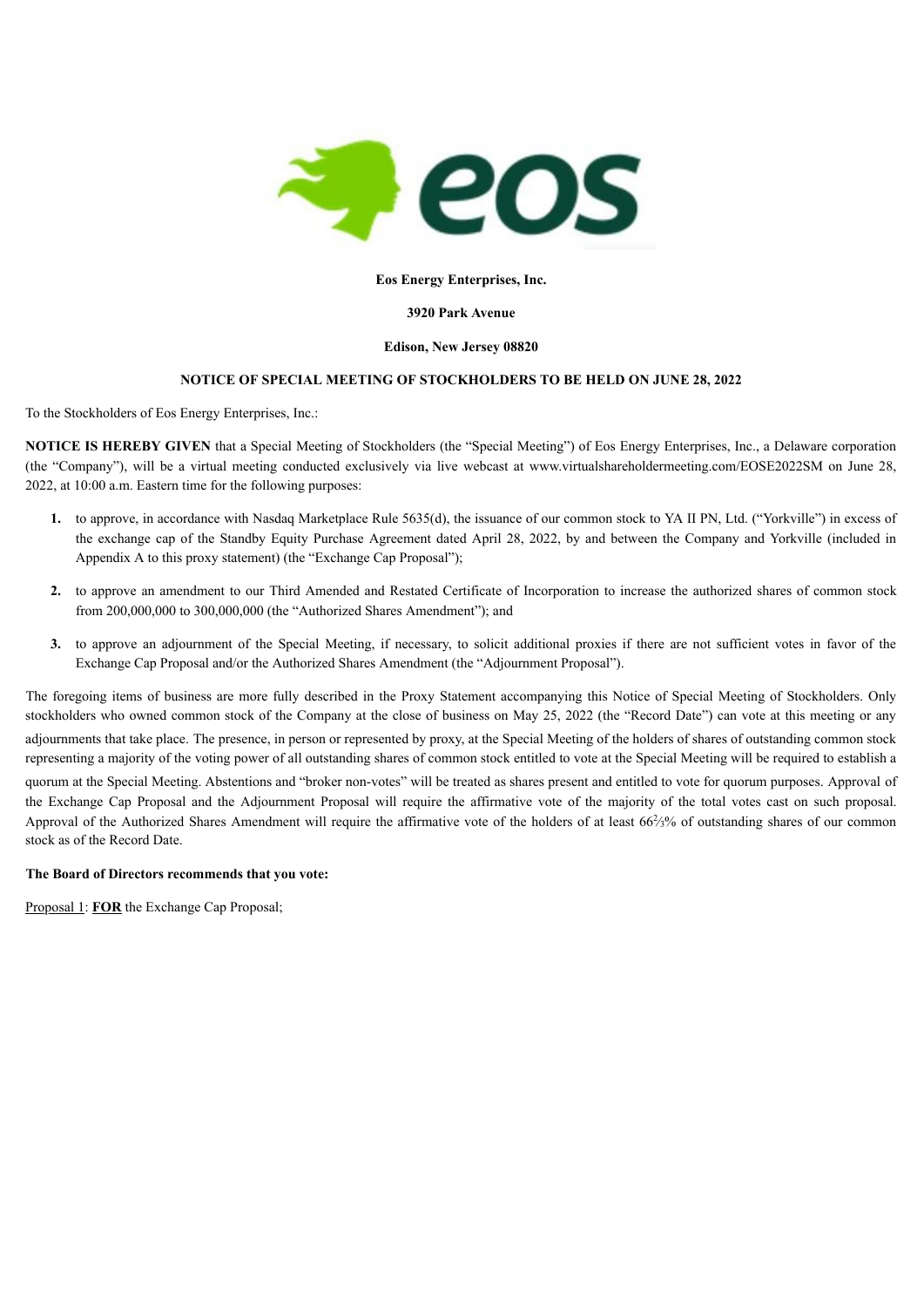Proposal 2: **FOR** the Authorized Shares Amendment;

Proposal 3: **FOR** the Adjournment Proposal;

# **2022 Virtual Special Stockholder Meeting**

The Board of Directors has determined to hold the Special Meeting virtually to facilitate stockholder attendance and participation by stockholders from all locations at no cost. We believe this is the right choice for the Company at this time, as it enables engagement with our stockholders, regardless of size, resources, or physical location while safeguarding the health of our stockholders, Board and management. We are committed to ensuring that stockholders will be afforded the same rights and opportunities to participate as they would at an in-person meeting. You will be able to attend the meeting online, vote your shares electronically and submit questions during the meeting by visiting www.virtualshareholdermeeting.com/EOSE2022SM at the meeting date and time. The meeting webcast will begin promptly at 10:00 a.m. Eastern Time. We encourage you to access the meeting prior to the start time. Online log-in will begin at 9:45 a.m. Eastern Time, and you should allow ample time for the log-in process. If you experience technical difficulties during the log-in process or during the meeting please call the technical support number that will be posted on the virtual Special Meeting login page for assistance. Technical assistance will be available through the conclusion of the Special Meeting.

YOUR VOTE IS IMPORTANT. WHETHER OR NOT YOU PLAN TO ATTEND THE VIRTUAL MEETING ONLINE, WE ENCOURAGE YOU TO READ THE ACCOMPANYING PROXY STATEMENT, AND SUBMIT YOUR PROXY AS SOON AS POSSIBLE USING ONE OF THE THREE CONVENIENT VOTING METHODS DESCRIBED IN "INFORMATION ABOUT THE PROXY PROCESS AND VOTING" IN THE PROXY STATEMENT. IF YOU RECEIVE MORE THAN ONE SET OF PROXY MATERIALS BECAUSE YOUR SHARES ARE REGISTERED IN DIFFERENT NAMES OR ADDRESSES, EACH PROXY SHOULD BE SIGNED AND SUBMITTED TO ENSURE THAT ALL OF YOUR SHARES WILL BE VOTED.

By Order of the Board of Directors

/s/Melissa Berube Melissa Berube General Counsel and Corporate Secretary

<span id="page-2-0"></span>May 27, 2022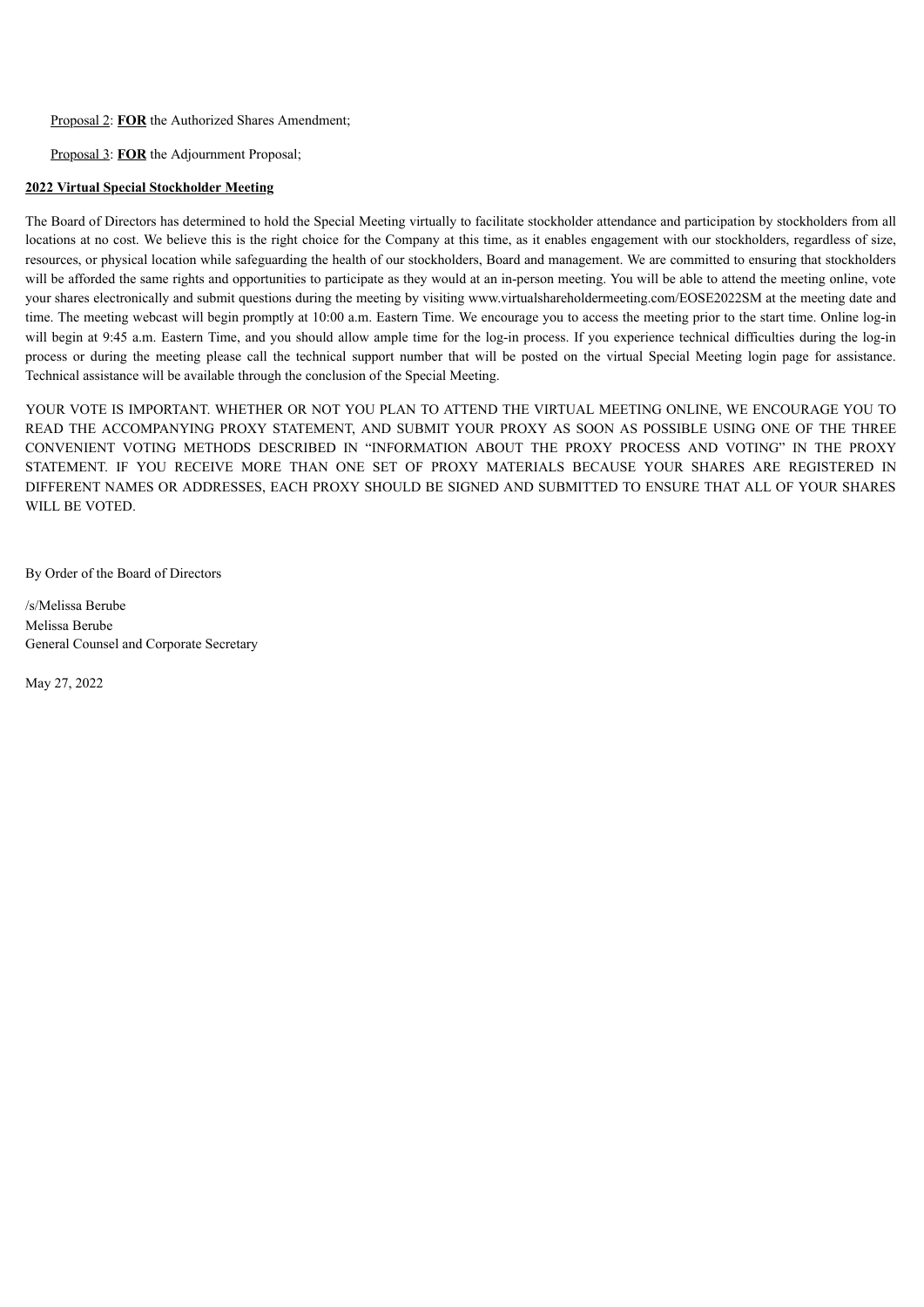# **TABLE OF CONTENTS**

|                                                                                                                                                                                                                                                                                                            | Page  |
|------------------------------------------------------------------------------------------------------------------------------------------------------------------------------------------------------------------------------------------------------------------------------------------------------------|-------|
| PROPOSAL NO. 1—APPROVAL, IN ACCORDANCE WITH NASDAQ MARKETPLACE RULE 5635(D), OF THE<br>ISSUANCE OF OUR COMMON STOCK TO YORKVILLE IN EXCESS OF THE EXCHANGE CAP OF THE STANDBY<br>EQUITY PURCHASE AGREEMENT DATED APRIL 28, 2022, BY AND BETWEEN THE COMPANY AND YORKVILLE<br>(THE "EXCHANGE CAP PROPOSAL") | 3     |
| PROPOSAL NO. 2—APPROVAL OF AN AMENDMENT TO OUR THIRD AMENDED AND RESTATED CERTIFICATE OF<br>INCORPORATION TO INCREASE THE AUTHORIZED SHARES OF COMMON STOCK FROM 200,000,000 TO<br>300,000,000 (THE "AUTHORIZED SHARES AMENDMENT")                                                                         | 6     |
| PROPOSAL NO. 3— APPROVAL OF AN ADJOURNMENT OF THE SPECIAL MEETING, IF NECESSARY, TO SOLICIT<br>ADDITIONAL PROXIES IF THERE ARE NOT SUFFICIENT VOTES IN FAVOR OF THE EXCHANGE CAP PROPOSAL<br>AND/OR THE AUTHORIZED SHARES AMENDMENT                                                                        | 8     |
| Security Ownership of Certain Beneficial Owners and Management                                                                                                                                                                                                                                             | 9     |
| Additional Information                                                                                                                                                                                                                                                                                     | 11    |
| Information about the Proxy Process and Voting                                                                                                                                                                                                                                                             | 12    |
| Appendix A – Standby Equity Purchase Agreement dated April 28, 2022, by and between the Company and YA II PN, Ltd.                                                                                                                                                                                         | $A-1$ |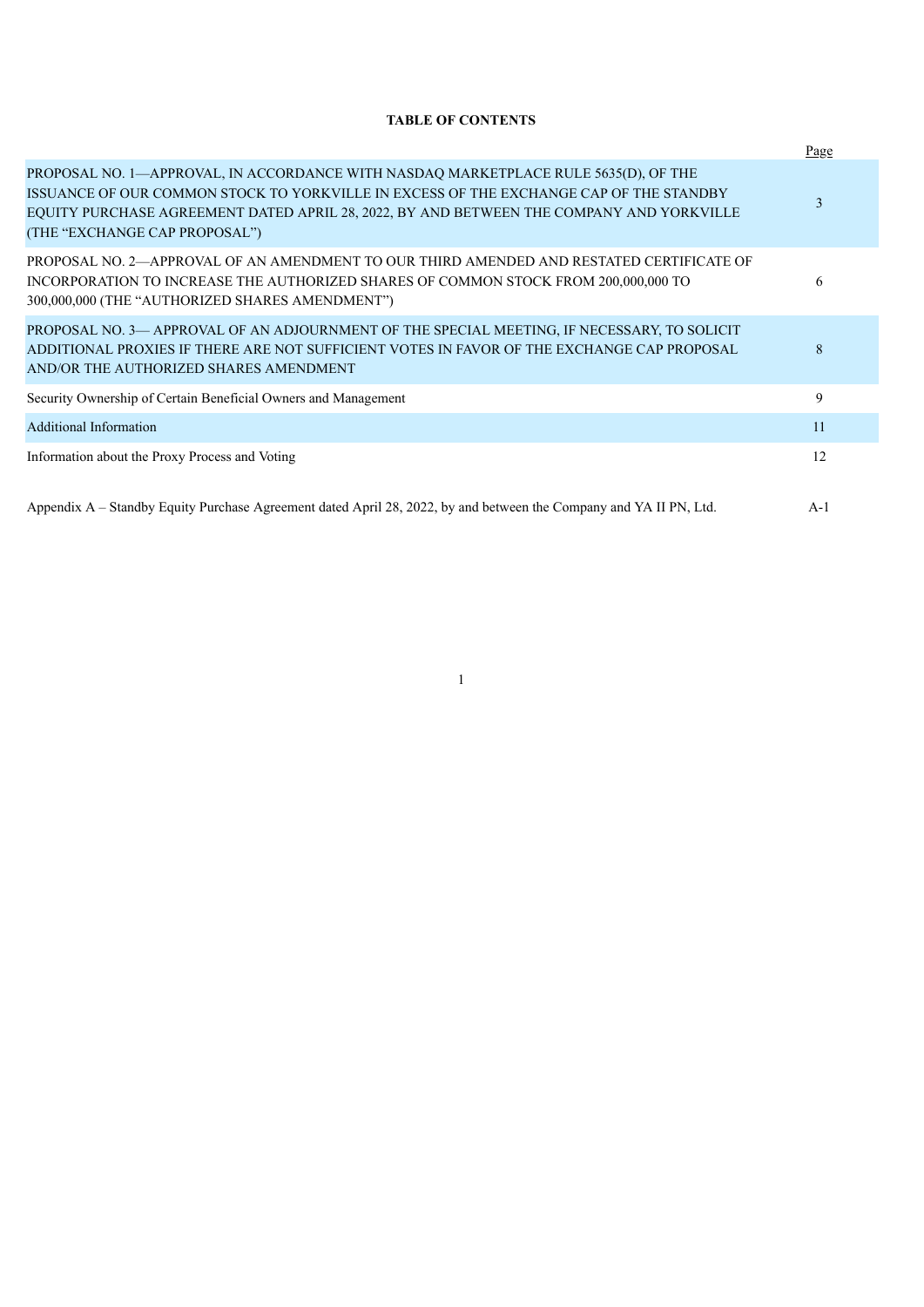#### **Eos Energy Enterprises, Inc.**

#### **3920 Park Avenue**

#### **Edison, New Jersey 08820**

# **PROXY STATEMENT**

#### **FOR THE SPECIAL MEETING OF STOCKHOLDERS**

# **June 28, 2022**

We have made available our proxy materials because the Board of Directors (the "Board") of Eos Energy Enterprises, Inc. (referred to herein as the "Company," "Eos," "we," "us" or "our") is soliciting your proxy to vote at our Special Meeting of Stockholders (the "Special Meeting") to be held on June 28, 2022, at 10:00 a.m. Eastern time, at www.virtualshareholdermeeting.com/EOSE2022SM.

- This Proxy Statement summarizes information about the proposals to be considered at the Special Meeting and other information you may find useful in determining how to vote.
- The Proxy Card or voting instruction form is the means by which you actually authorize another person to vote your shares in accordance with your instructions.

In addition to solicitations by mail, our directors, officers and employees, without additional remuneration, may solicit proxies by telephone, e-mail and personal interviews. All costs of solicitation of proxies will be borne by us. Brokers, custodians and fiduciaries will be requested to forward proxy soliciting material to the owners of stock held in their names, and we will reimburse them for their reasonable out-of-pocket expenses incurred in connection with the distribution of proxy materials.

Pursuant to the rules adopted by the Securities and Exchange Commission (the "SEC"), we have elected to provide access to our proxy materials by sending you this full set of proxy materials, including a Proxy Card. Accordingly, the proxy statement and accompanying Proxy Card will first be mailed to our stockholders of record as of May 25, 2022 (the "Records Date") for the first time on or about May 27, 2022.

#### **Corporate Information**

<span id="page-4-0"></span>On November 16, 2020 (the "Closing Date"), B. Riley Principal Merger Corp. II. ("BMRG"), Eos Energy Storage LLC ("EES LLC"), BMRG Merger Sub, LLC ("Merger Sub I"), BMRG Merger Sub II, LLC ("Merger Sub II"), New Eos Energy LLC ("Newco") and AltEnergy Storage VI, LLC consummated the transactions contemplated under the Merger Agreement entered into on September 7, 2020 between the parties, following the approval at the special meeting of the stockholders of BMRG held on October 15, 2020. On the Closing Date, (1) Merger Sub I merged with and into Newco, with Newco continuing as the surviving company and a wholly-owned subsidiary of the Company, and (2) Newco then merged with and into Merger Sub II, with Merger Sub II continuing as the surviving company and a wholly-owned subsidiary of the Company (together, the "Business Combination"). In connection with the Business Combination, the registrant changed its name from B. Riley Merger Corp. II to Eos Energy Enterprises, Inc., and Merger Sub II changed its name from BMRG Merger Sub II, LLC to Eos Energy Enterprises Intermediate Holdings, LLC.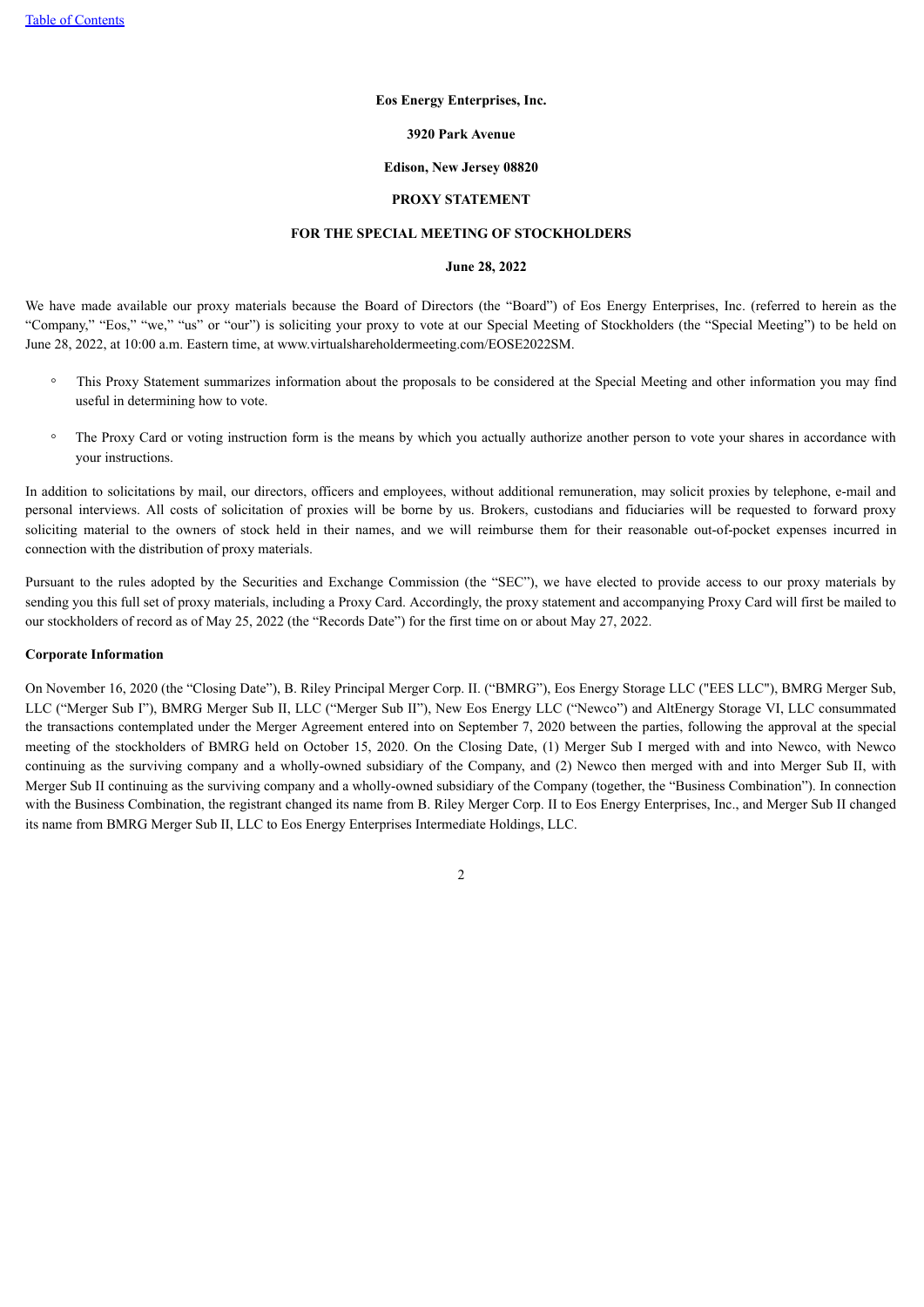#### **PROPOSAL NO. 1**

# **APPROVAL, IN ACCORDANCE WITH NASDAQ MARKETPLACE RULE 5635(D), OF THE ISSUANCE OF OUR COMMON STOCK TO** YORKVILLE IN EXCESS OF THE EXCHANGE CAP OF THE STANDBY EQUITY PURCHASE AGREEMENT DATED APRIL 28, 2022, BY **AND BETWEEN THE COMPANY AND YORKVILLE (THE "EXCHANGE CAP PROPOSAL")**

#### **Background**

As previously disclosed, on April 28, 2022, we entered into a Standby Equity Purchase Agreement (the "SEPA," included as Appendix A to this Proxy Statement) with YA II PN, Ltd. ("Yorkville"). Pursuant to the SEPA, the Company has the right, but not the obligation, to sell to Yorkville up to \$200,000,000 of its shares of common stock (the "SEPA Shares"), par value \$0.0001 per share, at the Company's request any time during the commitment period commencing on April 28, 2022 and terminating on the earliest of (i) the first day of the month following the 24-month anniversary of the SEPA and (ii) the date on which Yorkville has made payment of any advances requested pursuant to the SEPA for shares of the Company's common stock equal to the commitment amount of \$200,000,000. Each sale the Company requests under the SEPA (an "Advance") may be for a number of shares of common stock with an aggregate value of up to \$20,000,000. The shares would be purchased at 97.0% of the Market Price (as defined below) and would be subject to certain limitations, including that Yorkville could not purchase any shares that would result in it owning more than 9.99% of the Company's outstanding common stock at the time of an Advance (the "Ownership Limitation") or 19.99% of the Company's outstanding common stock as of the date of the SEPA (the "Exchange Cap"). "Market Price" is defined in the SEPA as the average of the VWAPs (as defined below) during each of the three consecutive trading days commencing on the trading day following the Company's submission of an Advance notice to Yorkville. "VWAP" is defined in the SEPA to mean, for any trading day, the daily volume weighted average price of the Company's common stock for such date on The Nasdaq Capital Market as reported by Bloomberg L.P. during regular trading hours.

As of the date of the SEPA, there were 53,980,608 shares of the Company's common stock issued and outstanding. Accordingly, the Exchange Cap is 10,790,723 shares. The SEPA provides that (a) the Exchange Cap will not apply if the Company's stockholders have approved issuances in excess of the Exchange Cap in accordance with the rules of The Nasdaq Capital Market, and (b) as to any Advance, if the purchase price of shares in respect of such Advance equals or exceeds \$2.15 per share (which represents the lower of (i) the closing price of common stock as reported on the "Historical NOCP" section of the web site Nasdaq.com for the ticker symbol "EOSE." (the "Nasdaq Official Closing Price") on the trading day immediately preceding the date of the SEPA; or (ii) the average Nasdaq Official Closing Price for the five trading days immediately preceding the date of the SEPA). As of the date of this proxy statement, we have offered and sold to Yorkville an aggregate of 3,967,939 shares of our common stock, all of which are counted against the Exchange Cap.

Pursuant to the SEPA, we will use the proceeds from the sale of SEPA Shares for working capital and other general corporate purposes or, if different, in a manner consistent with the application thereof described in the registration statement pursuant to which such shares are registered with the SEC. There are no other restrictions in the SEPA on future financing transactions, provided such use of proceeds also does not violate the laws and regulations set forth by the U.S. Office of Foreign Assets Control.

#### **Reasons for Seeking Stockholder Approval**

Our common stock is currently listed on The Nasdaq Capital Market and, as such, we are subject to Nasdaq Marketplace Rules (the "Nasdaq Rules"). Nasdaq Listing Rule 5635(d) requires us to obtain stockholder approval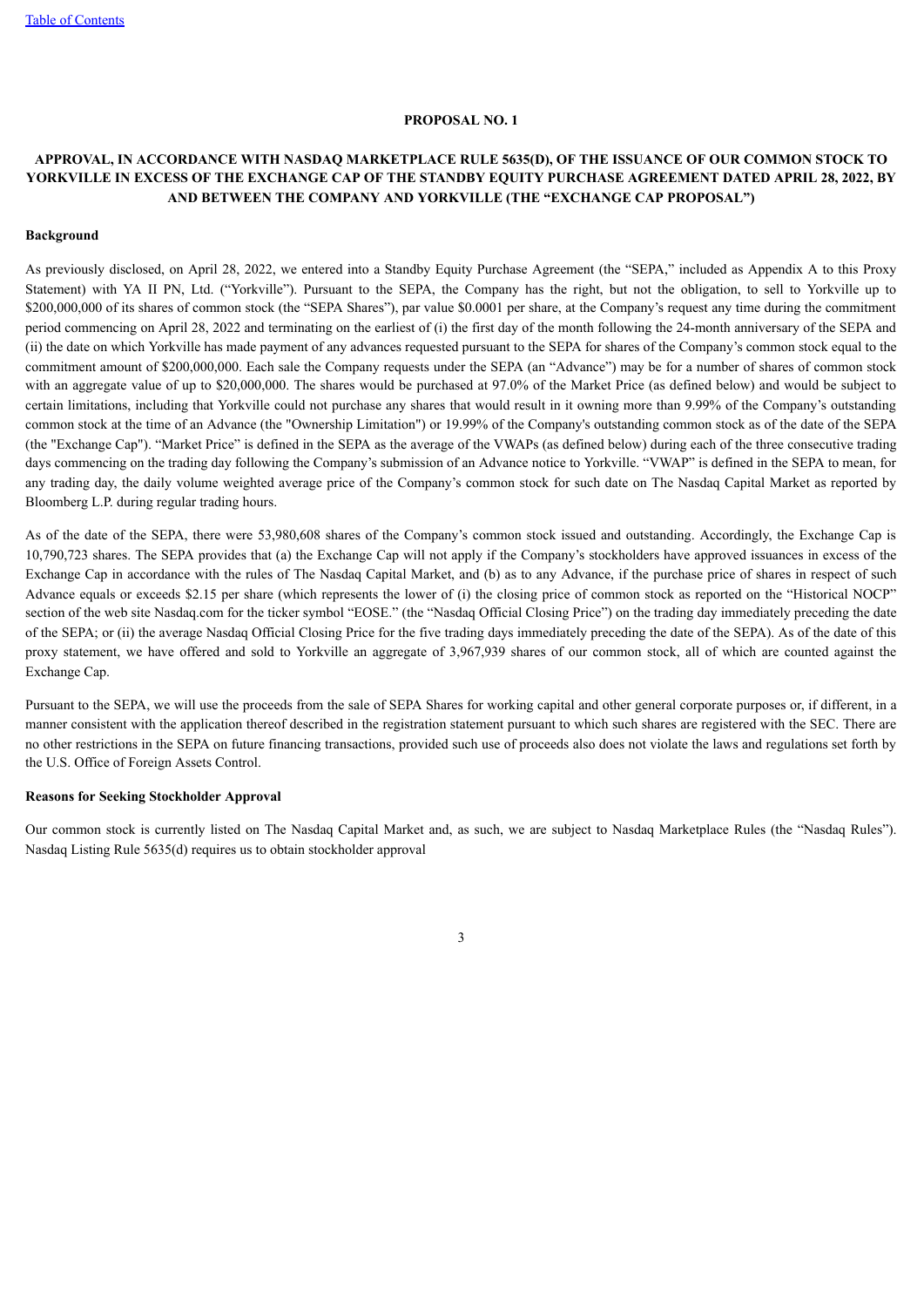prior to the sale, issuance or potential issuance of common stock (or securities convertible into or exercisable for common stock) in connection with a transaction other than a public offering at a price less than the "Minimum Price" which either alone or together with sales by officers, directors or substantial stockholders of the company equals 20% or more of the common stock or 20% or more of the voting power outstanding before the issuance. For Nasdaq purposes, "Minimum Price" means a price that is the lower of: (i) the Nasdaq Official Closing Price (as reflected on Nasdaq.com) immediately preceding the signing of the binding agreement; or (ii) the average Nasdaq Official Closing Price of the common stock (as reflected on Nasdaq.com) for the five trading days immediately preceding the signing of the binding agreement. Stockholder approval of this proposal will constitute stockholder approval for purposes of Nasdaq Listing Rule 5635(d). Our Board has determined that the SEPA and our ability to issue the SEPA Shares thereunder in excess of the Exchange Cap is in the best interests of the Company and its stockholders because the ability to sell the SEPA Shares to Yorkville provides us with a reliable source of capital for working capital and general corporate purposes.

We cannot predict the Market Price (as defined above) of our common stock at any future date, and therefore cannot predict the number of SEPA Shares to be issued under the SEPA or whether the Market Price for any Advance will be greater than the Minimum Price (as defined above) under the Nasdaq Rules. Under certain circumstances, it is possible that we may need to issue shares of common stock to Yorkville at a price that is less than the Minimum Price in excess of the Exchange Cap, which would require stockholder approval pursuant to Nasdaq Listing Rule 5635(d).

Therefore, we are seeking stockholder approval under this Proposal No. 1 to issue shares of common stock in excess of the Exchange Cap, if necessary, to Yorkville under the terms of the SEPA. The failure of the Company's stockholders to approve this Proposal No. 1 will make it impossible for the Company to sell, at less than the Minimum Price, shares of common stock to Yorkville in excess of the Exchange Cap. However, it would be possible to sell shares to Yorkville in excess of the Exchange Cap if the sale of shares covered by any Advance is equal to or greater than the Minimum Price for such Advance.

## **Consequences of Non-Approval**

As previously disclosed, as of December 31, 2021, the Company concluded that there was substantial doubt about its ability to continue to operate as a going concern for the 12 months following the issuance of its consolidated financial statements. The ability of the Company to continue as a going concern is dependent upon the Company's ability to access additional sources of capital, including, but not limited to, equity and/or debt financings, licensing revenue, and government loans or grants. If the Company is unable to raise additional capital, the Company may have to significantly delay, scale back or discontinue the development or commercialization of its product and/or consider a sale or other strategic transaction. Accordingly, our Board believes that providing the Company the flexibility to issue shares of common stock in excess of the Exchange Cap is advisable and in the best interests of the Company and our stockholders.

# **Effect on Current Stockholders**

The issuance of shares of common stock under the SEPA, including any shares that may be issued in excess of the Exchange Cap (including any such shares issued below the Minimum Price that are the subject of this Proposal No. 1), would result in an increase in the number of shares of common stock outstanding, and our stockholders will incur dilution of their percentage ownership. Because the number of SEPA Shares that may be issued to Yorkville pursuant to the SEPA is determined based on the Market Price at the time of issuance, the exact magnitude of the dilutive effect cannot be conclusively determined. However, the dilutive effect may be material to our current stockholders.

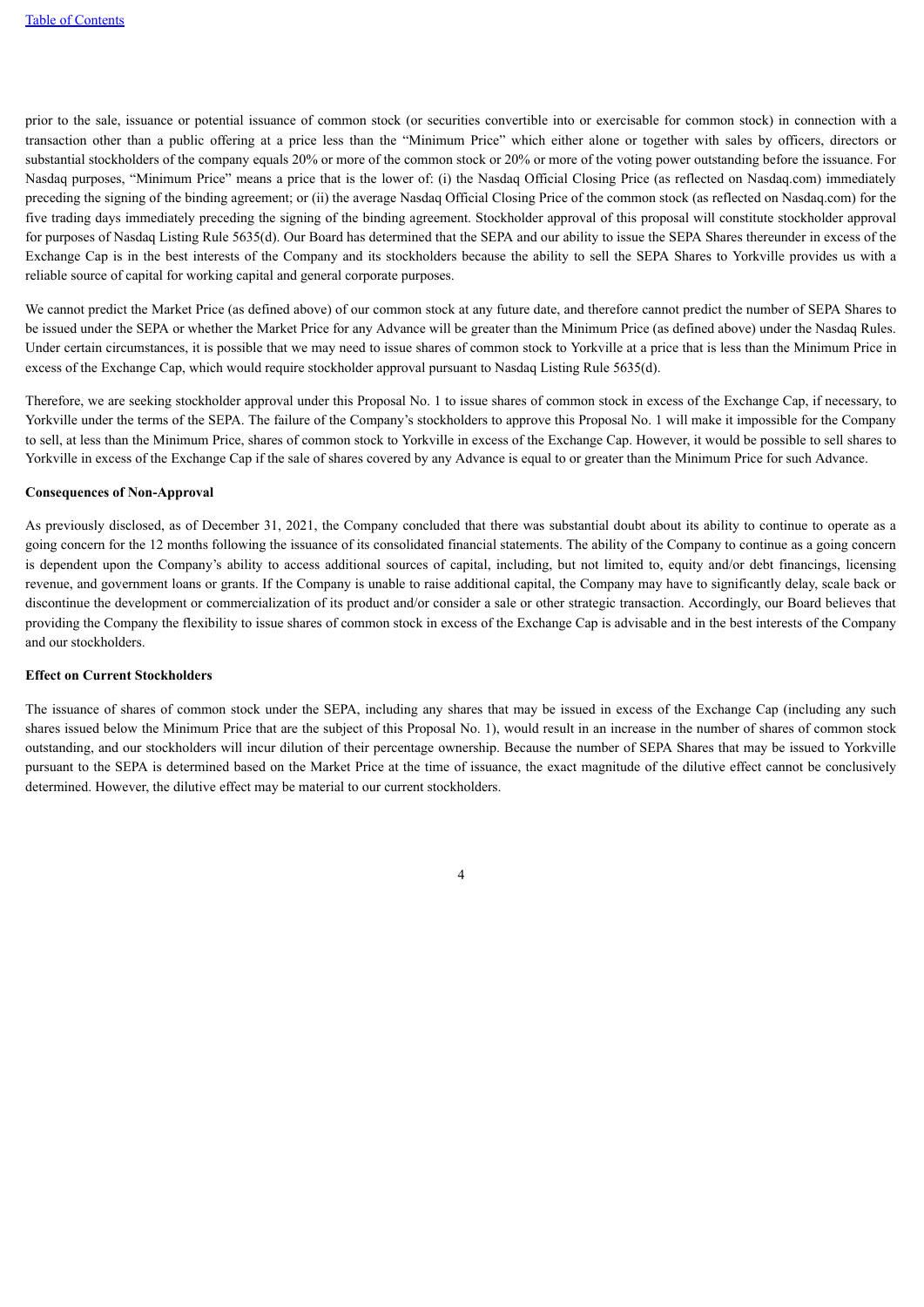# **Required Vote**

Approval of Proposal No. 1 requires the affirmative vote of a majority of the votes cast on the proposal. Abstentions and "broker non-votes," if any, will have no effect on the outcome of this vote.

# **THE BOARD RECOMMENDS A VOTE**

# <span id="page-7-0"></span>*FOR* **APPROVAL, IN ACCORDANCE WITH NASDAQ MARKETPLACE RULE 5635(D), OF THE ISSUANCE OF OUR COMMON STOCK** TO YORKVILLE IN EXCESS OF THE EXCHANGE CAP OF THE STANDBY EQUITY PURCHASE AGREEMENT DATED APRIL 28, 2022, **BY AND BETWEEN THE COMPANY AND YORKVILLE**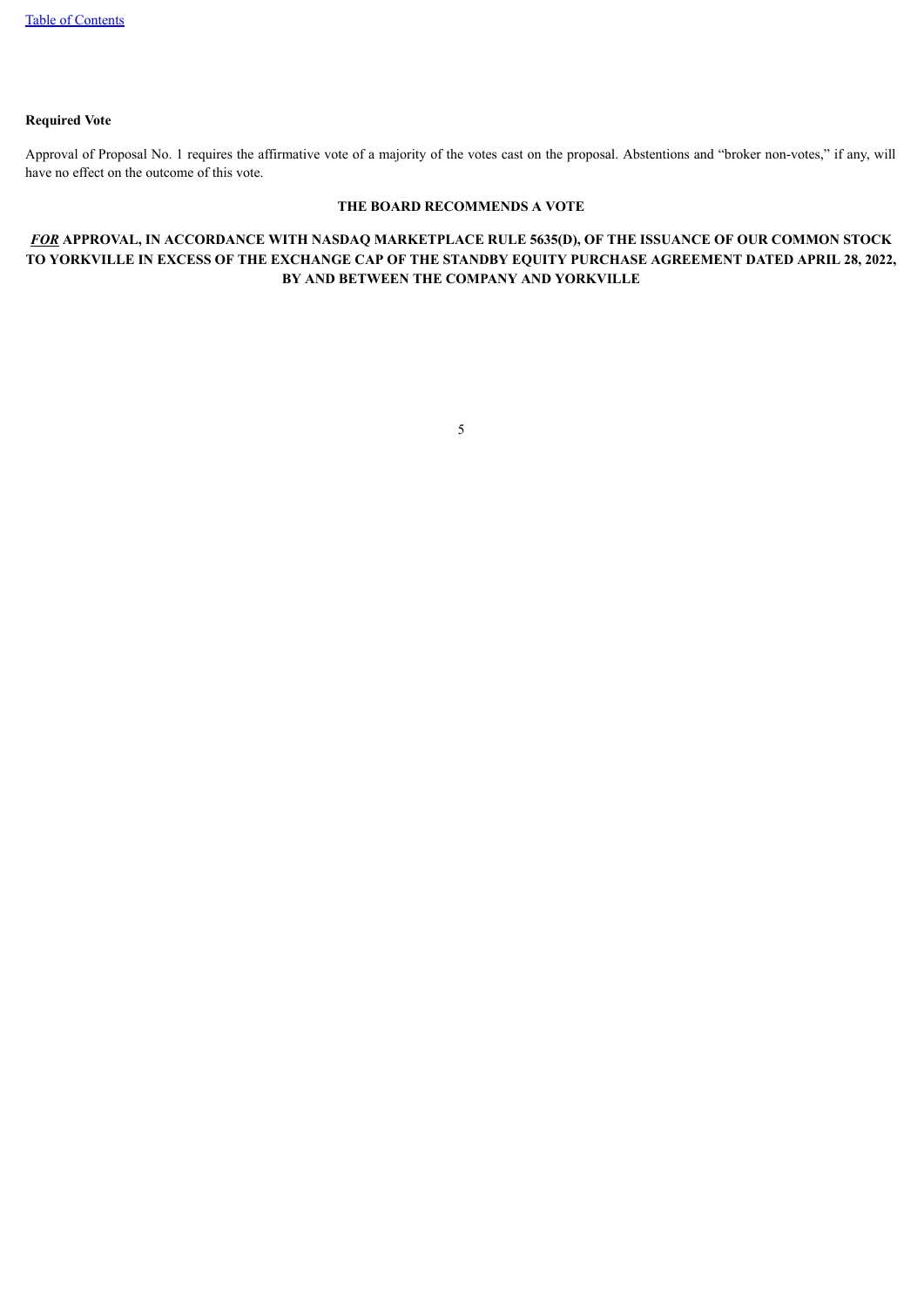#### **PROPOSAL NO. 2**

# **APPROVAL OF AN AMENDMENT TO OUR THIRD AMENDED AND RESTATED CERTIFICATE OF INCORPORATION TO INCREASE THE AUTHORIZED SHARES OF COMMON STOCK FROM 200,000,000 TO 300,000,000 (THE "AUTHORIZED SHARES AMENDMENT")**

After careful consideration, the Board has adopted, declared advisable and directed that there be submitted to the stockholders at the Special Meeting a proposed amendment of the Company's Third Amended and Restated Certificate of Incorporation (the "Certificate of Incorporation") to increase the number of shares of authorized common stock from 200,000,000 to 300,000,000.

#### **Background**

Article IV of the Certificate of Incorporation currently authorizes the Company to issue up to 200,000,000 shares of common stock and 1,000,000 shares of preferred stock of the Company, par value \$0.0001 per share ("preferred stock"). As of May 25, 2022, approximately 58,503,554 shares of common stock were issued, including zero held as treasury shares, with warrants outstanding to purchase up to an aggregate of 7,326,654 shares of common stock, options and restricted stock units outstanding to acquire up to an aggregate of 5,099,774 shares of common stock, approximately 3,536,607 shares of common stock reserved for possible future issuance pursuant to the remaining authorized and unissued stock awards under the Amended and Restated 2020 Incentive Plan and a maximum of 6,516,359 shares of common stock issuable upon conversion of the Company's outstanding 5%/6% Convertible Senior PIK Toggle Notes due 2026. As a result, approximately 119,017,052 authorized shares remain available for issuance for future purposes. The adoption of the proposed Authorized Shares Amendment would provide for an additional 100,000,000 authorized shares of common stock for future issuance, which would bring the aggregate total of authorized shares of common stock to 300,000,000.

The Authorized Shares Amendment amends and restates Section 4.1(b) of Article IV of the Certificate of Incorporation in its entirety to read as follows:

The total number of shares of all classes of capital stock, each with a par value of \$0.0001 per share, which the Corporation is authorized to issue is 301,000,000 shares, consisting of (a) 300,000,000 shares of common stock (the "Common Stock") and (b) 1,000,000 shares of preferred stock (the "Preferred Stock").

#### **Reasons for Seeking Stockholder Approval**

As of May 25, 2022, the Company had approximately 60% of the authorized shares of common stock unissued and unreserved for issuance. The additional shares may be used for various purposes without further stockholder approval (except as required by law or Nasdaq rules). These purposes may include: (i) raising capital, if the Company has an appropriate opportunity, through offerings of common stock or securities that are convertible into common stock, including sales of common stock pursuant to the SEPA described above in Proposal No. 1; (ii) exchanging common stock or securities that are convertible into common stock for other outstanding securities; (iii) providing equity incentives to employees, officers, directors, customers, consultants, or advisors; (iv) expanding the Company's business through the acquisition of other businesses or assets; (v) stock splits, dividends, and similar transactions; (vi) debt or equity restructuring or refinancing transactions; and (vii) other corporate purposes.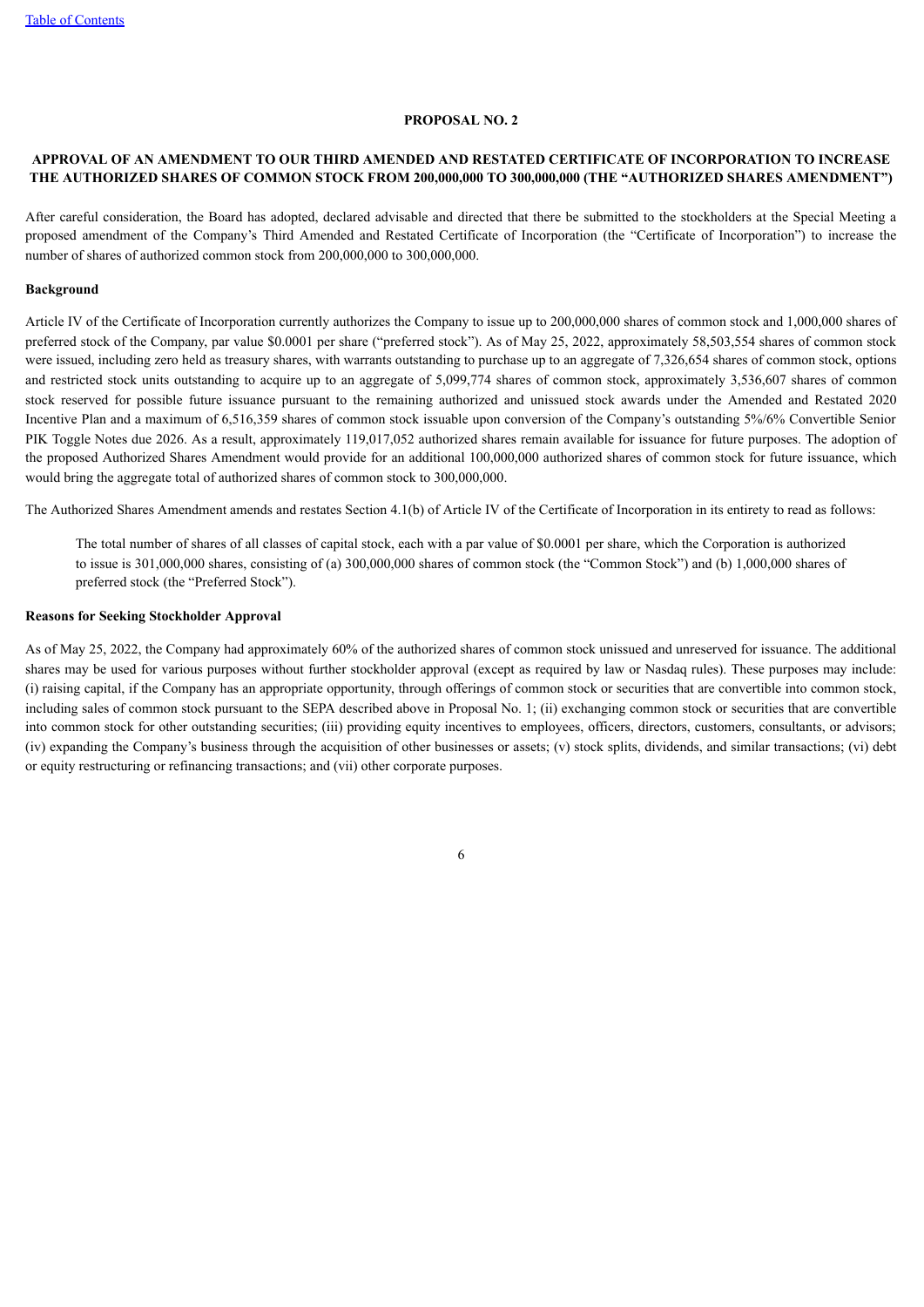The Board has not proposed the increase in the number of authorized shares of common stock with the intent of preventing or discouraging any actual or threatened tender offers or takeover attempts of the Company and the Board is not currently aware of any attempt or plan to acquire control of the Company. Rather, the Authorized Shares Amendment has been prompted by business and financial considerations, as set out above, and it is the intended purpose of the Authorized Shares Amendment to provide greater flexibility to the Board in considering and planning for our potential future corporate needs.

#### **Rights of Additional Authorized Shares**

The additional authorized shares contemplated by the Authorized Shares Amendment would be a part of the existing class of our common stock and, if issued, would have the same rights and privileges as the shares of our common stock presently issued and outstanding. Holders of shares of our common stock (solely in their capacity as holders of shares of our common stock) have no preemptive rights or rights to convert their shares of our common stock into any other securities. Accordingly, should the Board elect to issue additional shares of our common stock, existing holders of shares of our common stock would not have any preferential rights to purchase the shares.

#### **Effect on Current Stockholders**

Future issuance of common stock or securities convertible into our common stock could have a dilutive effect on the earnings per share, book value per share, voting power and percentage interest of holdings of current stockholders. In addition, the availability of additional shares of our common stock for issuance could, under certain circumstances, discourage or make more difficult efforts to obtain control of the Company under a possible take-over scenario. The Board is not aware of any attempt, or contemplated attempt, to acquire control of the Company. This proposal is not being presented with the intent that it be used to prevent or discourage any acquisition attempt, but nothing would prevent the Board from taking any appropriate actions not inconsistent with its fiduciary duties. The Authorized Shares Amendment does not affect the number of shares or rights of preferred stock authorized.

#### **Effectiveness of the Amendment**

If this proposal is approved by the Company's stockholders, the Authorized Shares Amendment will become effective upon the filing of a Certificate of Amendment to the Certificate of Incorporation with the Delaware Secretary of State, which the Company intends to do promptly following the Annual Meeting. If the proposal is not approved by the Company's stockholders, the Authorized Shares Amendment will not be implemented and the Company's capitalization will remain as it is currently.

#### **Required Vote**

Approval of Proposal No. 2 requires the affirmative vote of the holders of at least  $66\frac{2}{3}\%$  of outstanding shares of our common stock as of the Record Date to approve the amendment to the Certificate of Incorporation to increase the authorized shares of common stock. Abstentions and "broker non-votes", if any, will have the effect of votes "AGAINST" the proposal.

# **THE BOARD OF DIRECTORS RECOMMENDS A VOTE**

# <span id="page-9-0"></span>*FOR* **APPROVAL OF AN AMENDMENT TO OUR THIRD AMENDED AND RESTATED CERTIFICATE OF INCORPORATION TO INCREASE THE AUTHORIZED SHARES OF COMMON STOCK FROM 200,000,000 TO 300,000,000.**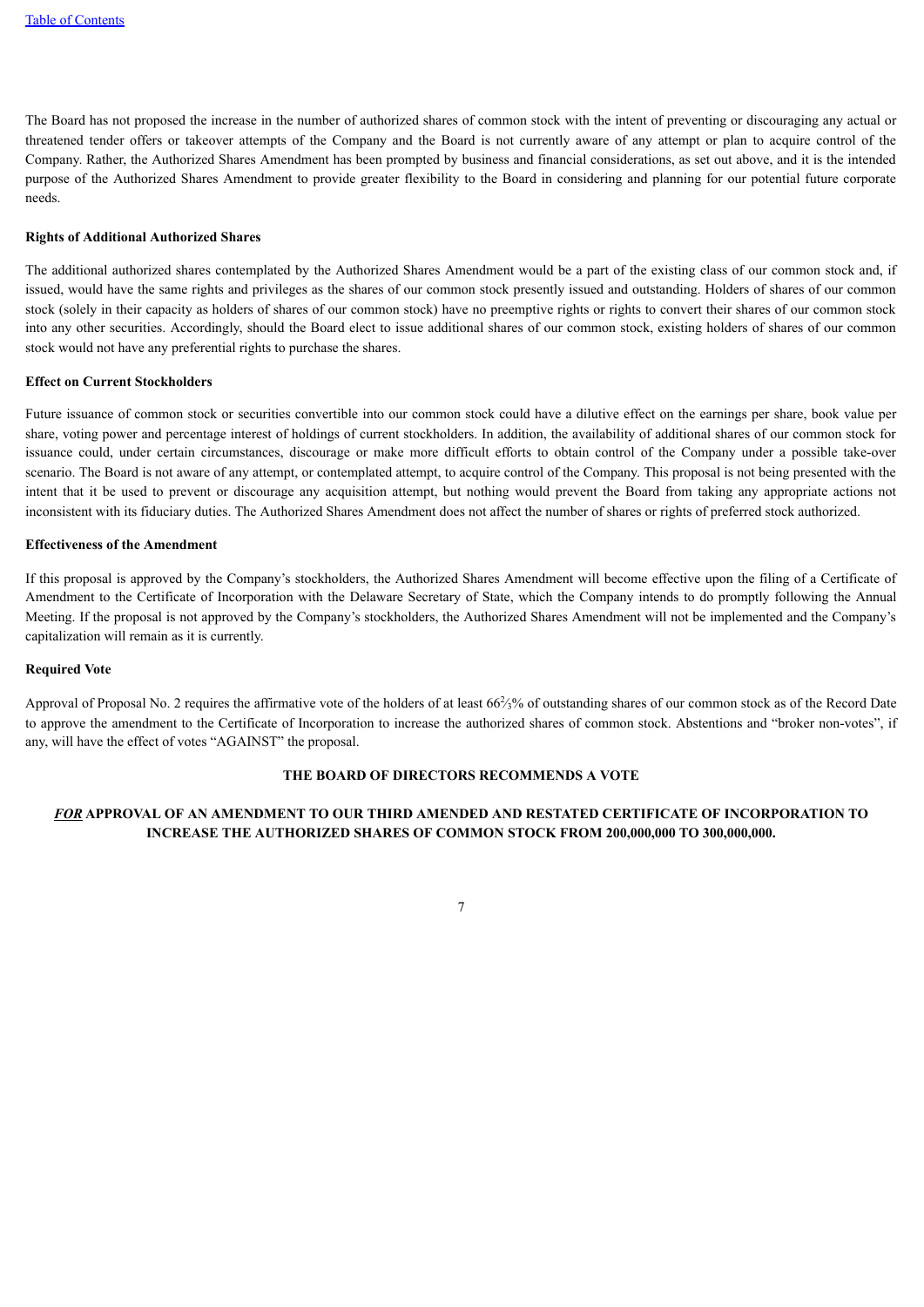#### **PROPOSAL NO. 3**

# **APPROVAL OF AN ADJOURNMENT OF THE SPECIAL MEETING, IF NECESSARY, TO SOLICIT ADDITIONAL PROXIES IF THERE ARE NOT SUFFICIENT VOTES IN FAVOR OF THE EXCHANGE CAP PROPOSAL AND/OR THE AUTHORIZED SHARES AMENDMENT**

At the Special Meeting, if necessary, stockholders will vote on this Proposal No. 3. If this Proposal No. 3 is adopted, the Board will have the discretion to adjourn the Special Meeting to a later date or dates to permit further solicitation of proxies in the event that there are not sufficient votes at the time of the Special Meeting to approve Proposal No. 1 and/or Proposal No. 2. It is possible for us to obtain sufficient votes to approve this Proposal No. 3 but not receive sufficient votes to approve Proposal No. 1 and/or Proposal No. 2. In such a situation, the Company could adjourn the Special Meeting for any number of days or hours as permitted under applicable law and attempt to solicit additional votes in favor of Proposal No. 1 and/or Proposal No. 2.

This Proposal No. 3 will only be presented at the Special Meeting if there are not sufficient votes represented in person or by proxy for Proposal No. 1 and/or Proposal No. 2.

# **Required Vote**

The approval of Proposal No. 3 requires the affirmative vote of a majority of the votes cast on the proposal. Abstentions and "broker non-votes," if any, will have no effect on the outcome of this vote.

# **THE BOARD OF DIRECTORS RECOMMENDS A VOTE**

# <span id="page-10-0"></span>*FOR* **APPROVAL OF AN ADJOURNMENT OF THE SPECIAL MEETING, IF NECESSARY, TO SOLICIT ADDITIONAL PROXIES IF THERE ARE NOT SUFFICIENT VOTES IN FAVOR OF THE EXCHANGE CAP PROPOSAL AND/OR THE AUTHORIZED SHARES AMENDMENT.**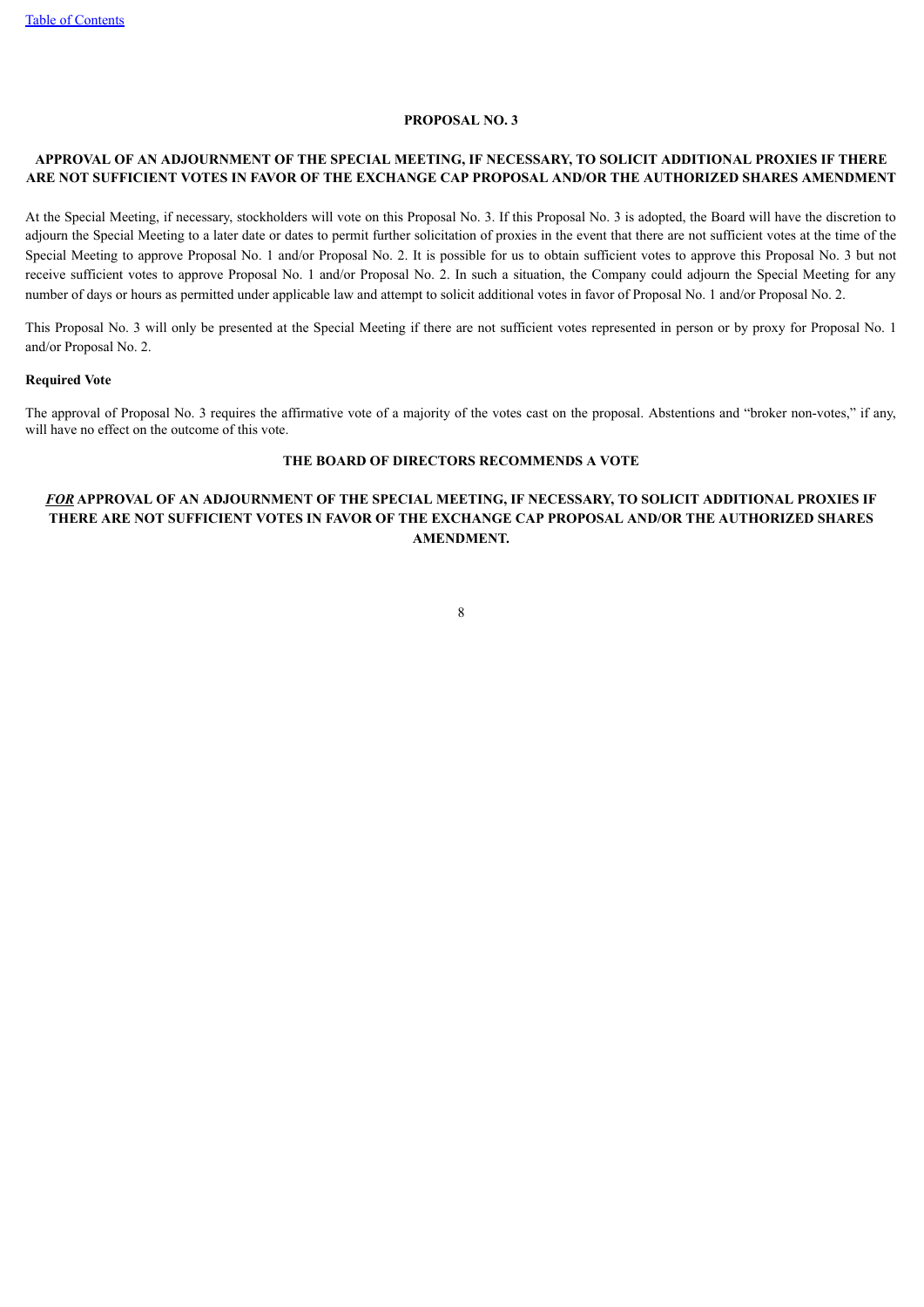# **SECURITY OWNERSHIP OF CERTAIN BENEFICIAL OWNERS AND MANAGEMENT**

The following table sets forth information relating to the beneficial ownership of our common stock as of May 4, 2022, by:

- each person, or group of affiliated persons, known by us to beneficially own more than 5% of outstanding shares of our common stock;
- each of our directors, nominees and named executive officers; and
- all directors and executive officers as a group.

A person is a "beneficial owner" of a security if that person has or shares voting or investment power over the security or if that person has the right to acquire sole or shared voting or investment power over the security within 60 days. Unless otherwise noted, these persons, to our knowledge, have sole voting and investment power over the shares listed. In computing the number of shares of common stock beneficially owned by a person and the percentage ownership of that person, we deemed outstanding shares of common stock subject to options, warrants and restricted stock units held by that person that are currently exercisable or exercisable within 60 days of May 4, 2022

The percentage of shares beneficially owned is computed on the basis of 54,445,725 shares of our common stock outstanding and 7,326,654 warrants, each exercisable for one common stock share, outstanding as of May 4, 2022. Unless otherwise indicated below, the address for each beneficial owner listed is c/o 3920 Park Avenue, Edison, New Jersey 08820.

|                                                                            | <b>Shares of Common Stock Beneficially Owned</b> |            |
|----------------------------------------------------------------------------|--------------------------------------------------|------------|
|                                                                            | <b>Number of Securities Beneficially</b>         |            |
| Name of beneficial owner                                                   | Owned                                            | Percentage |
| 5% Stockholder                                                             |                                                  |            |
| B. Riley Financial, Inc. (5)                                               | 5,696,547                                        | $9.2\%$    |
| Wood River Capital, LLC (6)                                                | 7,537,361                                        | 12.2%      |
| <b>Directors and Executive Officers</b>                                    |                                                  |            |
| Joe Mastrangelo $(1)$ $(2)$                                                | 842,801                                          | 1.4%       |
| Randall Gonzales (1)(2)                                                    | 43,700                                           | $\ast$     |
| Sagar Kurada (1) (2)                                                       | 153,396                                          | $\ast$     |
| Jody Markopoulos                                                           | 41,666                                           | $\ast$     |
| Claude Demby $(1)$ $(2)$                                                   | 18,596                                           | $\ast$     |
| Russell Stidolph $(2)$ $(3)$ $(4)$                                         | 2,885,146                                        | 4.7%       |
| Daniel Shribman (1) (2)                                                    | 1,043,498                                        | 1.7%       |
| Alex Dimitrief $(1)$ $(2)$                                                 | 70,465                                           | $\ast$     |
| Audrey Zibelman (1) (2)                                                    | 27,483                                           | $\ast$     |
| Marian "Mimi" Walters (1) (2)                                              | 32,433                                           | $\ast$     |
| All directors, nominees and executive officers as a group (10 individuals) | 4,991,772                                        | 8.1%       |

————— \*Less than 1%.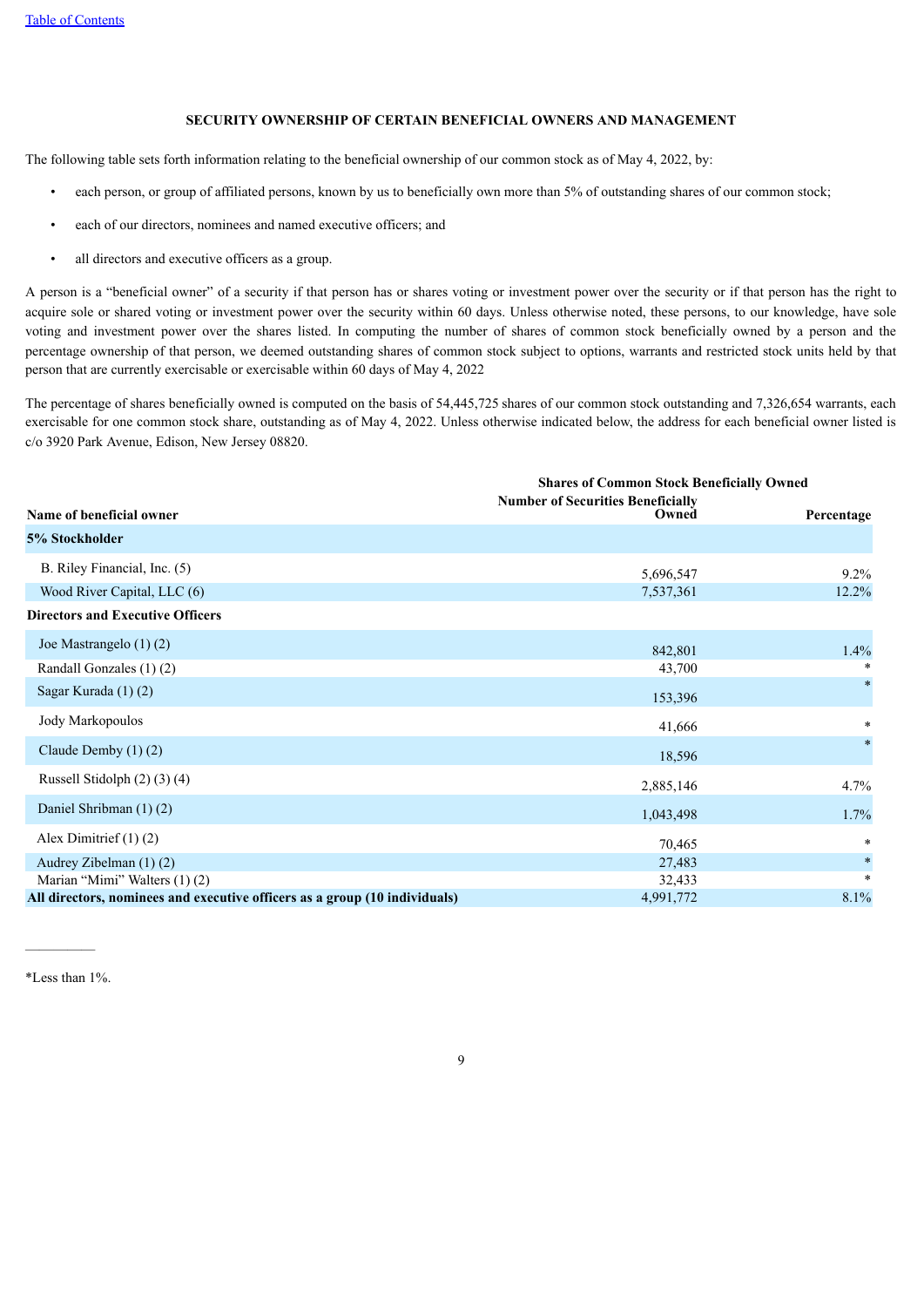(1) The business address of each of these entities or individuals is c/o 3920 Park Avenue Edison, New Jersey 08820.

(2) Includes shares of common stock underlying restricted stock units.

(3) Represents (i) 222,914 shares of common stock issuable upon exercise of vested options held by Mr. Stidolph, (ii)5,198 shares of common stock directly owned by Mr. Stidolph, and (iii) 2,653,272 shares of common stock in which Mr. Stidoloph has a pecuniary interest in that are held directly by AltEnergy LLC, or AltEnergy, AltEnergy Storage LLC, or AltEnergy I, AltEnergy Storage II LLC, or AltEnergy II, AltEnergy Storage V LLC, or AltEnergy V, AltEnergy VI LLC, or AltEnergy VI, AltEnergy Storage Bridge LLC, or Bridge, AltEnergy Transmission LLC, or Transmission, AltEnergy Storage Bridge Phase II LLC, or Bridge II (collectively, the "AltEnergy Shares"). Mr. Stidolph is the managing director of AltEnergy, the managing member of each of AltEnergy I, AltEnergy II, AltEnergy VI, AltEnergy V, Bridge, Transmission and Bridge II, and has voting and dispositive power with respect to the AltEnergy Shares. Mr. Stidolph disclaims beneficial ownership of these shares, except to the extent of his pecuniary interest therein. The address of Mr. Stidolph and each of the above referenced entities is 137 Rowayton Avenue, Rowayton, CT 06853.

(4) Represents securities held directly by AltEnergy LLC, or AltEnergy, AltEnergy Storage LC, or AltEnergy I, AltEnergy Storage II LLC, or AltEnergy II, AltEnergy Storage V LLC, or AltEnergy V, AltEnergy VI LLC, or AltEnergy VI, AltEnergy Storage Bridge LLC, or Bridge, AltEnergy Transmission LLC, or Transmission, AltEnergy Storage Bridge Phase II, or Bridge II. Mr. Stidolph is the managing director of AltEnergy, the managing member of each of AltEnergy I, AltEnergy II, AltEnergy VI, AltEnergy V, Bridge, Transmission and Bridge II, and has voting and dispositive power with respect to the AltEnergy Shares. Mr. Stidolph disclaims beneficial ownership of these shares, except to the extent of his pecuniary interest therein.

(5) The information in the table above is based solely on information contained in this stockholder's Schedule 13G under the Exchange Act filed by such stockholder with the SEC. The amount includes (i) shares of common stock held by BRF Investment LLC ("BRFI"), (ii) shares of common stock owned by Bryant Riley and (iii) shares of common stock underlying warrants held by Bryant Riley. Bryant Riley is the Chairman and Co-Chief Executive Officer of B. Riley Financial, Inc. and has voting and dispositive power over the securities held by BRF. The address for this stockholder is 11100 Santa Monica Blvd, Suite 800, Los Angeles, CA 90025.

<span id="page-12-0"></span>(6) The information in the table above is based solely on information contained in this stockholder's Schedule 13G under the Exchange Act filed by such stockholder with the SEC. Represents (i) 2,538,261 shares of common stock held by Wood River Capital, LLC ("Wood River") and (ii) 5,145,000 shares of common stock issuable upon conversion of the outstanding 5%/6% Convertible Senior PIK Toggle Notes due 2026 held by Wood River. Wood River is beneficially owned by SCC Holdings, LLC ("SCC"), SCC is beneficially owned by KIM, LLC ("KIM"), KIM is beneficially owned by Koch Investment Group, LLC ("KIG"), KIG is beneficially owned by Koch Investment Group Holdings, LLC ("KIGH"), and KIGH is beneficially owned by Koch Industries, Inc. ("Koch Industries"), in each case by means of ownership of all voting equity instruments. The address for this stockholder is 4111 E. 37th Street North, Wichita, KS 67220.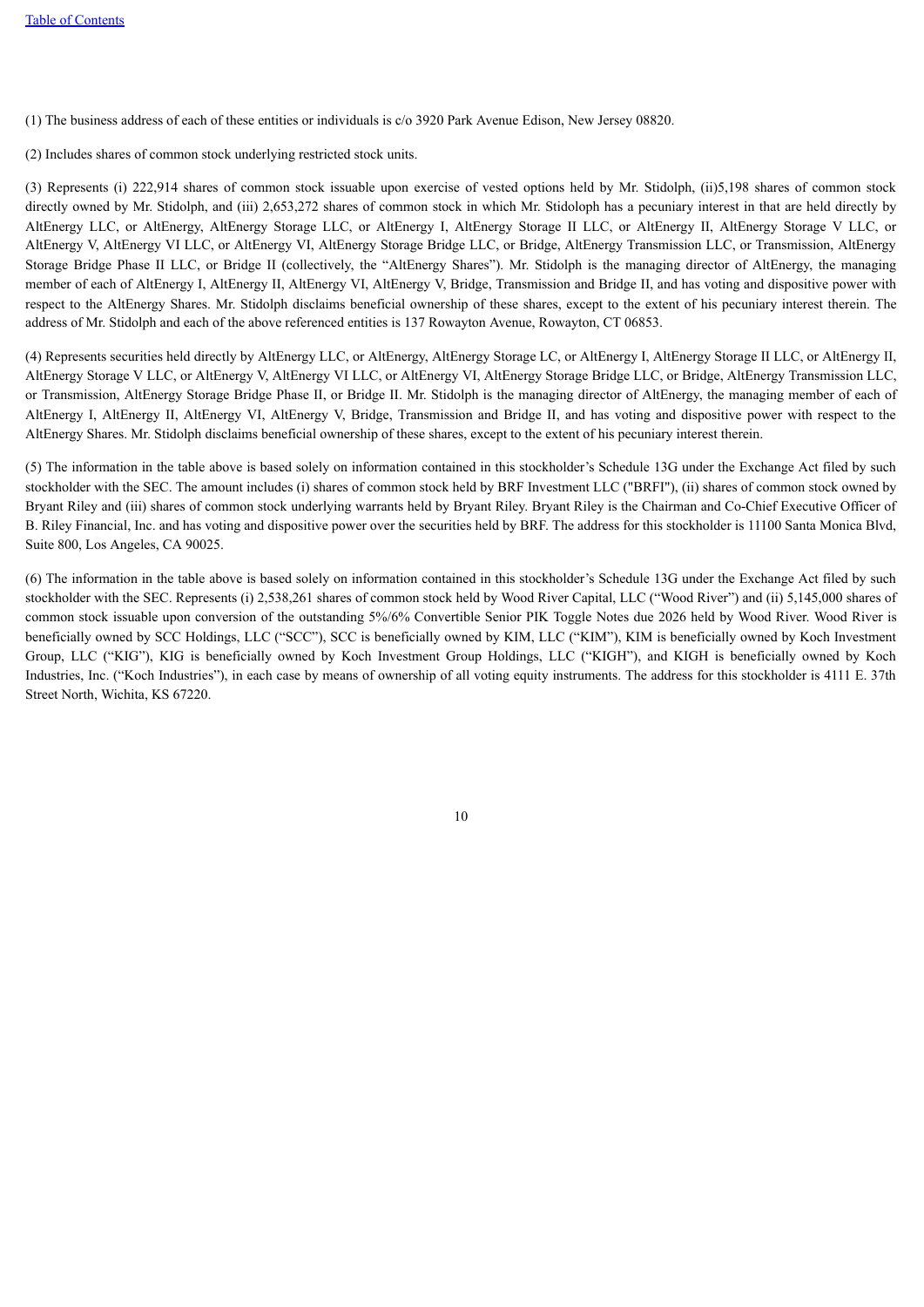#### **ADDITIONAL INFORMATION**

# **Householding of Proxy Materials**

The SEC has adopted rules that permit companies and intermediaries (e.g., brokers) to satisfy the delivery requirements for proxy statements and annual reports with respect to two or more stockholders sharing the same address by delivering a single proxy statement addressed to those stockholders. This process, which is commonly referred to as "householding," potentially means extra convenience for stockholders and cost savings for companies.

Brokers with account holders who are Eos stockholders may be "householding" our proxy materials. A single proxy statement may be delivered to multiple stockholders sharing an address unless contrary instructions have been received from the affected stockholders. Once you have received notice from your broker that it will be "householding" communications to your address, "householding" will continue until you are notified otherwise or until you notify your broker or the Company that you no longer wish to participate in "householding."

If, at any time, you no longer wish to participate in "householding" and would prefer to receive a separate proxy statement and annual report, you may (1) notify your broker or (2) direct your written request to our Investor Relations Department at 3920 Park Avenue, Edison, New Jersey 08820, 765-201-0591 or email ir@eose.com. Stockholders who currently receive multiple copies of this Proxy Statement at their address and would like to request "householding" of their communications should contact their broker. In addition, the Company will promptly deliver, upon written request to the address above, a separate copy of the Proxy Statement and Proxy Card to a stockholder at a shared address to which a single copy of the documents was delivered.

# **Note About Our Website**

Web links to our website throughout this document are provided for convenience only. Please note that information on or accessible through our website is not part of, or incorporated by reference into, this Proxy Statement.

#### **Other Matters**

As of the date of this Proxy Statement, the Board does not intend to present any matters other than those described herein at the Special Meeting and is unaware of any matters to be presented by other parties. If other matters are properly brought before the Special Meeting for action by the stockholders, proxies will be voted in accordance with the recommendation of the Board or, in the absence of such a recommendation, in the discretion of the proxy

<span id="page-13-0"></span>holder. We have filed our Annual Report on Form 10-K for the year ended December 31, 2021 and our Quarterly Report on Form 10-Q for the quarter ended March 31, 2022 with the SEC. These documents are available free of charge at the SEC's web site at www.sec.gov. Upon written request by a Eos stockholder, we will mail without charge a copy of our Annual Report on Form 10-K and our Quarterly Report on Form 10-Q, including the financial statements and financial statement schedules, but excluding exhibits to the Annual Report on Form 10-K and Quarterly Report on Form 10-O. Exhibits to the Annual Report on Form 10-K and Ouarterly Report on Form 10-O are available upon payment of a reasonable fee, which is limited to our expenses in furnishing the requested exhibit. All requests should be directed our Investor Relations **department at 3920 Park Avenue, Edison, New Jersey 08820, 765-201-0591 or email ir@eose.com.**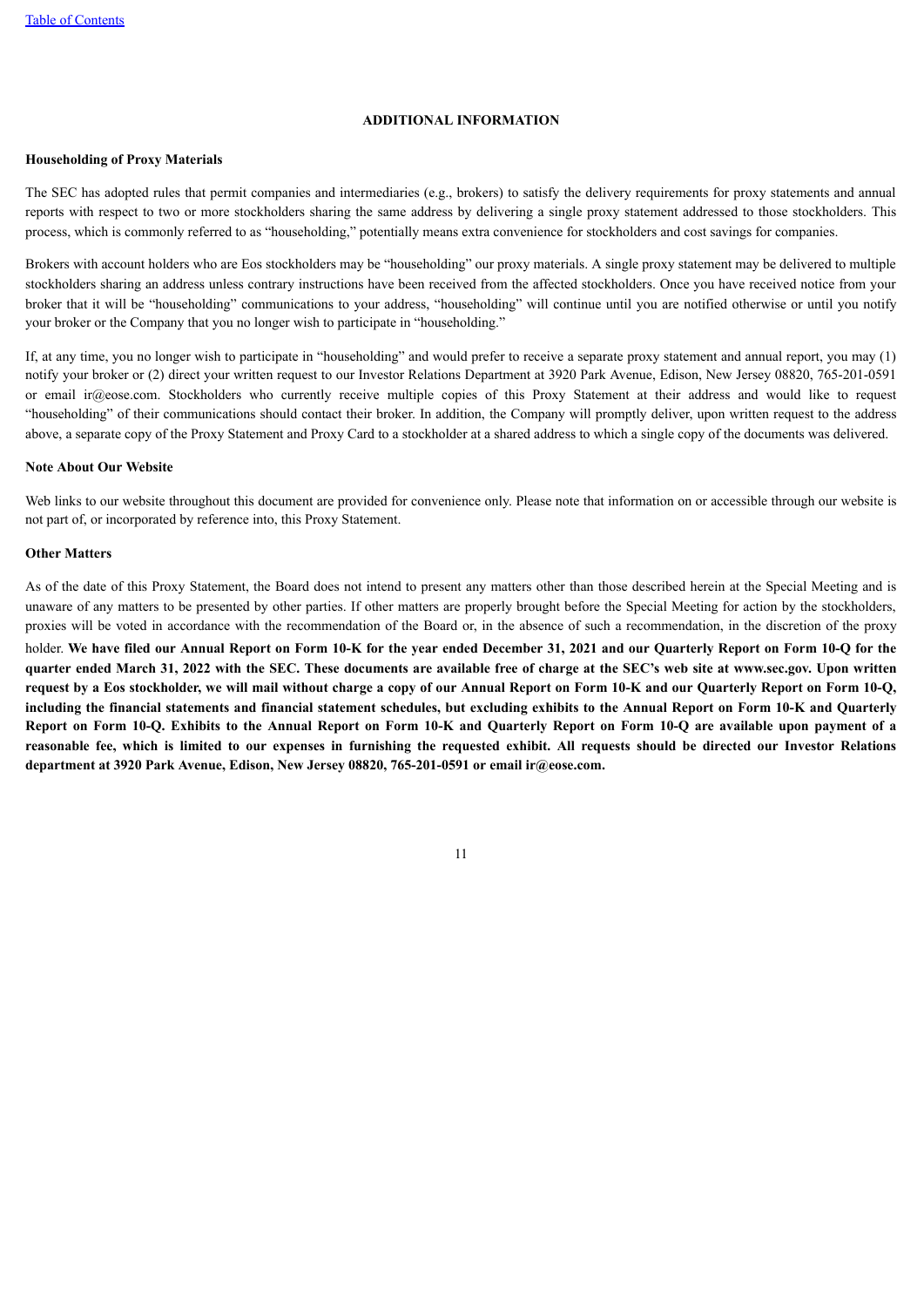# **INFORMATION ABOUT THE PROXY PROCESS AND VOTING**

#### **Why am I receiving these materials?**

The Board is providing printed proxy materials to you, in connection with the Board's solicitation of proxies for use at the Company's Special Meeting to be held on June 28, 2022, at 10:00 a.m. Eastern Time, and at any adjournment or postponement thereof, for the purpose of considering and acting upon the matters set forth in this proxy statement. These proxy materials are being distributed to you beginning on May 27, 2022. As a stockholder, you are invited to attend the virtual Special Meeting and are requested to vote on the proposals described in this proxy statement.

# **Who can vote at the Special Meeting?**

The outstanding voting securities of Eos are shares of common stock, \$0.0001 par value per share. There were 58,503,554 shares of common stock outstanding as of May 25, 2022. Only stockholders of record at the close of business on the Record Date will be entitled to vote at the Special Meeting.

# *Stockholder of Record: Shares Registered in Your Name*

If you are a stockholder of record as of May 25, 2022, you may vote online during the virtual Special Meeting. Alternatively, you may vote by proxy by using the accompanying Proxy Card, over the internet or by telephone. Whether or not you plan to attend online the virtual Special Meeting, we encourage you to vote by proxy ahead of the Special Meeting to ensure your vote is counted. Even if you have submitted a proxy before the Special Meeting, you may still attend the Special Meeting and vote. In such case, your previously submitted proxy will be disregarded.

- To vote using the Proxy Card, simply complete, sign and date the accompanying Proxy Card and return it promptly in the envelope provided. If you return your signed Proxy Card to us before the Special Meeting, we will vote your shares in accordance with the Proxy Card.
- To vote by proxy over the internet before the Special Meeting, follow the instructions as directed on the enclosed Proxy Card.
- To vote by telephone, you may vote by proxy by calling the toll-free number found on the enclosed Proxy Card.
- To vote at the virtual Special Meeting, you will need the 16-digit control number included on your Proxy Card. The meeting webcast will begin promptly at 10:00 a.m., Eastern time. We encourage you to access the meeting prior to the start time. Online log-in will begin at 9:45 a.m. Eastern time, and you should allow ample time for the log-in process. If you encounter any difficulties accessing the virtual meeting during the log-in or meeting time, please call the technical support number that will be posted on the virtual Special Meeting login page for assistance.

#### *Beneficial Owner: Shares Registered in the Name of a Broker, Bank or Other Agent*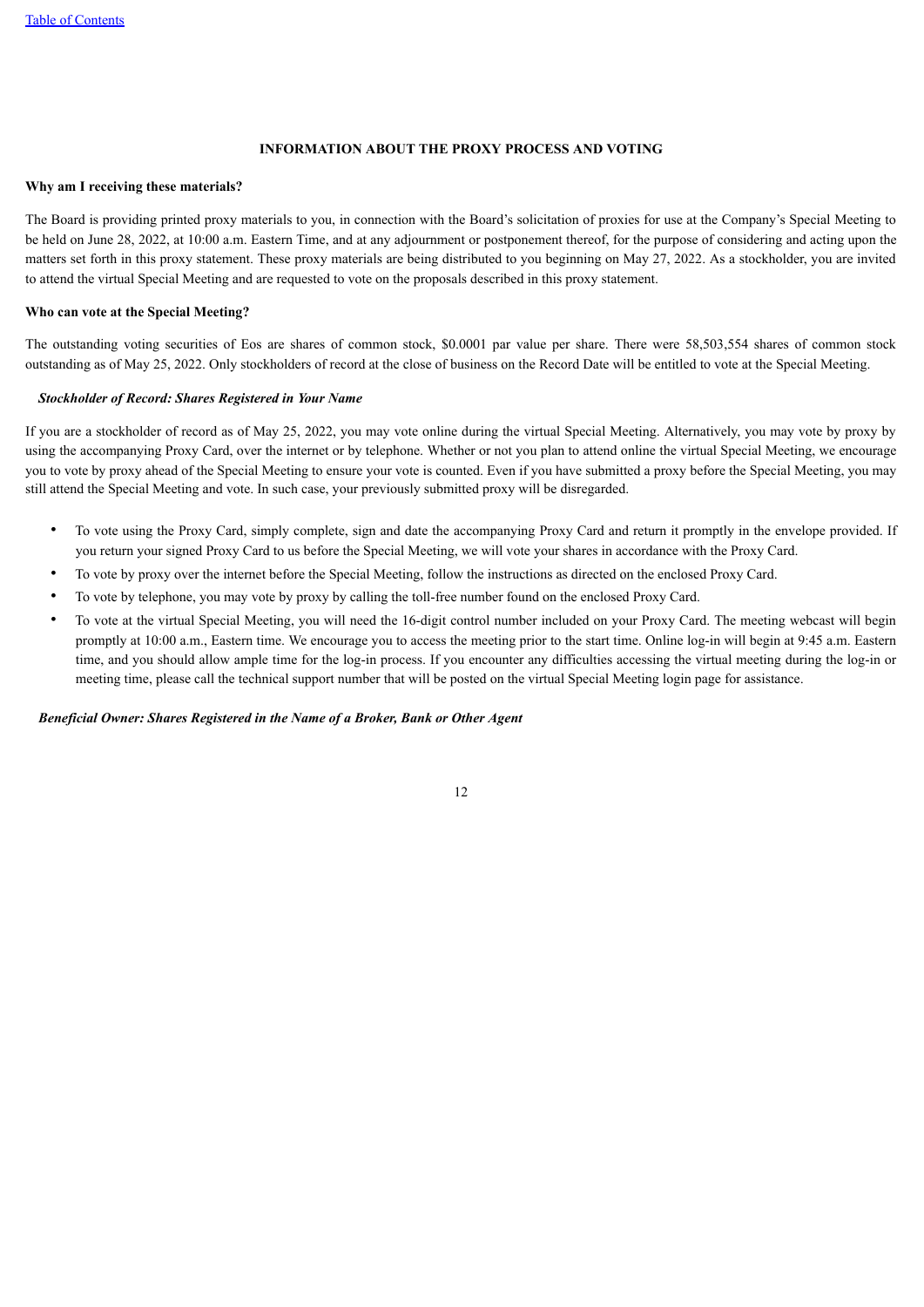If, on the Record Date, your shares were held in an account at a brokerage firm, bank, dealer or other similar organization, then you are the beneficial owner of shares held in "street name" and these proxy materials are being forwarded to you by that organization. The organization holding your account is considered the stockholder of record for purposes of voting at the Special Meeting. As a beneficial owner, you have the right to direct your broker or other agent on how to vote the shares in your account.

If you are a beneficial owner as described above, you should have received a voting instruction form from the brokerage firm, bank, dealer or other similar organization that holds your shares. Follow the instructions they provide to ensure that your vote is counted.

We provide internet proxy voting to allow you to vote your shares online before the Special Meeting, with procedures designed to ensure the authenticity and correctness of your proxy vote instructions. However, please be aware that you must bear any costs associated with your internet access, such as usage charges from internet access providers and telephone companies.

# **What is the required vote to approve the proposals discussed in this Proxy Statement?**

Approval of the Exchange Cap Proposal and the Adjournment Proposal will require the affirmative vote of the majority of the total votes cast on such proposal. Approval of the Authorized Shares Amendment will require the affirmative vote of the holders of at least 66%% of outstanding shares of our common stock. Abstentions and "broker non-votes," if any, will have no effect on the outcome of the Exchange Cap Proposal or the Adjournment Proposal. Abstentions and "broker non-votes" will have the effect of votes "AGAINST" the Authorized Shares Amendment.

# **What are "broker non-votes"?**

If your shares are held by your broker as your nominee (that is, in "street name"), you will need to instruct your broker to vote your shares. If you do not give instructions to your broker, your broker can vote your shares with respect to "routine" items, but not with respect to "non-routine" items.

If a broker, bank, custodian, nominee or other record holder of common stock indicates on a proxy that it does not have discretionary authority to vote certain shares on a particular proposal, then those shares will be treated as "broker non-votes" with respect to that proposal.

#### **How many votes do I have?**

On each matter to be voted upon, you have one vote for each share of common stock you own as of the Record Date.

# **What if I return a Proxy Card but do not make specific choices?**

If we receive a signed and dated Proxy Card and the Proxy Card does not specify how your shares are to be voted, your proxy (one of the individuals named on your Proxy Card) will vote your shares in his or her discretion.

# **What does it mean if I receive more than one set of materials?**

If you receive more than one set of materials, your shares are registered in more than one name or are registered in different accounts. In order to vote all the shares you own, you must either sign and return all of the Proxy Cards or follow the instructions for any alternative voting procedure on each of the Proxy Cards.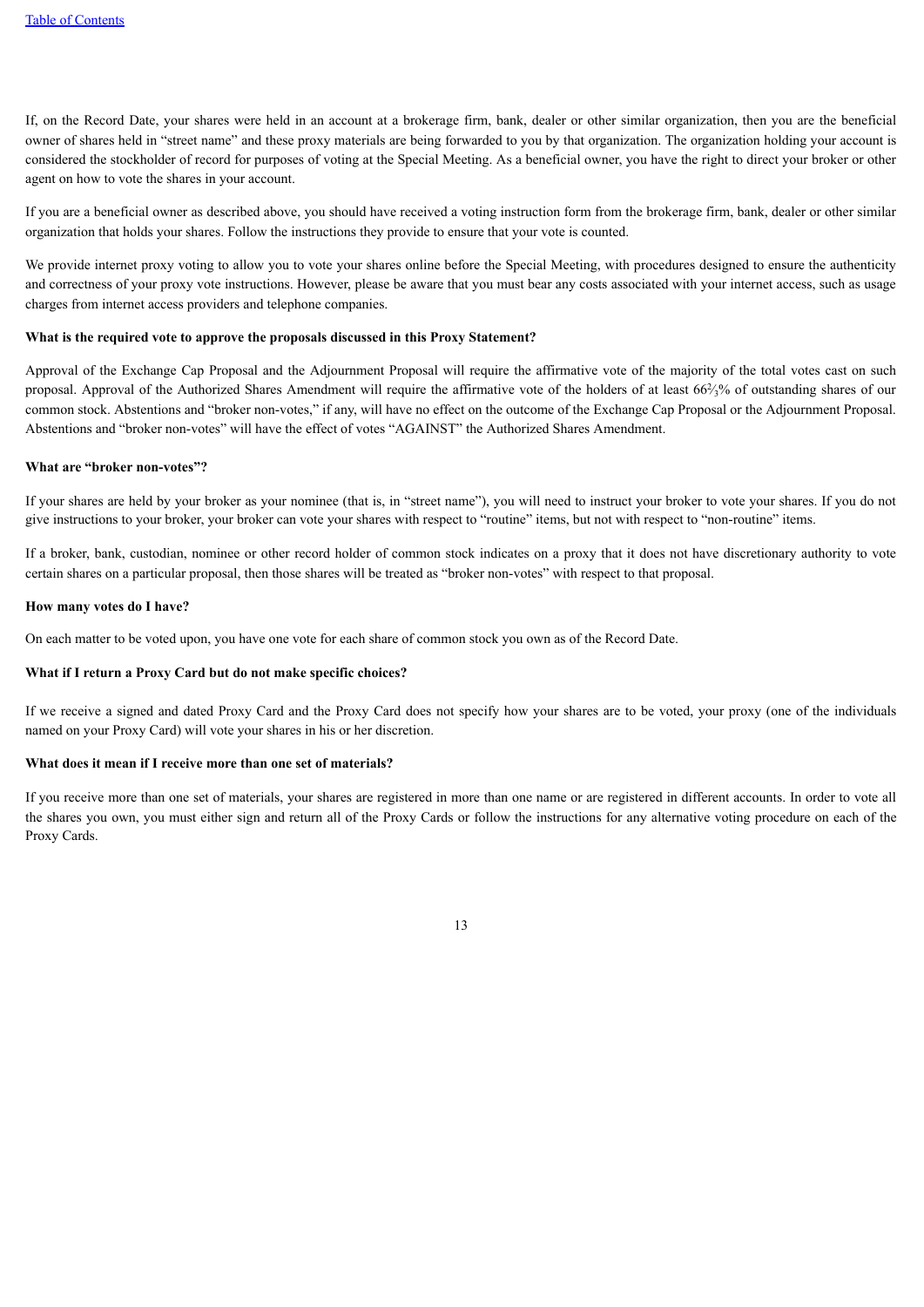# **Can I change my vote after submitting my proxy?**

Yes. You can revoke your proxy at any time before the final vote at the Special Meeting. If you are the record holder of your shares, you may revoke your proxy in any one of three ways:

- You may submit another properly completed proxy with a later date.
- You may send a written notice that you are revoking your proxy to our Investor Relations Department at 3920 Park Avenue, Edison, New Jersey 08820, 765-201-0591 or email ir@eose.com.
- You may attend the virtual Special Meeting through online presence and vote online. Simply attending the Special Meeting will not, by itself, revoke your prior proxy.

If your shares are held by your broker, bank or other agent, you should follow the instructions provided by them.

#### **When are stockholder proposals due for next year's Annual Meeting?**

If you wish to submit a stockholder proposal pursuant to Rule 14a-8 of the Securities Exchange Act to be considered for inclusion in next year's proxy materials, your proposal must be submitted in writing by December 1, 2022 to Eos Energy Enterprises Inc., c/o Laura Ellis, 3920 Park Avenue, Edison, New Jersey 08820, or email at ir@eose.com.

Pursuant to our bylaws, in order for a stockholder to present a proposal at the annual meeting, other than 14a-8 proposals to be included in the Proxy Statement as described above, or to nominate a director, you must give timely notice thereof in writing to the Secretary at Eos Energy Enterprises Inc., 3920 Park Avenue, Edison, New Jersey 08820, which must be received between January 17, 2023 and February 16, 2023; *provided* that if the date of the 2023 annual meeting is more than 30 days before or after May 17, 2023, notice must be received no earlier than 120 days prior to such annual meeting and no later than the 90th day prior to the annual meeting date or the 10th day following the day on which public announcement of the 2023 annual meeting date is first made by the Company. You are also advised to review our bylaws, which contain additional requirements about advance notice of stockholder proposals and director nominations.

## **What is the quorum requirement?**

A quorum of stockholders is necessary to hold a valid meeting. The presence, in person or represented by proxy, at the Special Meeting of the holders of shares of outstanding common stock representing a majority of the voting power of all outstanding shares of common stock entitled to vote at the Special Meeting will be required to establish a quorum at the Special Meeting. Abstentions and "broker non-votes" will be treated as shares present and entitled to vote for quorum purposes. Your shares will be counted towards the quorum only if you submit a valid proxy or vote at the Special Meeting. If there is no quorum, either the chair of the Special Meeting or a majority in voting power of the stockholders entitled to vote at the Special Meeting, present online or represented by proxy, may adjourn the Special Meeting to another time or place.

# **How can I find out the results of the voting at the Special Meeting?**

Voting results will be announced by the filing of a Current Report on Form 8-K within four business days after the Special Meeting.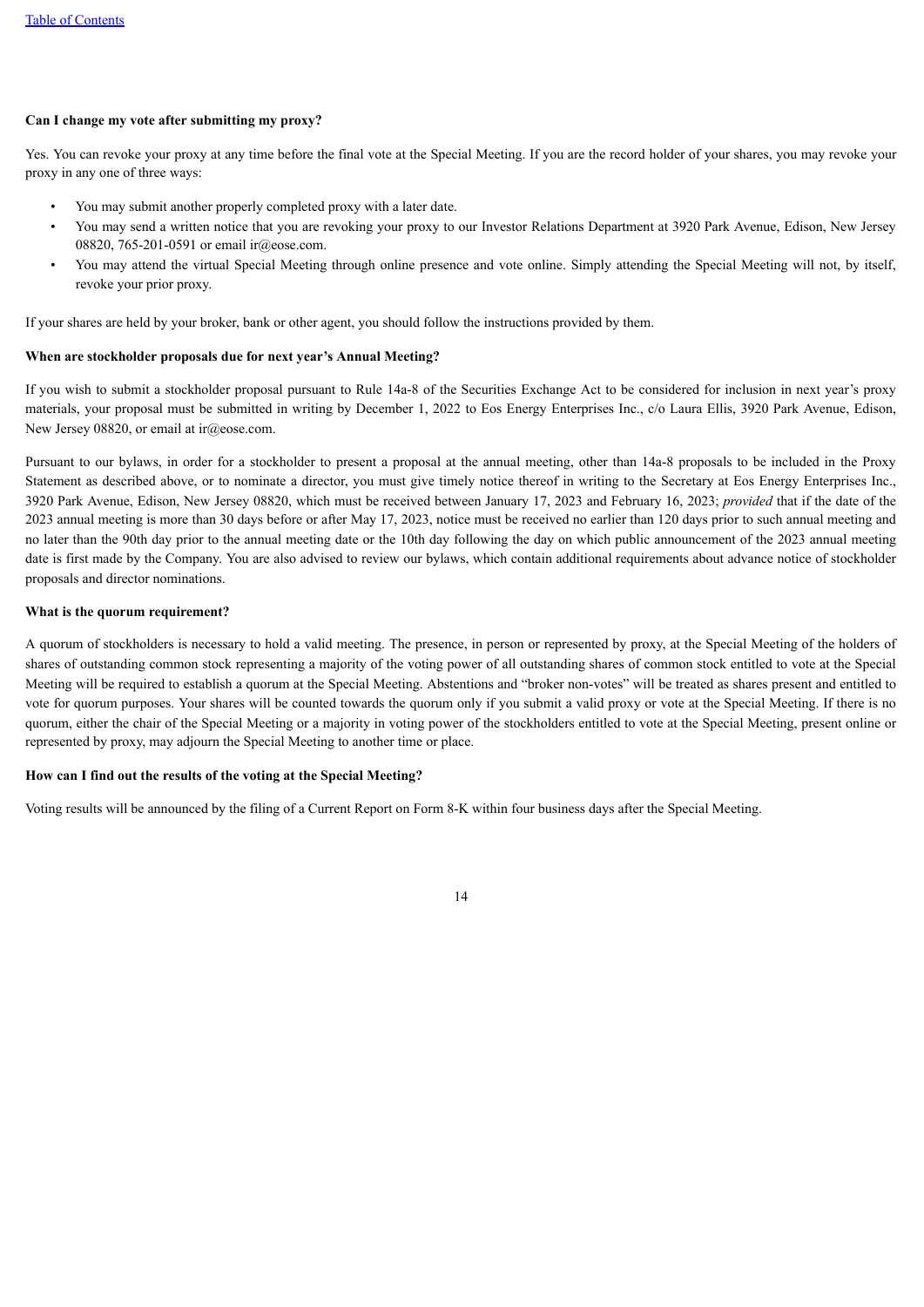#### **Who can help answer my questions?**

If you have questions about this Proxy Statement or if you need additional copies of the proxy materials, you should contact our Investor Relations department at 765-201-0591 or ir@eose.com.

## **Who will solicit and pay the cost of soliciting proxies?**

Eos will pay the cost of soliciting proxies for the special meeting. Eos will reimburse banks, brokers and other custodians, nominees and fiduciaries representing beneficial owners of ordinary shares for their expenses in forwarding soliciting materials to beneficial owners of ordinary shares and in obtaining voting instructions from those owners. Our directors, officers and employees may also solicit proxies by telephone, mail, on the Internet or at the Special Meeting. They will not be paid any additional amounts for soliciting proxies. In addition, we have retained Morrow Sodali to act as a proxy solicitor in conjunction with the Special Meeting. We have agreed to pay that firm \$12,500 and reasonable out-of-pocket expenses, for proxy solicitation services.

## **How do I attend the Special Meeting?**

The Board of Directors has determined to hold the Special Meeting virtually to facilitate stockholder attendance and participation by stockholders from all locations at no cost. We believe this is the right choice for the Company at this time, as it enables engagement with our stockholders, regardless of size, resources, or physical location while safeguarding the health of our stockholders, Board and management. We are committed to ensuring that stockholders will be afforded the same rights and opportunities to participate as they would at an in-person meeting.

You may attend the Special Meeting live via the Internet at www.virtualshareholdermeeting.com/EOSE2022. Stockholders will need the 16-digit control number provided on their Proxy Card, voting instruction form or notice. We suggest you log in at least 15 minutes before the start of the meeting.

# **Can I ask questions at the Special Meeting?**

Stockholders as of our record date will have an opportunity to submit questions live via the Internet during the meeting.

| <b>How to</b><br>Participate in the<br><b>Special Meeting</b> | Online:<br>1. Visit www.virtualshareholdermeeting.com/EOSE2022SM; and                                                                                               |
|---------------------------------------------------------------|---------------------------------------------------------------------------------------------------------------------------------------------------------------------|
|                                                               | 2. Enter the 16 digit control number included on your Proxy Card or on the instructions that accompanied your proxy materials.                                      |
|                                                               | You may begin to log into the meeting platform beginning at 9:45 a.m. Eastern Time on June 28, 2022. The meeting will begin promptly at 10:00<br>a.m. Eastern Time. |

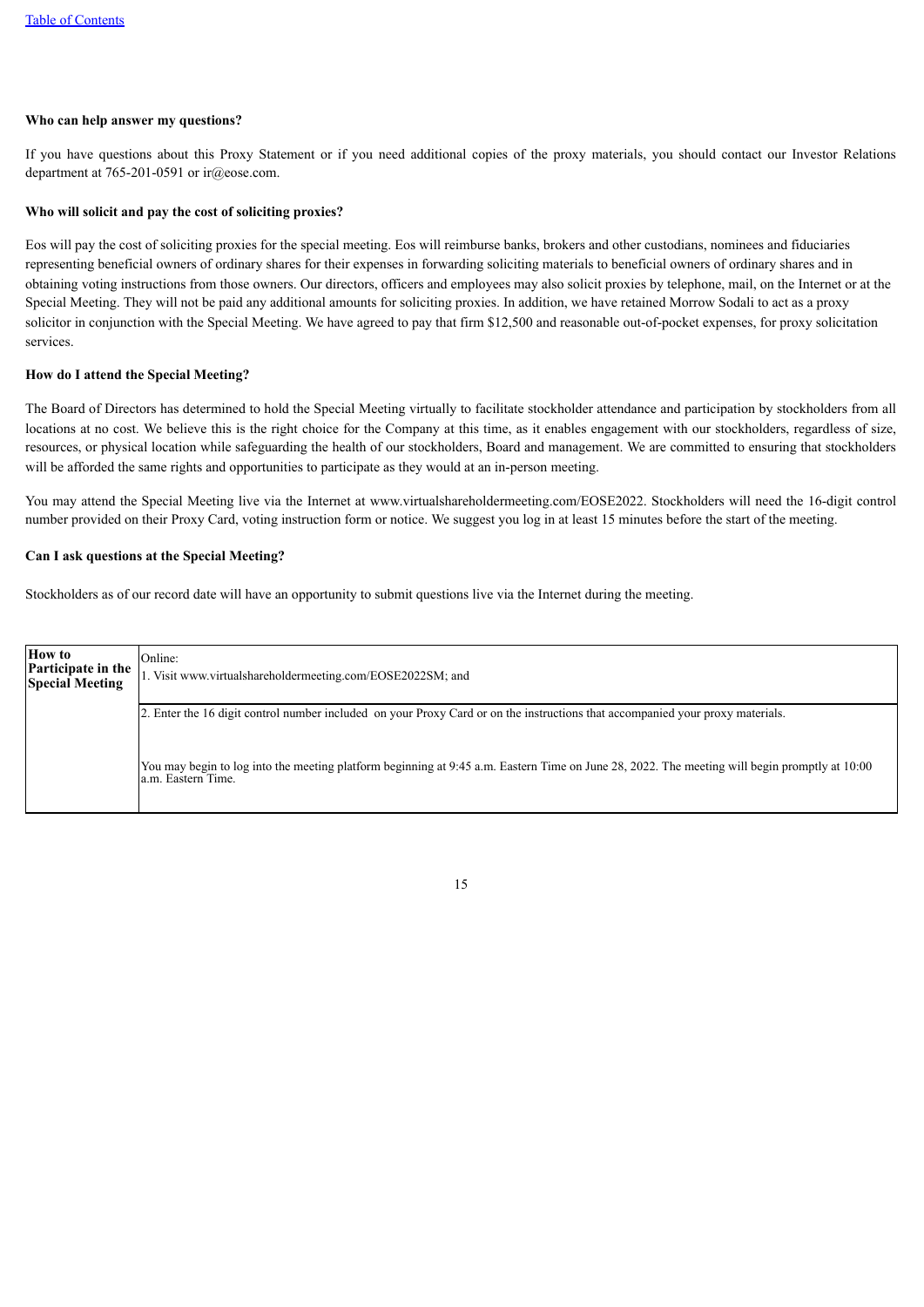EOS ENERGY ENTERPRISES, INC.<br>3920 PARK AVENUE<br>EDISON, NEW JERSEY GEEZO

 $SCAN TO   
VIEW MATERIALS AVOTE$ 

#### **VOTE BY INTERNET**

Before The Meeting - Go to www.proxwote.com or scan the QR Barcode above

Use the Internet to transmit your voting instructions and for electronic delivery of<br>information up until 11:59 P.M. Eastern Daylight Time on June 27, 2022. Have your<br>proxy card in hand when you access the web site and fol

During The Meeting - Go to www.virtualshareholdermeeting.com/EOSE20225M

You may attend the meeting via the Internet and vote during the meeting. Have the<br>information that is printed in the bax marked by the arrow available and follow the<br>instructions.

VOTE BY PHONE - 1-800-690-6903<br>Use any touch-tone telephone to transmit your voting instructions up until 11:59 P.M.<br>Eastern Daylight Time on June 27, 2022. Have your proxy card in hand when you call<br>and then follow the in

**VOTE BY MAIL** 

VOTE BY MAIL<br>Mark, sign and date your proxy card and return it in the postage-paid<br>envelope we have provided or return it to Vote Processing, c/o Broadridge,<br>51 Mercedes Way, Edgewood, NY 1171.

| TO VOTE, MARK BLOCKS BELOW IN BLUE OR BLACK INK AS FOLLOWS: |                                     |
|-------------------------------------------------------------|-------------------------------------|
| D75925-P71209                                               | KEEP THIS PORTION FOR YOUR RECORDS. |
|                                                             |                                     |
|                                                             | DETACH AND RETURN THIS PORTION ONLY |
| THIS PROXY CARD IS VALID ONLY WHEN SIGNED AND DATED.        |                                     |

|    | The Board of Directors recommends you vote FOR the following proposals.                                                                                                                                                                                                                                                                                                                                                                                                                                                        | For | Against | Abstain |
|----|--------------------------------------------------------------------------------------------------------------------------------------------------------------------------------------------------------------------------------------------------------------------------------------------------------------------------------------------------------------------------------------------------------------------------------------------------------------------------------------------------------------------------------|-----|---------|---------|
| 1  | The issuance of our common stock to Yorkville in excess of the exchange cap of the Standby Equity Purchase Agreement dated April 28,<br>2022, by and between the Company and Yorkville.                                                                                                                                                                                                                                                                                                                                        | п   | □       | $\Box$  |
| 2. | Amendment to our Third Amended and Restated Certificate of Incorporation to increase the authorized shares of common stock from<br>200,000,000 to 300,000,000.                                                                                                                                                                                                                                                                                                                                                                 | □   | o       | $\Box$  |
| з. |                                                                                                                                                                                                                                                                                                                                                                                                                                                                                                                                |     |         |         |
|    | Adjournment of the Special Meeting, if necessary, to solicit additional proxies if there are not sufficient votes in favor of the Exchange Cap<br>Proposal and/or the Authorized Shares Amendment.<br>You may attend the meeting and vote during the meeting when the polls are open via the Internet. We recommend, however, that you vote before<br>the meeting even if you plan to participate in the meeting. When voting, have the information that is printed in the box marked by the arrow and<br>follow instructions. | □   | n       | $\Box$  |
|    | Please sign exactly as your name(s) appear(s) hereon. When signing as attorney, executor, administrator, or other fiduciary, please give full title as<br>attorney, executor, administrator, or other fiduciary, please give full title as such. Joint owners should each sign personally. All holders must sign. If<br>a corporation or partnership, please sign in full corporate or partnership name by authorized officer.                                                                                                 |     |         |         |
|    | Signature [PLEASE SIGN WITHIN BOX]<br>Signature [Joint Owners]<br>Date<br>Date                                                                                                                                                                                                                                                                                                                                                                                                                                                 |     |         |         |

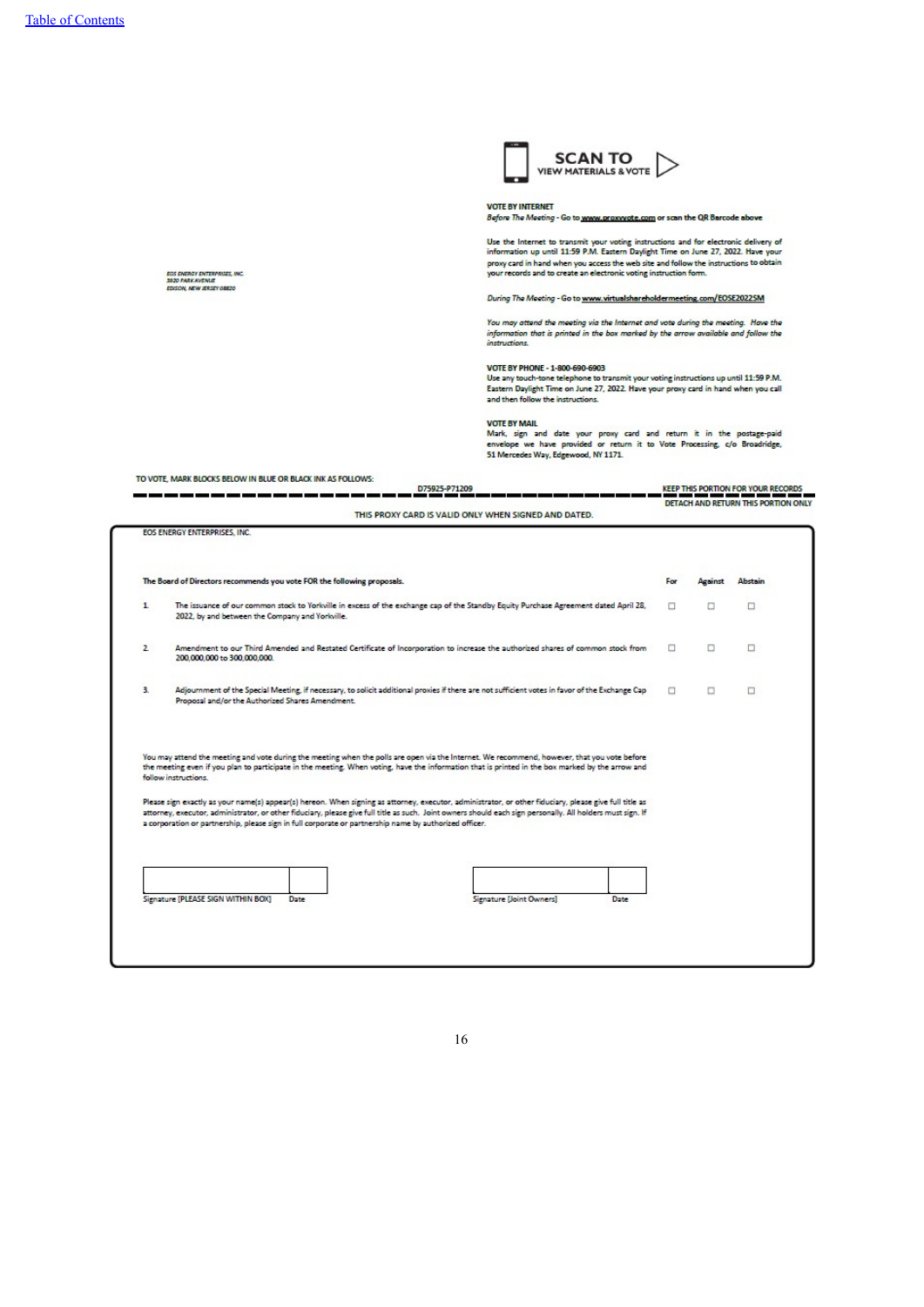Important Notice Regarding the Availability of Proxy Materials for the Special Meeting of Stockholders: The Proxy Statement is available at www.proxyvote.com.

<span id="page-19-0"></span>D75926-P71209 Eos Energy Enterprises, Inc. **Special Meeting of Stockholders** June 28, 2022 10:00 AM EDT This proxy is solicited by the Board of Directors The stockholder(s) hereby appoint(s) Melissa Berube and Jenny Huang, or each of them, as proxies, each with the power to appoint her substitute, and hereby authorize(s) them to represent and to vote, as designated on the reverse side of this ballot, all of the shares of Common stock of EOS ENERGY ENTERPRISES, INC., that the stockholder(s) is/are entitled to vote at the Special Meeting of Stockholders to be held at 10:00 AM EDT on June 28, 2022, via a live webcast at www.virtualshareholdermeeting.com/EOSE2022SM, and any adjournment or postponement thereof. This proxy, when properly executed, will be voted in the manner directed herein. If no such direction is made, this proxy will be voted in accordance with the Board of Directors' recommendations. Continued and to be signed on reverse side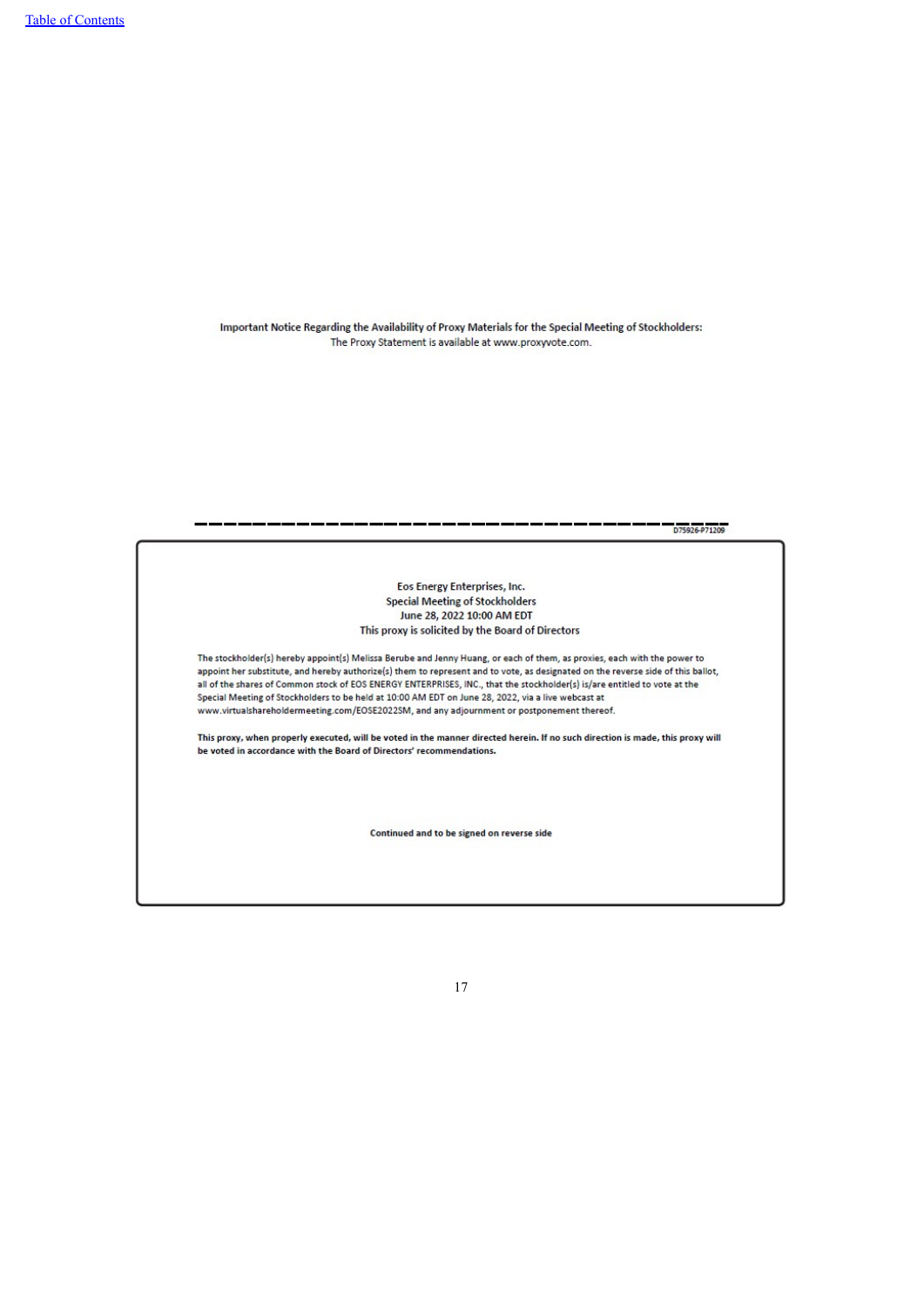#### **Appendix A**

# **Standby Equity Purchase Agreement dated April 28, 2022, by and between the Company and YA II PN, Ltd.**

**THIS STANDBY EQUITY PURCHASE AGREEMENT** (this "Agreement") dated as of April 28, 2022 is made by and between **YA II** PN, **LTD.**, a Cayman Islands exempt limited partnership (the "Investor"), and **EOS ENERGY ENTERPRISES, INC.**, a company incorporated under the laws of the State of Delaware (the "Company").

**WHEREAS**, the parties desire that, upon the terms and subject to the conditions contained herein, the Company shall have the right to issue and sell to the Investor, from time to time as provided herein, and the Investor shall purchase from the Company, up to \$200 million of the Company's shares of common stock, par value \$0.0001 per share (the "Common Shares"); and

**WHEREAS**, the Common Shares are listed for trading on the Nasdaq Capital Market under the symbol "EOSE;" and

**WHEREAS**, the offer and sale of the Common Shares issuable hereunder will be registered on the Company's registration statement on Form S-3 (file No. 333-263298) under Section 5 under the Securities Act of 1933, as amended, and the rules and regulations promulgated thereunder (the "Securities Act").

**NOW**, **THEREFORE**, the parties hereto agree as follows:

# **Article I. Certain Definitions**

Section 1.01 "Additional Shares" shall have the meaning set forth in Section 2.01(d)(ii).

Section 1.02 "Adjusted Advance Amount" shall have the meaning set forth in Section 2.01(d)(i).

Section 1.03 "Advance Date" shall mean the 1<sup>st</sup> Trading Day after expiration of the applicable Pricing Period for each Advance.

Section 1.04 "Advance Notice" shall mean a written notice in the form of Exhibit A attached hereto to the Investor executed by an officer of the Company and setting forth the amount of an Advance that the Company desires to issue and sell to the Investor.

Section 1.05 "Advance Notice Date" shall mean each date the Company delivers (in accordance with Section 2.01(b) of this Agreement) to the Investor an Advance Notice, subject to the terms of this Agreement.

Section 1.06 "Advances" shall mean any issuance and sale from the Company to the Investor pursuant to Article II hereof.

Section 1.07 "Affiliate" shall have the meaning set forth in Section 3.07.

Section 1.08 "Agreement" shall have the meaning set forth in the preamble of this Agreement.

Section 1.09 "Applicable Laws" shall mean all applicable laws, statutes, rules, regulations, orders, executive orders, directives, policies, guidelines and codes having the force of law, whether local, national, or international, as amended from time to time, including without limitation (i) all applicable laws that relate to money laundering, terrorist financing, financial record keeping and reporting, (ii) all applicable laws that relate to anti-bribery, anti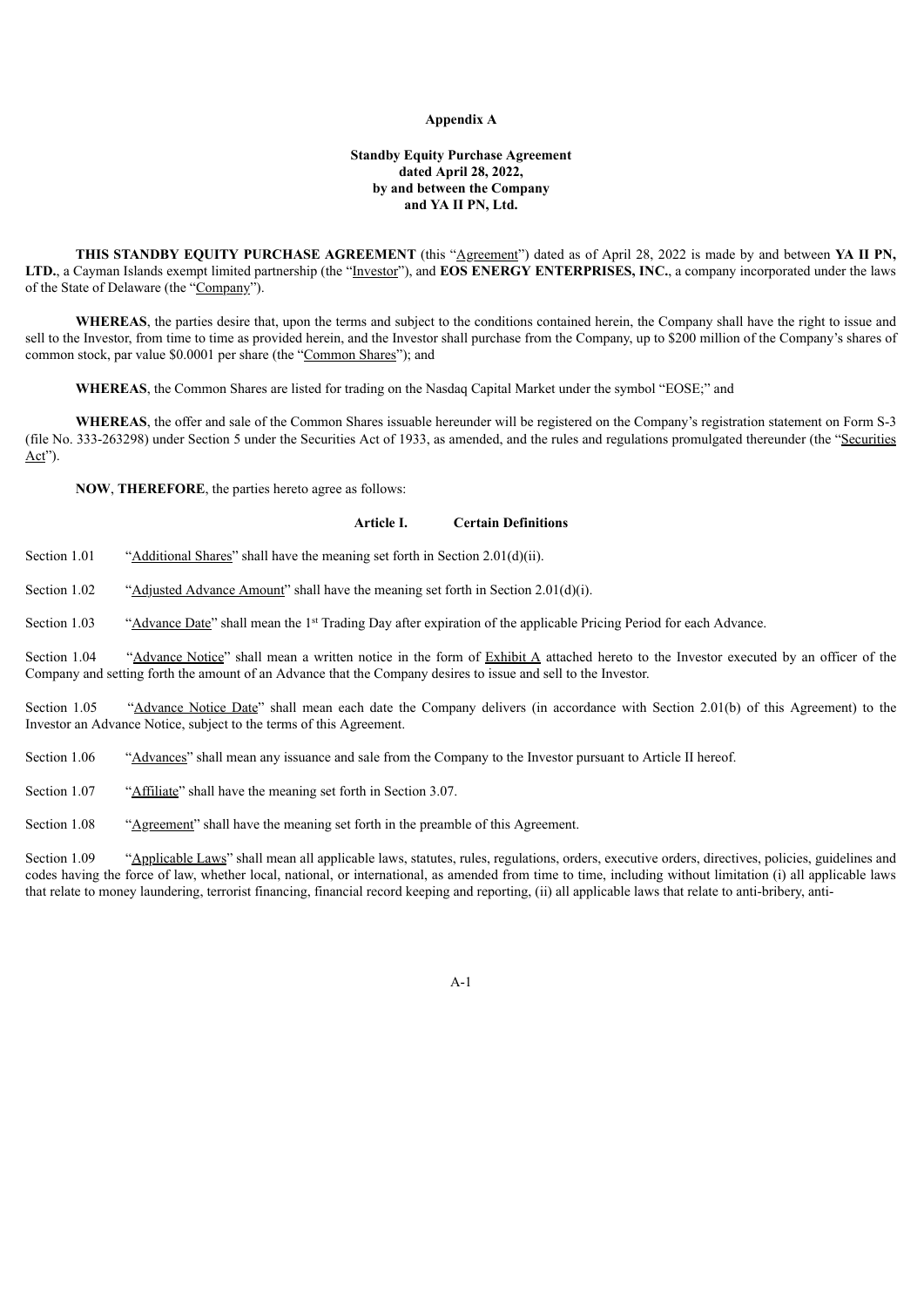corruption, books and records and internal controls, including the United States Foreign Corrupt Practices Act of 1977, and (iii) any Sanctions laws.

- Section 1.10 "Base Prospectus" shall mean the Company's prospectus dated April 25, 2022 accompanying the Registration Statement.
- Section 1.11 "Basket" shall have the meaning set forth in Section 5.04.
- Section 1.12 "Black Out Period" shall have the meaning set forth in Section 6.02
- Section 1.13 "Closing" shall have meaning set forth in Section 2.02.

Section 1.14 "Commitment Amount" shall mean \$200,000,000 of Common Shares, *provided that*, the Company shall not effect any sales under this Agreement and the Investor shall not have the obligation to purchase Common Shares under this Agreement to the extent (but only to the extent) that after giving effect to such purchase and sale the aggregate number of Common Shares issued under this Agreement would exceed 19.99% of the outstanding Common Shares as of the date of this Agreement (the "Exchange Cap"); *provided further that,* the Exchange Cap will not apply (a) if the Company's stockholders have approved issuances in excess of the Exchange Cap in accordance with the rules of the Principal Market or (b) as to any Advance, if the Purchase Price of Shares in respect of such Advance equals or exceeds \$2.15 per share (which represents the lower of (i) the Nasdaq Official Closing Price on the Trading Day immediately preceding the date of this Agreement; or (ii) the average Nasdaq Official Closing Price for the five Trading Days immediately preceding the date of this Agreement).

Section 1.01 "Commitment Fee Shares" shall have the meaning set forth in Section 13.04.

Section 1.02 "Commitment Period" shall mean the period commencing on the date hereof and expiring upon the date of termination of this Agreement in accordance with Section 11.02.

- Section 1.03 "Common Shares" shall have the meaning set forth in the recitals of this Agreement.
- Section 1.04 "Company" shall have the meaning set forth in the preamble of this Agreement.
- Section 1.05 "Company Indemnitees" shall have the meaning set forth in Section 5.02.
- Section 1.06 "Condition Satisfaction Date" shall have the meaning set forth in Section 7.01.
- Section 1.07 "Environmental Laws" shall have the meaning set forth in Section 4.08.
- Section 1.08 "Exchange Act" shall mean the Securities Exchange Act of 1934, as amended, and the rules and regulations promulgated thereunder.
- Section 1.09 "Hazardous Materials" shall have the meaning set forth in Section 4.08.
- Section 1.10 "Indemnified Liabilities" shall have the meaning set forth in Section 5.01.
- Section 1.11 "Initial Registration Statement" shall have the meaning set forth in Section 6.01.
- Section 1.12 "Investor" shall have the meaning set forth in the preamble of this Agreement.
- Section 1.13 "Investor Indemnitees" shall have the meaning set forth in Section 5.01.
- Section 1.14 "Market Price" shall mean the average of the VWAPs during each Trading Day of the relevant Pricing Period.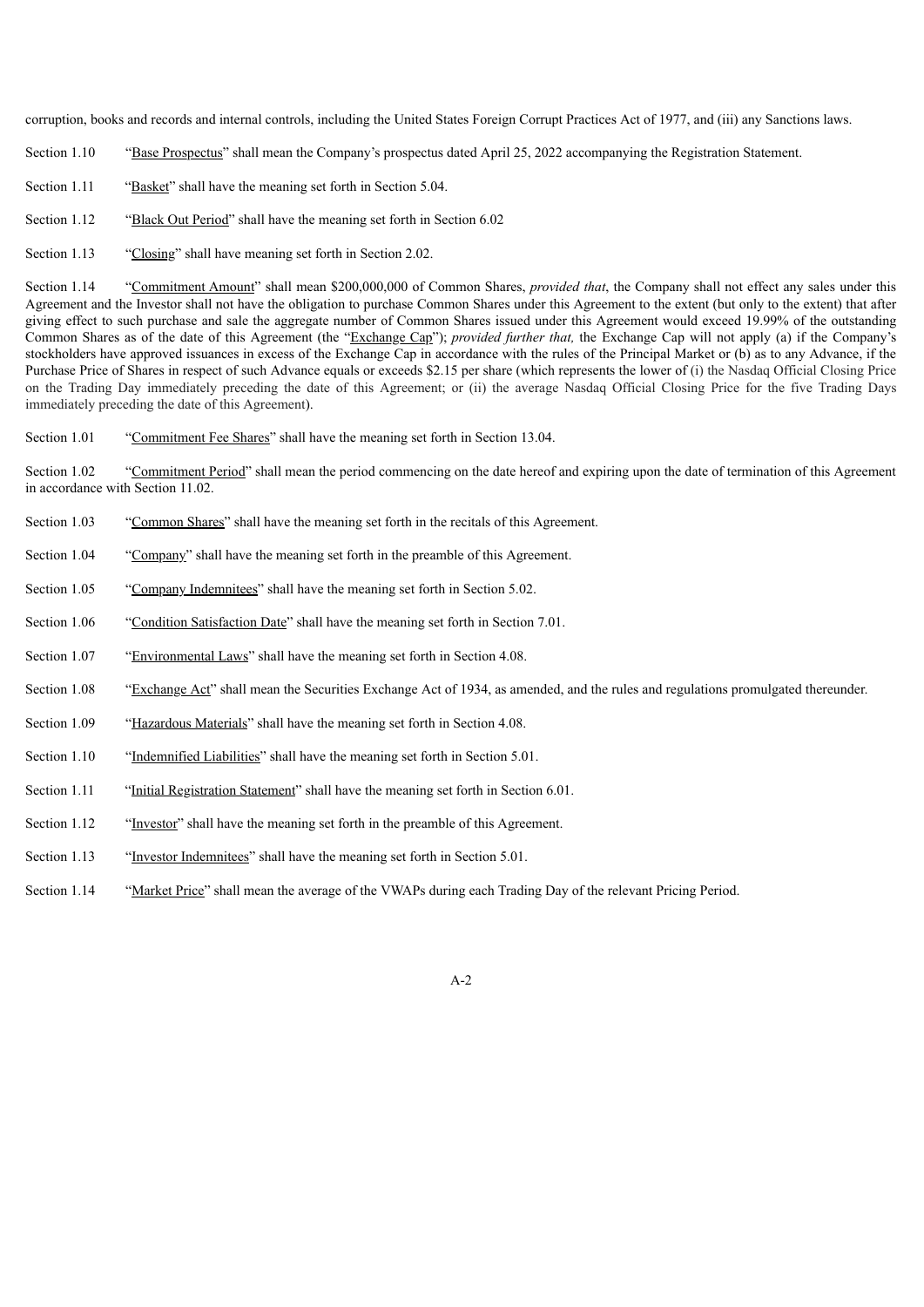Section 1.15 "Material Adverse Effect" shall mean any event, occurrence or condition that has had or would reasonably be expected to have (i) a material adverse effect on the legality, validity or enforceability of this Agreement or the transactions contemplated herein, (ii) a material adverse effect on the results of operations, assets, business or condition (financial or otherwise) of the Company and its Subsidiaries, taken as a whole, or (iii) a material adverse effect on the Company's ability to perform in any material respect on a timely basis its obligations under this Agreement.

- Section 1.16 "Material Outside Event" shall have the meaning set forth in Section 6.08.
- Section 1.17 "Maximum Advance Amount" in respect of each Advance Notice means \$20,000,000.

Section 1.18 "Minimum Acceptable Price" or "MAP" shall mean the minimum price notified by the Company to the Investor in each Advance Notice, if applicable.

Section 1.19 "Nasdaq Official Closing Price" means the closing price of a Common Share as reported on the "Historical NOCP" section of the web site Nasdaq.com for the ticker symbol "EOSE."

Section 1.20 "OFAC" shall mean the U.S. Department of Treasury's Office of Foreign Asset Control.

Section 1.21 "Ownership Limitation" shall have the meaning set forth in Section 2.01I(i).

Section 1.22 "Person" shall mean an individual, a corporation, a partnership, a limited liability company, a trust or other entity or organization, including a government or political subdivision or an agency or instrumentality thereof.

Section 1.23 "Plan of Distribution" shall mean the section of a Registration Statement disclosing the plan of distribution of the Shares.

Section 1.24 "Pricing Period" shall mean the three (3) consecutive Trading Days commencing on the Advance Notice Date.

- Section 1.25 "Principal Market" shall mean the Nasdaq Capital Market.
- Section 1.26 "Promissory Note" shall have the meaning set forth in Section 2.05(b).

Section 1.27 "Prospectus" means any prospectus (including, without limitation, all amendments and supplements thereto) used in connection with a Registration Statement.

Section 1.28 "Prospectus Supplement" shall mean any prospectus supplement to a Prospectus filed with the SEC pursuant to Rule 424(b) under the Securities Act, including, without limitation, any Prospectus Supplement to be filed in accordance with Section 6.01 hereof.

Section 1.29 "Purchase Price" shall mean the price per Share obtained by multiplying the Market Price by 97% in respect of any Shares purchased hereunder.

Section 1.30 [Reserved]

Section 1.31 "Registration Limitation" shall have the meaning set forth in Section 2.01(c)(ii).

Section 1.32 "Registration Statement" shall mean the Initial Registration Statement or another registration statement on a form promulgated by the SEC for which the Company then qualifies for the registration of the offer and sale of the Shares to be offered and sold by the Company to the Investor and the resale of such Shares by the Investor, as the same may be amended and supplemented from time to time and including any information deemed to be a part thereof pursuant to Rule 430B under the Securities Act and any successor registration statement filed by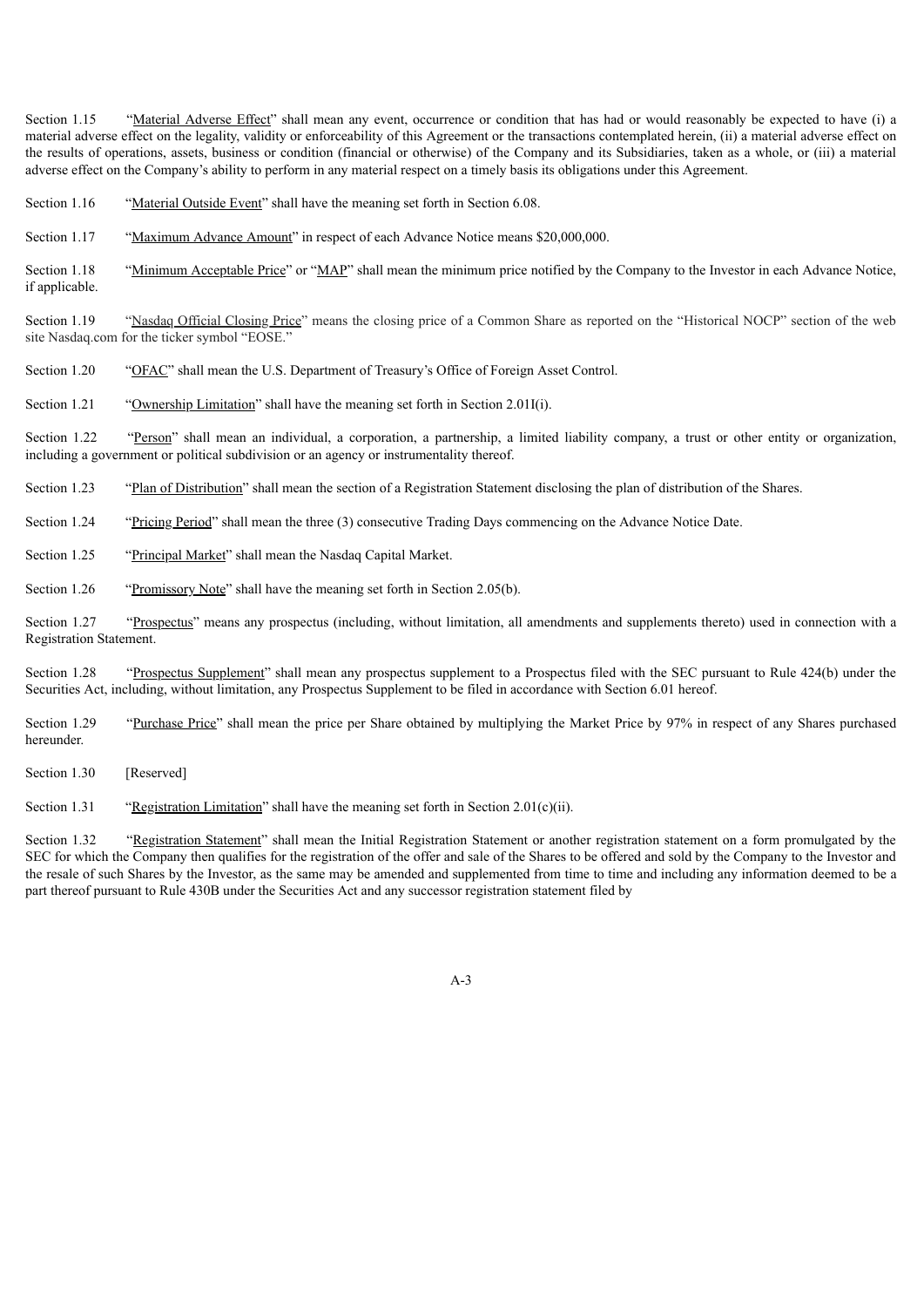the Company with the SEC under the Securities Act on a form promulgated by the SEC for which the Company then qualifies and which form shall be available for the registration of the transactions contemplated hereunder.

Section 1.33 "Regulation D" shall mean the provisions of Regulation D promulgated under the Securities Act.

Section 1.34 "Request" shall have the meaning set forth in Section 2.05(a).

Section 1.35 "Sanctions" means any sanctions administered or enforced by OFAC, the U.S. State Department, the United Nations Security Council, the European Union, Her Majesty's Treasury, or other relevant sanctions authority.

Section 1.36 "Sanctions Programs" means any OFAC economic sanction program (including, without limitation, programs related to Crimea, Cuba, Iran, North Korea, Sudan and Syria).

- Section 1.37 "SEC" shall mean the U.S. Securities and Exchange Commission.
- Section 1.38 "SEC Documents" shall have the meaning set forth in Section 4.05.
- Section 1.39 "Securities Act" shall have the meaning set forth in the recitals of this Agreement.
- Section 1.40 "Settlement Document" shall have the meaning set forth in Section 2.02(a).
- Section 1.41 "Shares" shall mean the Common Shares to be issued from time to time hereunder pursuant to an Advance.
- Section 1.42 "Subsidiaries" shall have the meaning set forth in Section 4.01.
- Section 1.43 "Trading Day" shall mean any day during which the Principal Market shall be open for business.
- Section 1.44 "Transaction Documents" shall have the meaning set forth in Section 4.02.

Section 1.45 "VWAP" means, for any Trading Day, the daily volume weighted average price of the Common Shares for such Trading Day on the Principal Market during regular trading hours as reported by Bloomberg L.P.

# **Article II. Advances**

Section 2.01 Advances; Mechanics. Subject to the terms and conditions of this Agreement (including, without limitation, the provisions of Article VII hereof), the Company, at its sole and exclusive option, may issue and sell to the Investor, and the Investor shall purchase from the Company, Common Shares on the following terms:

- (a) Advance Notice. At any time during the Commitment Period the Company may require the Investor to purchase Shares by delivering an Advance Notice to the Investor, subject to the conditions set forth in Section 7.01, and in accordance with the following provisions:
	- (i) The Company shall, in its sole discretion, select the amount of the Advance, not to exceed the Maximum Advance Amount, it desires to issue and sell to the Investor in each Advance Notice and the time it desires to deliver each Advance Notice.
	- (ii) There shall be no mandatory minimum Advances and no non-usages fee for not utilizing the Commitment Amount or any part thereof.
- (b) Date of Delivery of Advance Notice. Advance Notices shall be delivered in accordance with the instructions set forth on the bottom of Exhibit A. An Advance Notice shall be deemed delivered on (i) the day it is received by the Investor if such notice is received by email on or before 8:30 a.m. Eastern Time in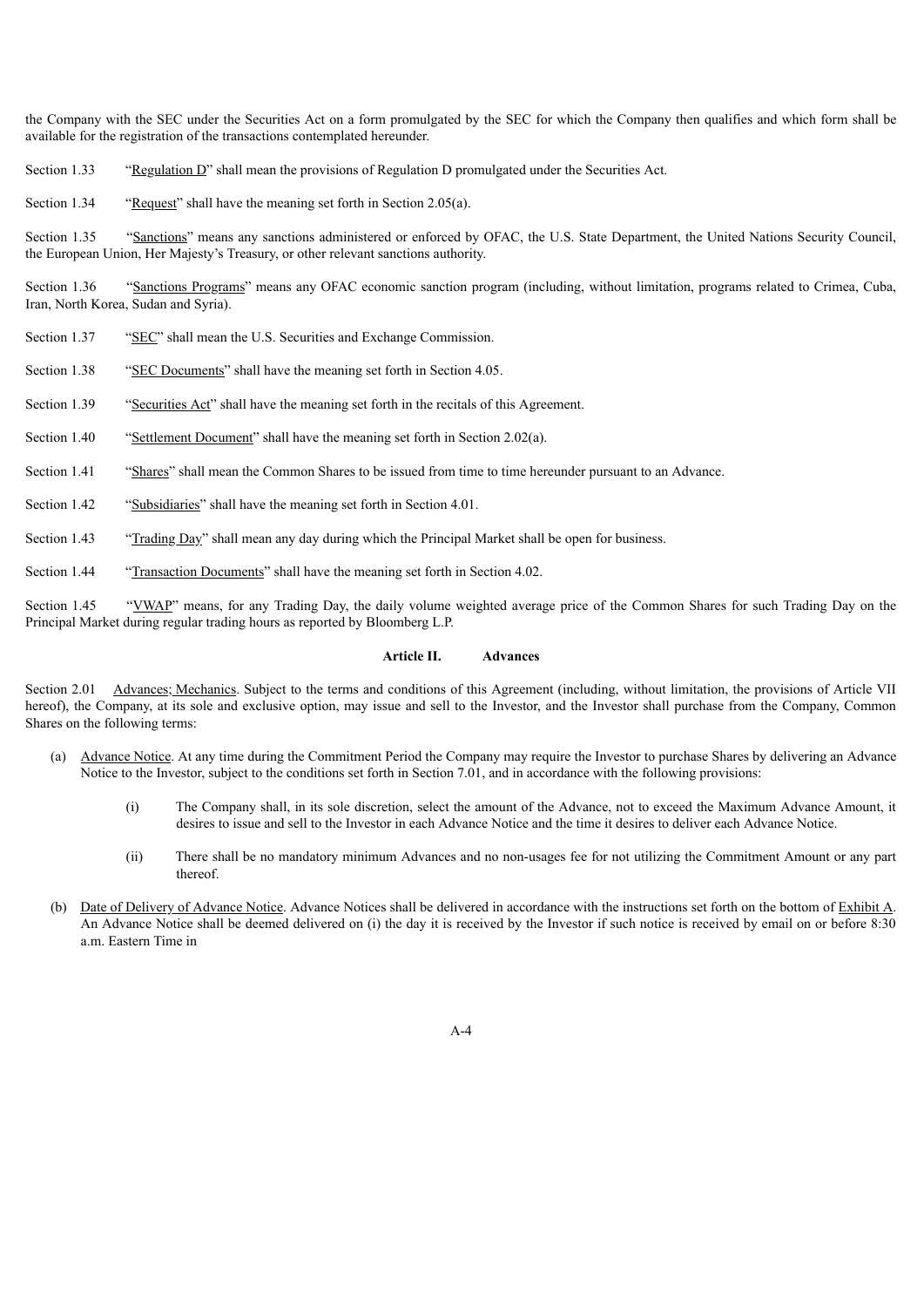accordance with the instructions set forth on the bottom of  $\frac{Exhibit A}{A}$ , or (ii) the immediately succeeding day if it is received by email after 8:30 a.m. Eastern Time, in each case in accordance with the instructions set forth on the bottom of Exhibit A.

- (c) Advance Limitations. Regardless of the amount of an Advance requested by the Company in the Advance Notice, the final number of Shares to be issued and sold pursuant to an Advance Notice shall be reduced in accordance with each of the following limitations:
	- (i) Ownership Limitation; Commitment Amount. At the request of the Company, the Investor will inform the Company of the amount of shares the Investor currently beneficially owns. In no event shall the number of Common Shares issuable to the Investor pursuant to an Advance cause the aggregate number of Common Shares beneficially owned (as calculated pursuant to Section 13(d) of the Exchange Act) by the Investor and its Affiliates as a result of previous issuances and sales of Common Shares to Investor under this Agreement to exceed 9.99% of the then outstanding Common Shares (the "Ownership Limitation"). In connection with each Advance Notice delivered by the Company, any portion of the Advance that would (i) cause the Investor to exceed the Ownership Limitation or (ii) cause the aggregate number of Shares issued and sold to the Investor hereunder to exceed the Commitment Amount shall automatically be withdrawn with no further action required by the Company, and such Advance Notice shall be deemed automatically modified to reduce the amount of the Advance requested by an amount equal to such withdrawn portion; provided that in the event of any such automatic withdrawal and automatic modification, the Investor will promptly notify the Company of such event.
	- (ii) Registration and Exchange Limitation. In no event shall an Advance exceed the amount registered under the Registration Statement then in effect (the "Registration Limitation") or the Exchange Cap, to the extent applicable. In connection with each Advance Notice, any portion of an Advance that would exceed the Registration Limitation or the Exchange Cap shall automatically be withdrawn with no further action required by the Company and such Advance Notice shall be deemed automatically modified to reduce the aggregate amount of the requested Advance by an amount equal to such withdrawn portion in respect of each Advance Notice; provided that in the event of any such automatic withdrawal and automatic modification, Investor will promptly notify the Company of such event.

# (d) Minimum Acceptable Price.

- (i) With respect to each Advance Notice, the Company may notify the Investor of the MAP with respect to such Advance by indicating a MAP on such Advance Notice. If no MAP is specified in an Advance Notice, then no MAP shall be in effect in connection with such Advance. Each Trading Day during a Pricing Period for which (A) with respect to each Advance Notice with a MAP, the VWAP of the Common Shares is below the MAP in effect with respect to such Advance Notice, or (B) there is no VWAP (each such day, an "Excluded Day"), shall result in an automatic reduction to the amount of the Advance set forth in such Advance Notice by one-third (the resulting amount of each Advance being the "Adjusted Advance Amount"), and each Excluded Day shall be excluded from the Pricing Period for purposes of determining the Market Price.
- (ii) The total Shares in respect of each Advance (after reductions have been made to arrive at the Adjusted Advance Amount) shall be automatically increased by such number of Common Shares (the "Additional Shares") equal to the number of Common Shares sold by the Investor on such Excluded Day, if any, and the price paid per share for each Additional Share shall be equal to the MAP in effect with respect to such Advance Notice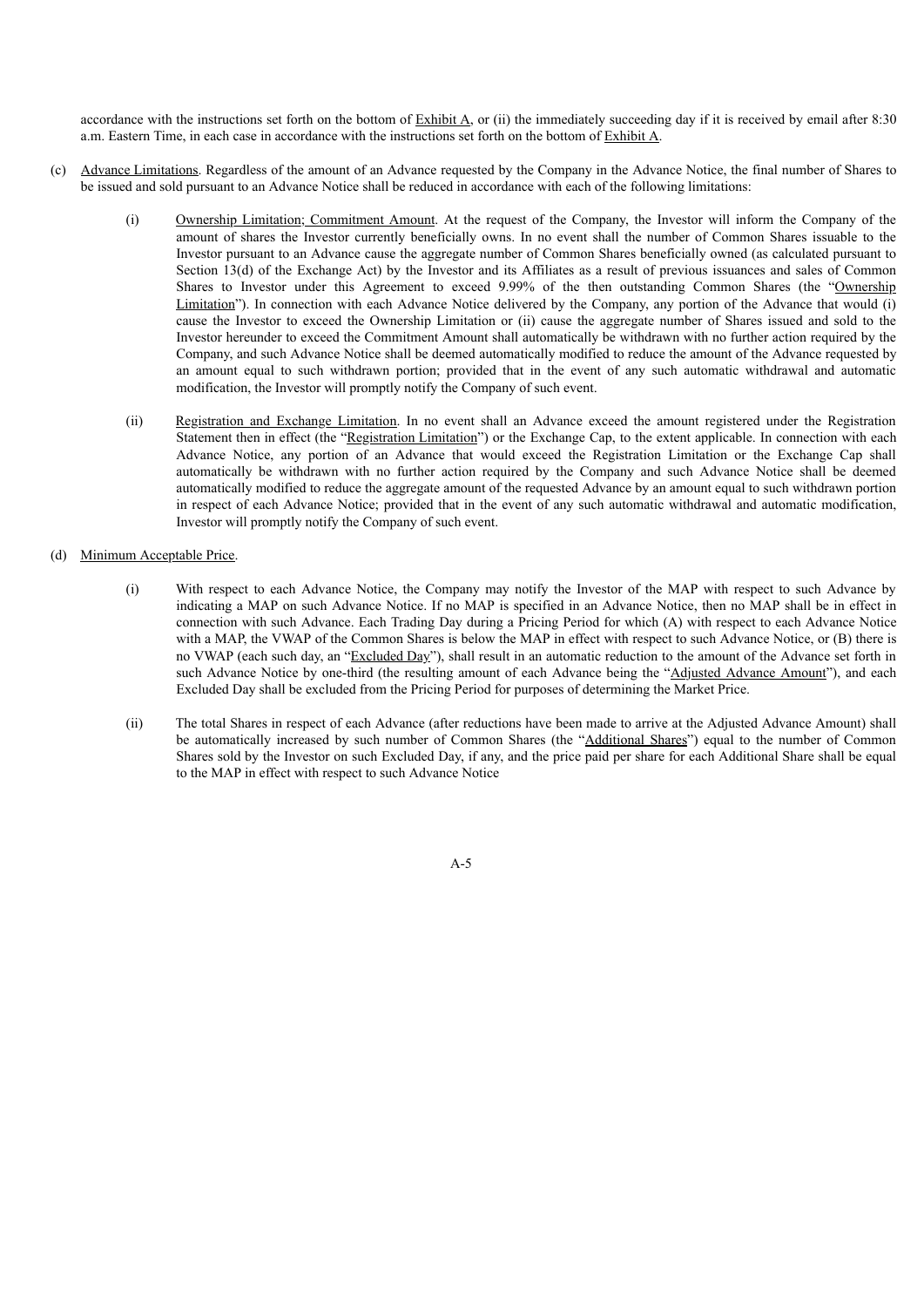(without any further discount), provided that this increase shall not cause the total Advance to exceed the amount set forth in the original Advance Notice or any limitations set forth in Section 2.01(c).

(e) Notwithstanding any other provision in this Agreement, the Company and the Investor acknowledge and agree that upon the Investor's receipt of a valid Advance Notice the parties shall be deemed to have entered into an unconditional contract binding on both parties for the purchase and sale of Shares pursuant to such Advance Notice in accordance with the terms of this Agreement and (i) subject to Applicable Law and (ii) subject to Section 3.08 (Trading Activities), the Investor may sell Common Shares during the Pricing Period.

Section 2.02 Closings. The closing of each Advance and each sale and purchase of Shares related to each Advance (each, a "Closing") shall take place as soon as practicable on or after each Advance Date in accordance with the procedures set forth below. The parties acknowledge that the Purchase Price is not known at the time the Advance Notice is delivered (at which time the Investor is irrevocably bound) but shall be determined on each Closing based on the daily prices of the Common Shares that are the inputs to the determination of the Purchase Price as set forth further below. In connection with each Closing, the Company and the Investor shall fulfill each of its obligations as set forth below:

- (a) On each Advance Date, the Investor shall deliver to the Company a written document, in the form attached hereto as Exhibit B (each a "Settlement Document"), setting forth the final number of Shares to be purchased by the Investor (taking into account any adjustments pursuant to Section 2.01), the Market Price, the Purchase Price, the aggregate proceeds to be paid by the Investor to the Company, and a report by Bloomberg, L.P. indicating the VWAP for each of the Trading Days during the Pricing Period (or, if not reported on Bloomberg, L.P., another reporting service reasonably agreed to by the parties), in each case in accordance with the terms and conditions of this Agreement.
- (b) Promptly after receipt of the Settlement Document with respect to each Advance (and, in any event, not later than one Trading Day after such receipt), the Company will, or will cause its transfer agent to, electronically transfer such number of Shares to be purchased by the Investor (as set forth in the Settlement Document) by crediting the Investor's account or its designee's account at the Depository Trust Company through its Deposit Withdrawal at Custodian System or by such other means of delivery as may be mutually agreed upon by the parties hereto, and transmit notification to the Investor that such share transfer has been requested. Promptly upon receipt of such notification, the Investor shall pay to the Company the aggregate purchase price of the Shares (as set forth in the Settlement Document) in cash in immediately available funds to an account designated by the Company in writing and transmit notification to the Company that such funds transfer has been requested. No fractional shares shall be issued, and any fractional amounts shall be rounded to the next higher whole number of shares. To facilitate the transfer of the Common Shares by the Investor, the Common Shares will not bear any restrictive legends so long as there is an effective Registration Statement covering such Common Shares (it being understood and agreed by the Investor that notwithstanding the lack of restrictive legends, the Investor may only sell such Common Shares in compliance with the requirements of the Securities Act (including any applicable prospectus delivery requirements) or pursuant to an available exemption).
- (c) On or prior to the Advance Date, each of the Company and the Investor shall deliver to the other all documents, instruments and writings expressly required to be delivered by either of them pursuant to this Agreement in order to implement and effect the transactions contemplated herein.
- (d) Notwithstanding anything to the contrary in this Agreement, if on any day during the Pricing Period (i) the Company notifies Investor that a Material Outside Event has occurred, or (ii) the Company notifies the Investor of a Black Out Period, the parties agree that the pending Advance shall end and the final number of Shares to be purchased by the Investor at the Closing for such Advance shall be equal to the number of Common Shares sold by the Investor during the applicable Pricing Period prior to the notification from the Company of a Material Outside Event or Black Out Period.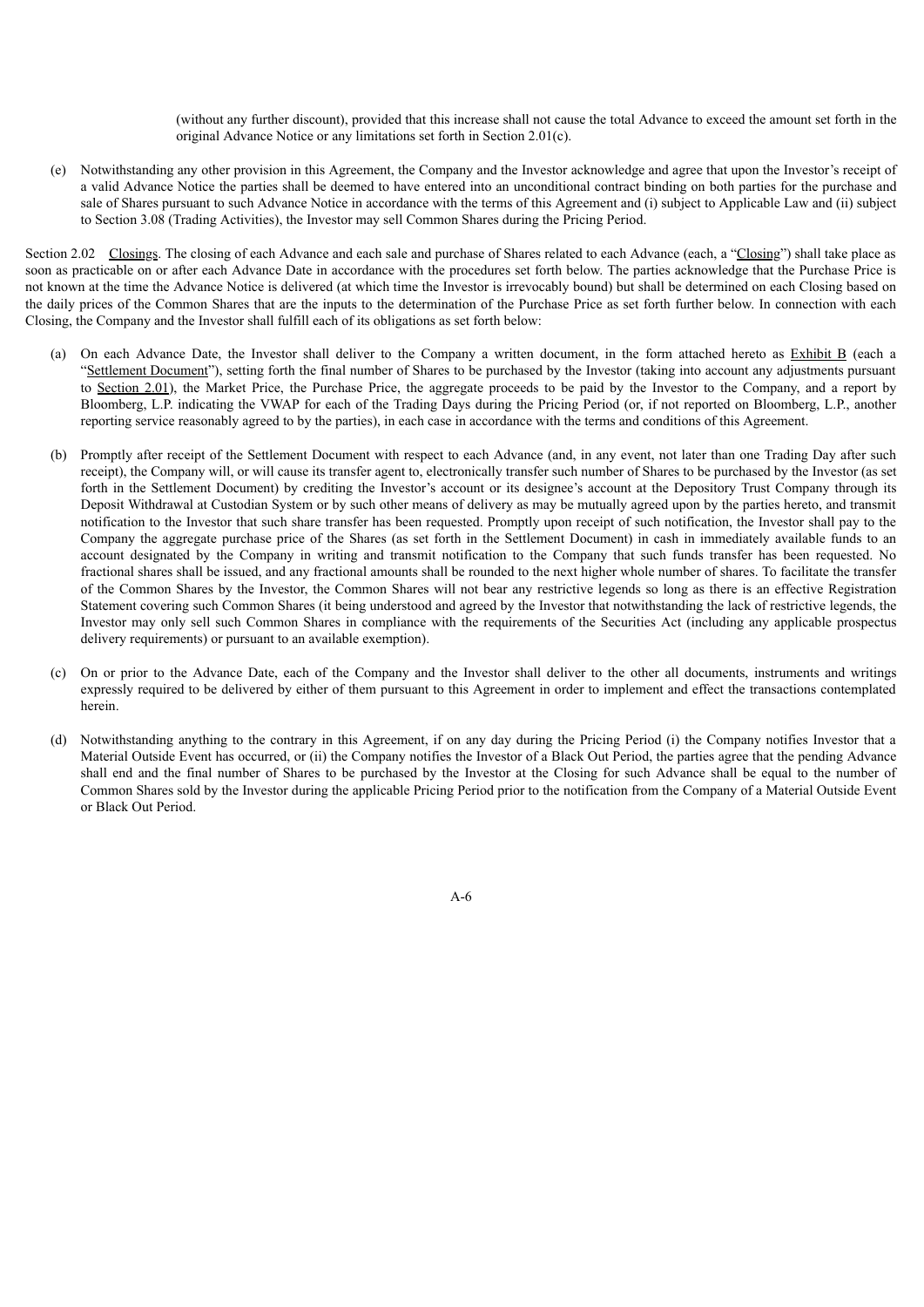# Section 2.03 Hardship.

- (a) In the event the Investor sells Common Shares after receipt of an Advance Notice and the Company fails to perform its obligations as mandated in Section 2.02, the Company agrees that in addition to and in no way limiting the rights and obligations set forth in Article V hereto and in addition to any other remedy to which the Investor is entitled at law or in equity, including, without limitation, specific performance, it will hold the Investor harmless against any loss, claim, damage, or expense (including reasonable legal fees and expenses), as incurred, arising out of or in connection with such default by the Company and acknowledges that irreparable damage may occur in the event of any such default. It is accordingly agreed that the Investor shall be entitled to an injunction or injunctions to prevent such breaches of this Agreement and to specifically enforce (subject to the Securities Act and other rules of the Principal Market), without the posting of a bond or other security, the terms and provisions of this Agreement.
- (b) In the event the Company provides an Advance Notice and the Investor fails to perform its obligations as mandated in Section 2.02, the Investor agrees that in addition to and in no way limiting the rights and obligations set forth in Article V hereto and in addition to any other remedy to which the Company is entitled at law or in equity, including, without limitation, specific performance, it will hold the Company harmless against any loss, claim, damage, or expense (including reasonable legal fees and expenses), as incurred, arising out of or in connection with such default by the Investor and acknowledges that irreparable damage may occur in the event of any such default. It is accordingly agreed that the Company shall be entitled to an injunction or injunctions to prevent such breaches of this Agreement and to specifically enforce (subject to the Securities Act and other rules of the Principal Market), without the posting of a bond or other security, the terms and provisions of this Agreement.

Section 2.04 Completion of Resale Pursuant to the Registration Statement. The Company will be under no further obligation to maintain the effectiveness of the Registration Statement after the earlier to occur of (a) the date on which the Investor has purchased the full Commitment Amount and has completed the subsequent resale of the full Commitment Amount pursuant to the Registration Statement (Investor agrees to notify the Company when all subsequent resales are completed), (b) the 180th day following the date on which the Investor has purchased the full Commitment Amount, or (c) the 180th day following the termination of this Agreement in accordance with its terms.

Section 2.05 Pre-Advance Loans. Subject to the mutual consent of the parties, from time to time, the Company may request, and the Investor shall provide, pre-advance loans from the Investor in the aggregate principal amount not to exceed \$50,000,000 per loan, pursuant to a promissory note in the form attached hereto as Exhibit C, on terms and conditions to be agreed by the parties.

# **Article III. Representations and Warranties of Investor**

Investor hereby represents and warrants to, and agrees with, the Company that the following are true and correct as of the date hereof and as of each Advance Notice Date and each Advance Date:

Section 3.01 Organization and Authorization. The Investor is duly organized, validly existing and in good standing under the laws of the Cayman Islands and has all requisite power and authority to execute, deliver and perform this Agreement, including all transactions contemplated hereby. The decision to invest and the execution and delivery of this Agreement by the Investor, the performance by the Investor of its obligations hereunder and the consummation by the Investor of the transactions contemplated hereby have been duly authorized and require no other proceedings on the part of the Investor. The undersigned has the right, power and authority to execute and deliver this Agreement and all other instruments on behalf of the Investor or its shareholders. This Agreement has been duly executed and delivered by the Investor and, assuming the execution and delivery hereof and acceptance thereof by the Company, will constitute the legal, valid and binding obligations of the Investor, enforceable against the Investor in accordance with its terms.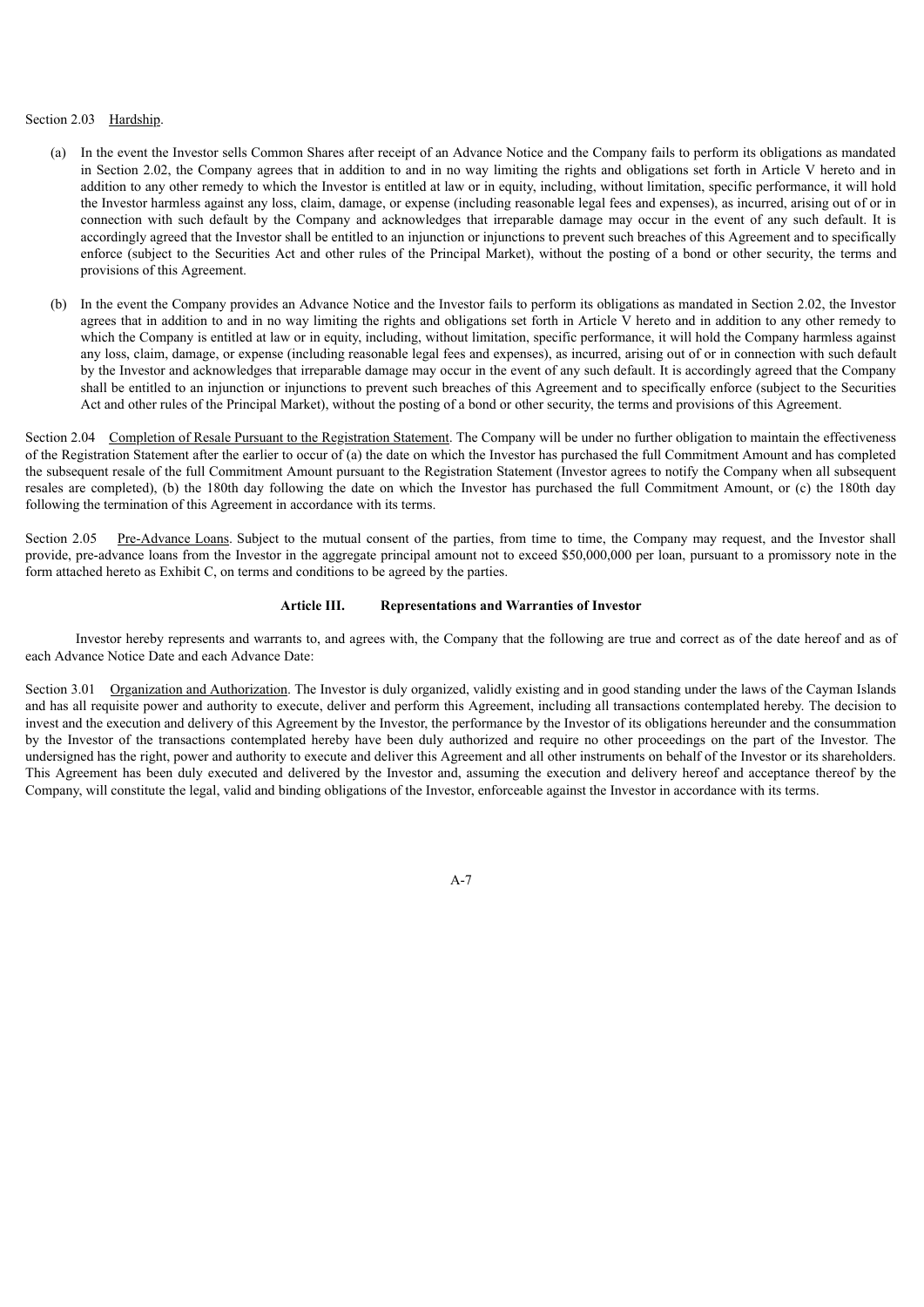Section 3.02 Evaluation of Risks. The Investor has such knowledge and experience in financial, tax and business matters as to be capable of evaluating the merits and risks of, and bearing the economic risks entailed by, an investment in the Common Shares of the Company and of protecting its interests in connection with the transactions contemplated hereby. The Investor acknowledges and agrees that its investment in the Company involves a high degree of risk, and that the Investor may lose all or a part of its investment.

Section 3.03 No Legal, Investment or Tax Advice from the Company. The Investor acknowledges that it had the opportunity to review this Agreement and the transactions contemplated by this Agreement with its own legal counsel and investment and tax advisors. The Investor is relying solely on such counsel and advisors and not on any statements or representations of the Company or any of the Company's representatives or agents for legal, tax, investment or other advice with respect to the Investor's acquisition of Common Shares hereunder, the transactions contemplated by this Agreement or the laws of any jurisdiction, and the Investor acknowledges that the Investor may lose all or a part of its investment.

Section 3.04 Investment Purpose. The Investor is acquiring the Common Shares for its own account, for investment purposes and not with a view towards, or for resale in connection with, the public sale or distribution thereof, in violation of the Securities Act or any applicable state securities laws; provided, however, that by making the representations herein, the Investor does not agree, or make any representation or warranty, to hold any of the Shares for any minimum or other specific term and reserves the right to dispose of the Shares at any time in accordance with, or pursuant to, a registration statement filed pursuant to this Agreement or an applicable exemption under the Securities Act. The Investor does not presently have any agreement or understanding, directly or indirectly, with any Person to sell or distribute any of the Shares. The Investor is acquiring the Shares hereunder in the ordinary course of its business. The Investor acknowledges that it will be disclosed as an "underwriter" and a "selling stockholder" in each Registration Statement and in any prospectus contained therein to the extent required by applicable law and to the extent the prospectus is related to the resale of the Shares. In addition, the Investor is acquiring the Commitment Fee Shares for its own account and not with a view towards the public sale or distribution thereof. The Investor understands that the Commitment Fee Shares have not been registered under the Securities Act and may be resold only if registered pursuant to the provisions of the Securities Act or if an exemption from registration is available.

Section 3.05 Accredited Investor. The Investor is an "Accredited Investor" as that term is defined in Rule 501(a)(3) of Regulation D.

Section 3.06 Information. The Investor and its advisors (and its counsel), if any, have been furnished with all materials relating to the business, finances and operations of the Company and information the Investor deemed material to making an informed investment decision. The Investor and its advisors (and its counsel), if any, have been afforded the opportunity to ask questions of the Company and its management and have received answers to such questions. Neither such inquiries nor any other due diligence investigations conducted by such Investor or its advisors (and its counsel), if any, or its representatives shall modify, amend or affect the Investor's right to rely on the Company's representations and warranties contained in this Agreement. The Investor acknowledges and agrees that the Company has not made to the Investor, and the Investor acknowledges and agrees it has not relied upon, any representations and warranties of the Company, its employees or any third party other than the representations and warranties of the Company contained in this Agreement. The Investor understands that its investment involves a high degree of risk. The Investor has sought such accounting, legal and tax advice, as it has considered necessary to make an informed investment decision with respect to the transactions contemplated hereby.

Section 3.07 Not an Affiliate. The Investor is not an officer, director or a person that directly, or indirectly through one or more intermediaries, controls or is controlled by, or is under common control with the Company or any "affiliate" of the Company (as that term is defined in Rule 405 promulgated under the Securities Act).

Section 3.08 Trading Activities. The Investor's trading activities with respect to the Common Shares shall be in compliance with all applicable federal and state securities laws, rules and regulations and the rules and regulations of the Principal Market. Neither the Investor nor its affiliates has any open short position in the Common Shares, nor has the Investor entered into any hedging transaction that establishes a net short position with respect to the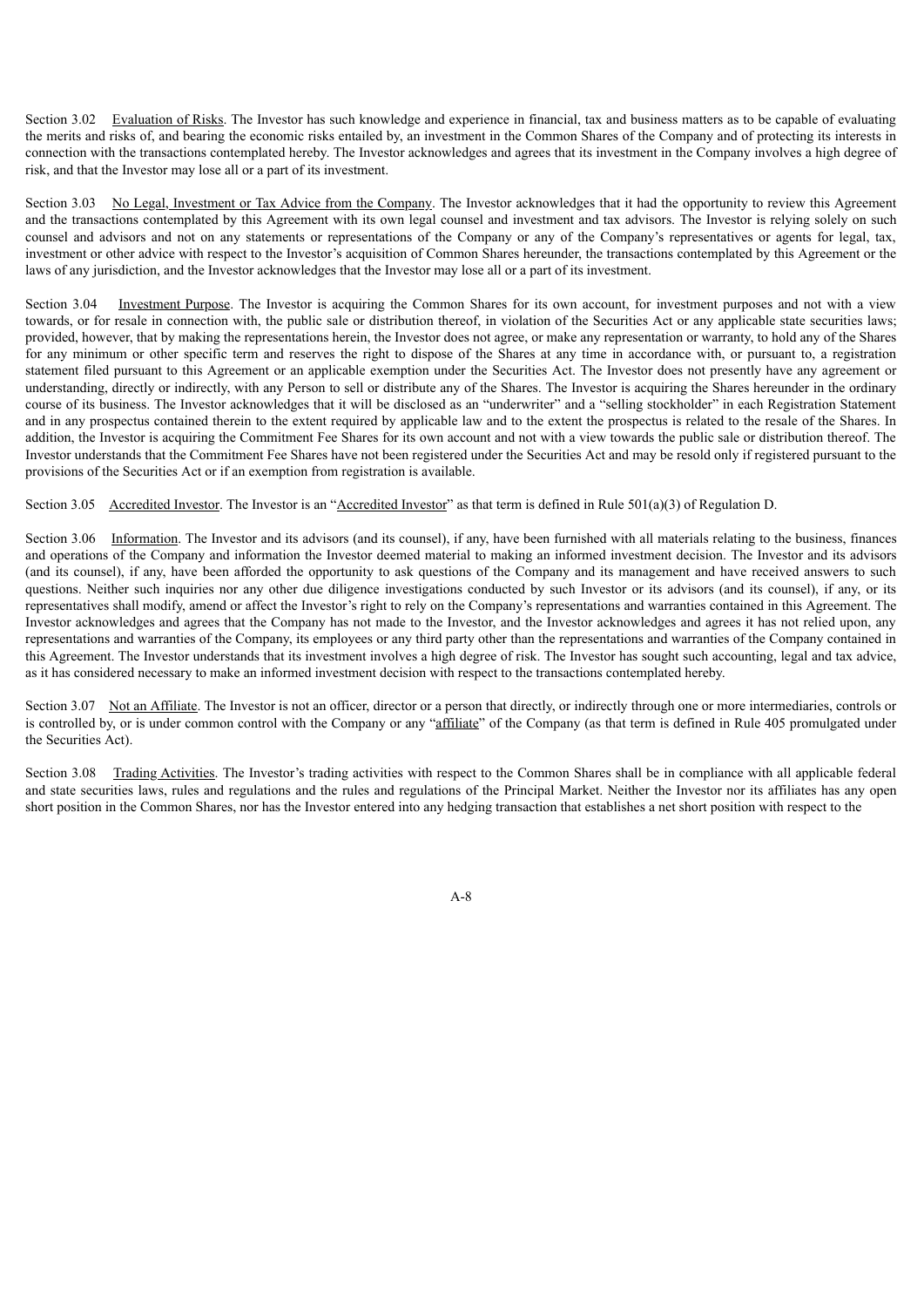Common Shares, and the Investor agrees that it shall not, and that it will cause its affiliates not to, engage in any short sales or hedging transactions with respect to the Common Shares; *provided* that the Company acknowledges and agrees that upon receipt of an Advance Notice the Investor has the right to sell (a) the Shares to be issued to the Investor pursuant to the Advance Notice prior to receiving such Shares, or (b) other Common Shares sold by the Company to Investor pursuant to this Agreement and which the Company has continuously held as a long position.

Section 3.09 Free Writing Prospectus. The Investor shall not take any action that would result in the Investor or the Company being required to file with the SEC pursuant to Rule 433(d) under the Securities Act a free writing prospectus.

# **Article IV. Representations and Warranties of the Company**

Except as set forth in the SEC Documents, or in the Disclosure Schedules, which Disclosure Schedules shall be deemed a part hereof and shall qualify any representation or warranty otherwise made herein to the extent of the disclosure contained in the corresponding section of the Disclosure Schedules or in another Section of the Disclosure Schedules, to the extent that it is reasonably apparent on the face of such disclosure that such disclosure is applicable to such Section, the Company represents and warrants to the Investor that, as of the date hereof, each Advance Notice Date and each Advance Date (other than representations and warranties which address matters only as of a certain date, which shall be true and correct as written as of such certain date), that:

Section 4.01 Organization and Qualification. Each of the Company and its Subsidiaries (as defined below) is an entity duly organized and validly existing under the laws of its state of organization or incorporation, and has the requisite power and authority to own its properties and to carry on its business as now being conducted. Each of the Company and its Subsidiaries is duly qualified to do business and is in good standing (to the extent applicable) in every jurisdiction in which the nature of the business conducted by it makes such qualification necessary, except to the extent that the failure to be so qualified or be in good standing would not have a Material Adverse Effect. "Subsidiaries" means any Person (as defined below) in which the Company, directly or indirectly, (x) owns a majority of the outstanding capital stock or holds a majority equity or similar interest of such Person or (y) controls or operates all or substantially all of the business, operations or administration of such Person, and each of the foregoing, is individually referred to herein as a "Subsidiary."

Section 4.02 Authorization, Enforcement, Compliance with Other Instruments. The Company has the requisite corporate power and authority to enter into and perform its obligations under this Agreement and the other Transaction Documents and to issue the Shares in accordance with the terms hereof and thereof. The execution and delivery by the Company of this Agreement and the other Transaction Documents, and the consummation by the Company of the transactions contemplated hereby and thereby (including, without limitation, the issuance of the Common Shares) have been or (with respect to consummation) will be duly authorized by the Company's board of directors and no further consent or authorization will be required by the Company, its board of directors or its shareholders. This Agreement and the other Transaction Documents to which it is a party have been (or, when executed and delivered, will be) duly executed and delivered by the Company and, assuming the execution and delivery thereof and acceptance by the Investor, constitute (or, when duly executed and delivered, will be) the legal, valid and binding obligations of the Company, enforceable against the Company in accordance with their respective terms, except as such enforceability may be limited by general principles of equity or applicable bankruptcy, insolvency, reorganization, moratorium, liquidation or other laws relating to, or affecting generally, the enforcement of applicable creditors' rights and remedies and except as rights to indemnification and to contribution may be limited by federal or state securities law. "Transaction Documents" means, collectively, this Agreement and each of the other agreements and instruments entered into or delivered by any of the parties hereto in connection with the transactions contemplated hereby and thereby, as may be amended from time to time.

Section 4.03 Authorization of the Shares. The Shares to be issued under this Agreement have been, or with respect to Shares to be purchased by the Investor pursuant to an Advance Notice, will be, when issued and delivered pursuant to the terms approved by the board of directors of the Company or a duly authorized committee thereof, or a duly authorized executive committee, against payment therefor as provided herein, duly and validly authorized and issued and fully paid and nonassessable, free and clear of any pledge, lien, encumbrance, security interest or other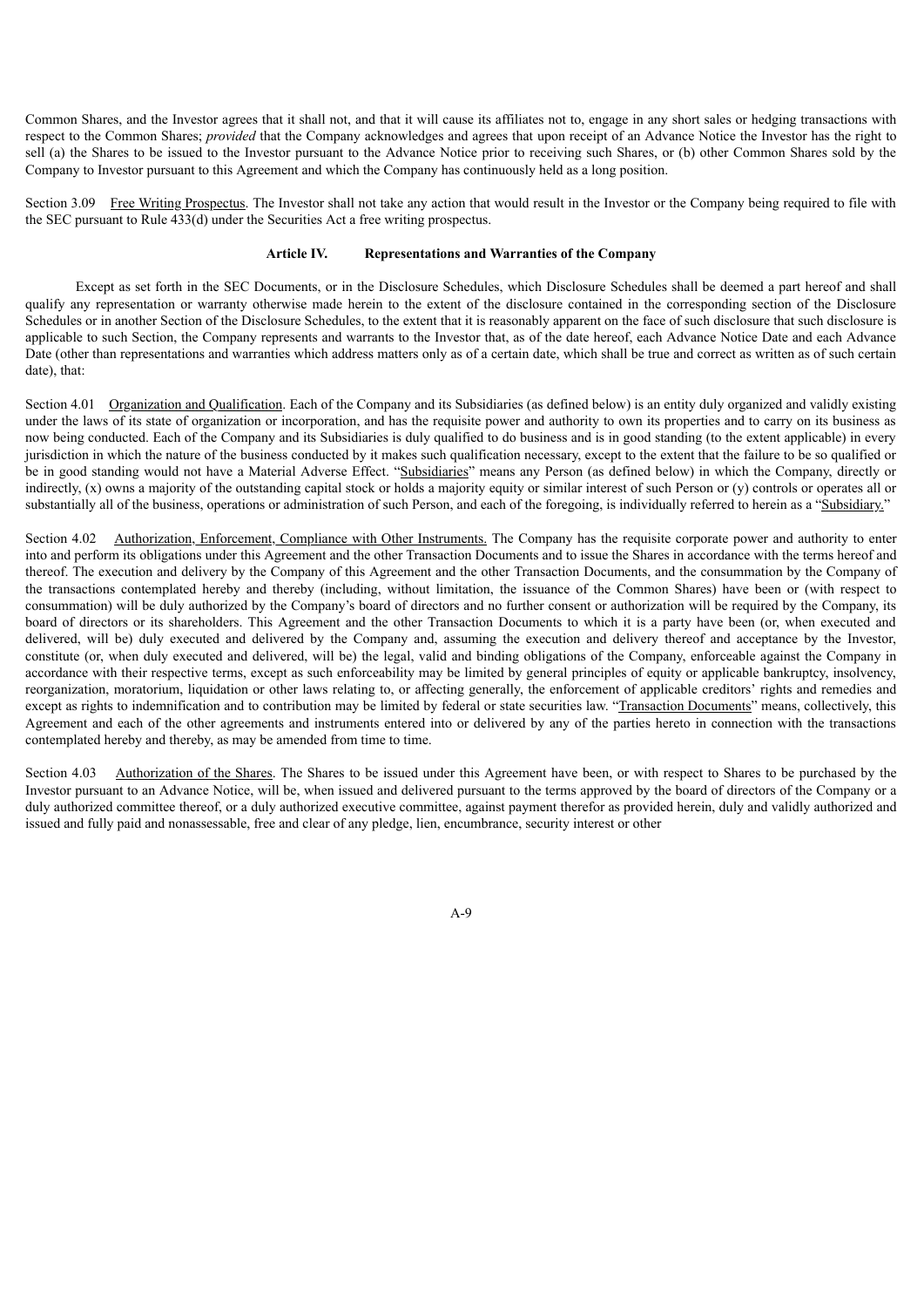claim, including any statutory or contractual preemptive rights, resale rights, rights of first refusal or other similar rights, and will be registered pursuant to Section 12 of the Exchange Act. The Shares, when issued, will conform to the description thereof set forth in or incorporated into the Prospectus.

Section 4.04 No Conflict. The execution, delivery and performance of the Transaction Documents by the Company and the consummation by the Company of the transactions contemplated hereby and thereby (including, without limitation, the issuance of the Common Shares) will not (i) result in a violation of the articles of incorporation or other organizational documents of the Company or its Subsidiaries (with respect to consummation, as the same may be amended prior to the date on which any of the transactions contemplated hereby are consummated), (ii) conflict with, or constitute a default (or an event which with notice or lapse of time or both would become a default) under, or give to others any rights of termination, amendment, acceleration or cancellation of, any agreement, indenture or instrument to which the Company or its Subsidiaries is a party, or (iii) result in a violation of any law, rule, regulation, order, judgment or decree (including federal and state securities laws and regulations) applicable to the Company or its Subsidiaries or by which any property or asset of the Company or its Subsidiaries is bound or affected except, in the case of clause (ii) or (iii) above, to the extent such violations that would not reasonably be expected to have a Material Adverse Effect.

Section 4.05 SEC Documents. The Company has filed all reports, schedules, forms, statements and other documents required to be filed by it with the SEC pursuant to the Exchange Act for the two years preceding the date hereof (or such shorter period as the Company was required by law or regulation to file such material) (all of the foregoing filed within two years preceding the date hereof or amended after the date hereof, or filed after the date hereof, and all exhibits included therein and financial statements and schedules thereto and documents incorporated by reference therein, and all registration statements filed by the Company under the Securities Act, being hereinafter referred to as the "SEC Documents"). The Company has made available to the Investor through the SEC's website at http://www.sec.gov, true and complete copies of the SEC Documents.

Section 4.06 Financial Statements. The consolidated financial statements of the Company included or incorporated by reference in SEC Documents, together with the related notes and schedules, present fairly, in all material respects, the consolidated financial position of the Company and the Subsidiaries as of the dates indicated and the consolidated results of operations, cash flows and changes in stockholders' equity of the Company for the periods specified and have been prepared in compliance with the requirements of the Securities Act and Exchange Act and in conformity with generally accepted accounting principles in the United States ("GAAP") applied on a consistent basis (except for (i) such adjustments to accounting standards and practices as are noted therein, (ii) in the case of unaudited interim financial statements, to the extent such financial statements may not include footnotes required by GAAP or may be condensed or summary statements and (iii) such adjustments which will not be material, either individually or in the aggregate) during the periods involved; the other financial and statistical data with respect to the Company and the Subsidiaries (as defined below) contained or incorporated by reference in the SEC Documents are accurately and fairly presented and prepared on a basis consistent with the financial statements and books and records of the Company; there are no financial statements (historical or pro forma) that are required to be included or incorporated by reference in the SEC Documents that are not included or incorporated by reference as required; the Company and the Subsidiaries (as defined below) do not have any material liabilities or obligations, direct or contingent (including any off-balance sheet obligations), not described in the SEC Documents (excluding the exhibits thereto); and all disclosures contained or incorporated by reference in the SEC Documents regarding "non-GAAP financial measures" (as such term is defined by the rules and regulations of the SEC) comply in all material respects with Regulation G of the Exchange Act and Item 10 of Regulation S-K under the Securities Act, to the extent applicable. The interactive data in eXtensible Business Reporting Language included or incorporated by reference in the SEC Documents fairly presents the information called for in all material respects and has been prepared in accordance with the SEC's rules and guidelines applicable thereto.

Section 4.07 Registration Statement and Prospectus. The Company and the transactions contemplated by this Agreement meet the requirements for and comply with the conditions for the use of Form S-3 under the Securities Act. Each of the Registration Statement and any post-effective amendment thereto has been declared effective by the SEC under the Securities Act. No stop order suspending the effectiveness of the Registration Statement, or any posteffective amendment thereto has been issued under the Securities Act, no order preventing or suspending the use of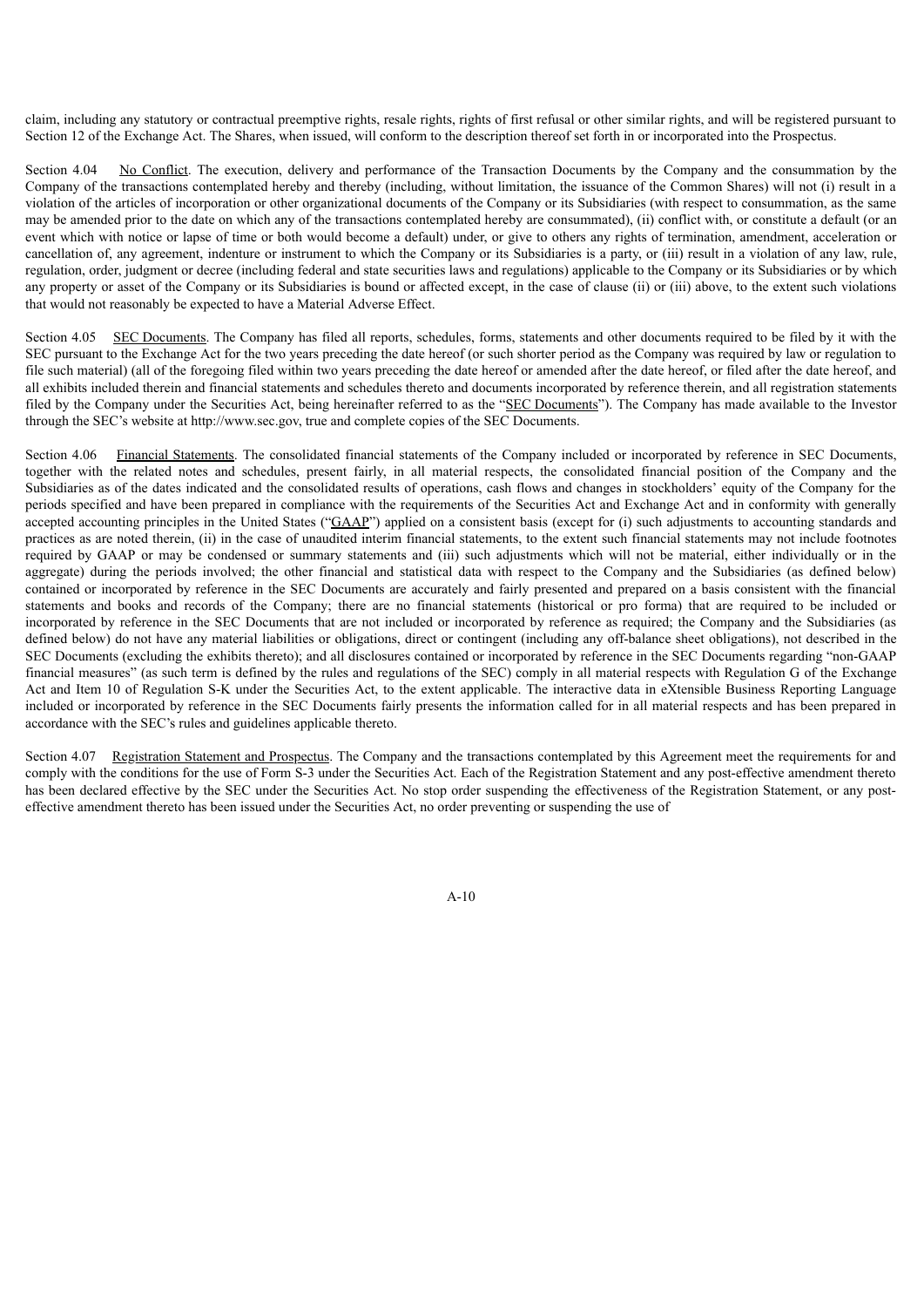any base prospectus, the Prospectus Supplement, the Prospectus has been issued and no proceedings for any of those purposes or pursuant to Section 8A of the Securities Act have been instituted or are pending or, to the knowledge of the Company, are threatened by the SEC. Copies of each Registration Statement, any Prospectus, and any such amendments or supplements and all documents incorporated by reference therein that were filed with the SEC on or prior to the date of this Agreement have been delivered, or are available through EDGAR, to the Investor and its counsel. The Company has not distributed and, prior to the later to occur of each Settlement Date and completion of the distribution of the Shares, will not distribute any offering material in connection with the offering or sale of the Shares other than a Registration Statement and the Prospectus.

Section 4.08 No Misstatement or Omission. Each Registration Statement, when it became or becomes effective, and any Prospectus, on the date of such Prospectus or amendment or supplement, conformed and will conform in all material respects with the requirements of the Securities Act. At each Advance Date, the Registration Statement, and the Prospectus, as of such date, will conform in all material respects with the requirements of the Securities Act. Each Registration Statement, when it became or becomes effective, did not, and will not, contain an untrue statement of a material fact or omit to state a material fact required to be stated therein or necessary to make the statements therein not misleading. Each Prospectus did not, or will not, include an untrue statement of a material fact or omit to state a material fact necessary to make the statements therein, in light of the circumstances under which they were made, not misleading. The documents incorporated by reference in a Prospectus or any Prospectus Supplement did not, and any further documents filed and incorporated by reference therein will not, when filed with the SEC, contain an untrue statement of a material fact or omit to state a material fact required to be stated in such document or necessary to make the statements in such document, in light of the circumstances under which they were made, not misleading. The foregoing shall not apply to statements in, or omissions from, any such document made in reliance upon, and in conformity with, information furnished to the Company by the Investor specifically for use in the preparation thereof.

Section 4.09 Conformity with Securities Act and Exchange Act. Each Registration Statement, each Prospectus, or any amendment or supplement thereto, and the documents incorporated by reference in each Registration Statement, Prospectus or any amendment or supplement thereto, when such documents were or are filed with the SEC under the Securities Act or the Exchange Act or became or become effective under the Securities Act, as the case may be, conformed or will conform in all material respects with the requirements of the Securities Act and the Exchange Act, as applicable.

Section 4.10 Equity Capitalization. As of the date hereof, the authorized capital of the Company consists of 200,000,000 shares of common stock, par value \$0.0001 per share and 1,000,000 shares of preferred stock, par value \$0.0001 per share. As of the date hereof, the Company had 53,980,608 shares of common stock outstanding and no shares of preferred stock outstanding. The Common Shares are registered pursuant to Section 12(b) of the Exchange Act and is currently listed on the Principal Market under the trading symbol "EOSE." The Company has taken no action designed to, or likely to have the effect of, terminating the registration of the Common Shares under the Exchange Act, delisting the Common Shares from the Principal Market, nor has the Company received any notification that the SEC or the Principal Market is contemplating terminating such registration or listing. To the Company's knowledge, it is in compliance with all applicable listing requirements of the Principal Market.

Section 4.11 Intellectual Property Rights. The Company and its Subsidiaries own or possess adequate rights or licenses to use all material trademarks, trade names, service marks, service mark registrations, service names, patents, patent rights, copyrights, inventions, licenses, approvals, governmental authorizations, trade secrets and rights, if any, necessary to conduct their respective businesses as now conducted, except as would not cause a Material Adverse Effect. The Company and its Subsidiaries have not received written notice of any infringement by the Company or its Subsidiaries of trademark, trade name rights, patents, patent rights, copyrights, inventions, licenses, service names, service marks, service mark registrations, or trade secrets, except as would not cause a Material Adverse Effect. To the knowledge of the Company, there is no claim, action or proceeding being made or brought against, or to the Company's knowledge, being threatened against the Company or its Subsidiaries regarding trademark, trade name, patents, patent rights, invention, copyright, license, service names, service marks, service mark registrations, trade secret or other infringement, except as would not cause a Material Adverse Effect.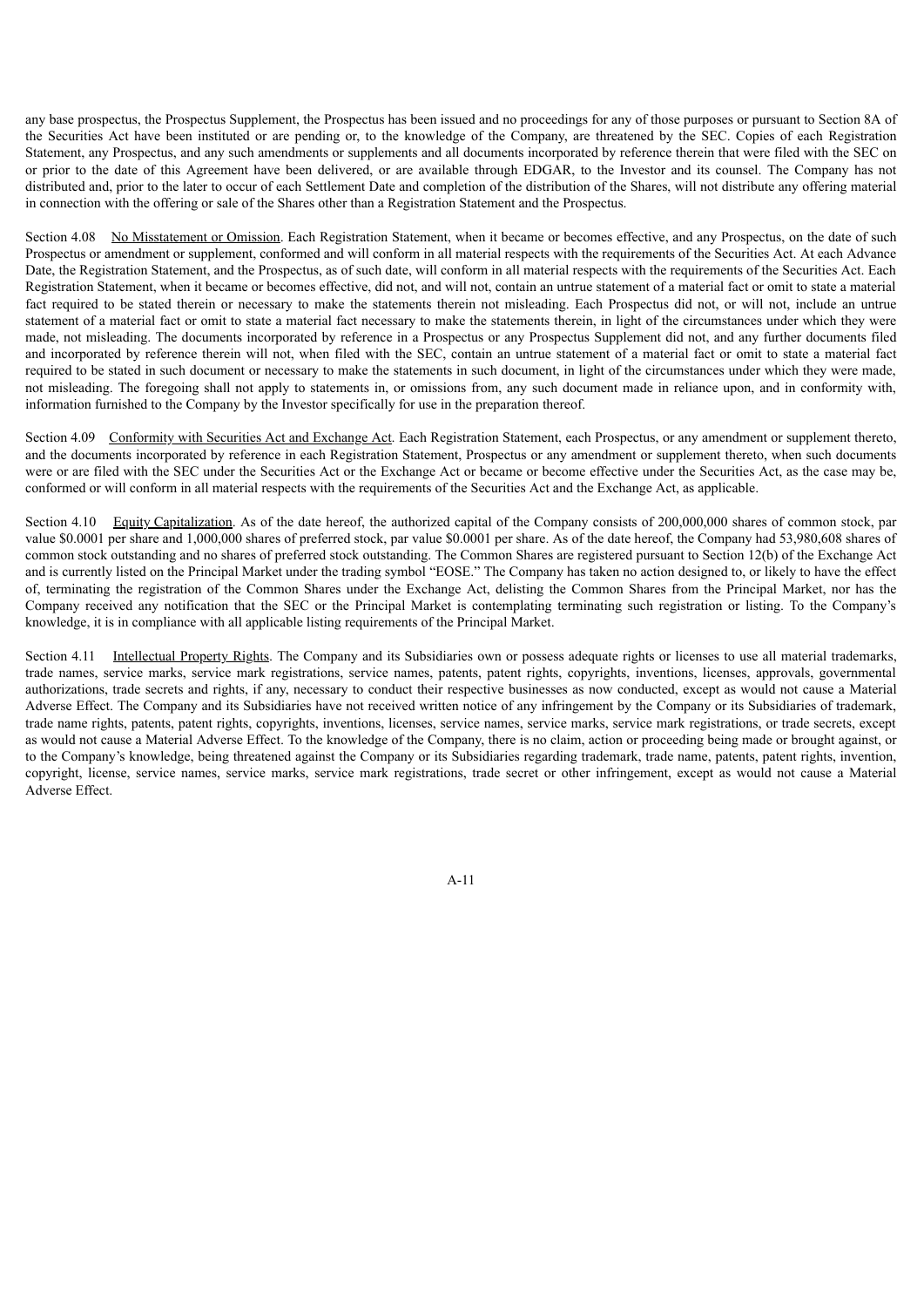Section 4.12 Employee Relations. Neither the Company nor any of its Subsidiaries is involved in any labor dispute nor, to the knowledge of the Company or any of its Subsidiaries, is any such dispute threatened, in each case which is reasonably likely to cause a Material Adverse Effect.

Section 4.13 Environmental Laws. The Company and its Subsidiaries (i) have not received written notice alleging any failure to comply in all material respects with all Environmental Laws (as defined below), (ii) have received all permits, licenses or other approvals required of them under applicable Environmental Laws to conduct their respective businesses and (iii) have not received written notice alleging any failure to comply with all terms and conditions of any such permit, license or approval where, in each of the foregoing clauses (i), (ii) and (iii), the failure to so comply would be reasonably expected to have, individually or in the aggregate, a Material Adverse Effect. The term "Environmental Laws" means all applicable federal, state and local laws relating to pollution or protection of human health or the environment (including, without limitation, ambient air, surface water, groundwater, land surface or subsurface strata), including, without limitation, laws relating to emissions, discharges, releases or threatened releases of chemicals, pollutants, contaminants, or toxic or hazardous substances or wastes (collectively, "Hazardous Materials") into the environment, or otherwise relating to the manufacture, processing, distribution, use, treatment, storage, disposal, transport or handling of Hazardous Materials, as well as all authorizations, codes, decrees, demands or demand letters, injunctions, judgments, licenses, notices or notice letters, orders, permits, plans or regulations issued, entered, promulgated or approved thereunder.

Section 4.14 Title. Except as would not cause a Material Adverse Effect, the Company (or its Subsidiaries) has indefeasible fee simple or leasehold title to its properties and material assets owned by it, free and clear of any pledge, lien, security interest, encumbrance, claim or equitable interest other than such as are not material to the business of the Company. Any real property and facilities held under lease by the Company and its Subsidiaries are held by them under valid, subsisting and enforceable leases with such exceptions as are not material and do not interfere with the use made and proposed to be made of such property and buildings by the Company and its Subsidiaries.

Section 4.15 Insurance. The Company and each of its Subsidiaries are insured by insurers of recognized financial responsibility against such losses and risks and in such amounts as management of the Company believes to be prudent and customary in the businesses in which the Company and its Subsidiaries are engaged. The Company has no reason to believe that it will not be able to renew its existing insurance coverage as and when such coverage expires or to obtain similar coverage from similar insurers as may be necessary to continue its business at a cost that would not have a Material Adverse Effect.

Section 4.16 Regulatory Permits. Except as would not cause a Material Adverse Effect, the Company and its Subsidiaries possess all material certificates, authorizations and permits issued by the appropriate federal, state or foreign regulatory authorities necessary to own their respective businesses, and neither the Company nor any such Subsidiary has received any written notice of proceedings relating to the revocation or modification of any such certificate, authorization or permits.

Section 4.17 Internal Accounting Controls. The Company maintains a system of internal accounting controls sufficient to provide reasonable assurance that (i) transactions are executed in accordance with management's general or specific authorizations, (ii) transactions are recorded as necessary to permit preparation of financial statements in conformity with generally accepted accounting principles and to maintain asset accountability, (iii) access to assets is permitted only in accordance with management's general or specific authorization and (iv) the recorded accountability for assets is compared with the existing assets at reasonable intervals and appropriate action is taken with respect to any differences.

Section 4.18 Absence of Litigation. There is no action, suit, proceeding, inquiry or investigation before or by any court, public board, government agency, self-regulatory organization or body pending against or affecting the Company, the Common Shares or any of the Company's Subsidiaries, wherein an unfavorable decision, ruling or finding would have a Material Adverse Effect.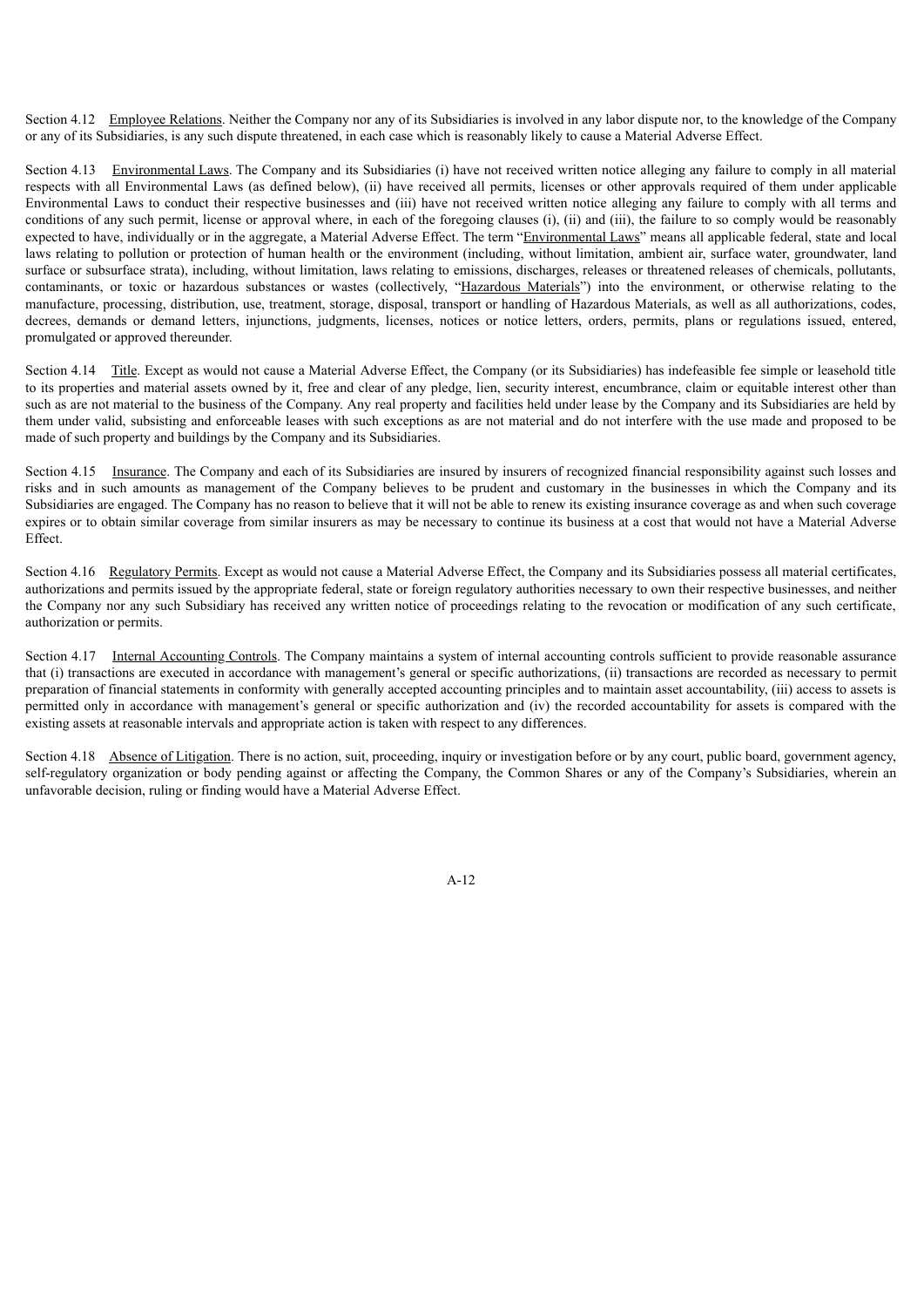Section 4.19 Subsidiaries. Except as disclosed in the SEC Documents, the Company does not presently have any Subsidiaries.

Section 4.20 Tax Status. Except as would not have a Material Adverse Effect, each of the Company and its Subsidiaries (i) has timely made or filed all foreign, federal and state income and all other tax returns, reports and declarations required by any jurisdiction to which it is subject, (ii) has timely paid all taxes and other governmental assessments and charges that are material in amount, shown or determined to be due on such returns, reports and declarations, except those being contested in good faith and (iii) has set aside on its books provision reasonably adequate for the payment of all taxes for periods subsequent to the periods to which such returns, reports or declarations apply. Except as would not have a Material Adverse Effect, Company has not received written notification any unpaid taxes in any material amount claimed to be due by the taxing authority of any jurisdiction, and the officers of the Company and its Subsidiaries know of no basis for any such claim where failure to pay would cause a Material Adverse Effect.

Section 4.21 Certain Transactions. Except as not required to be disclosed pursuant to Applicable Law (including, for the avoidance of doubt, not yet required to be disclosed at the relevant time), none of the officers or directors of the Company is presently a party to any transaction with the Company (other than for services as employees, officers and directors), including any contract, agreement or other arrangement providing for the furnishing of services to or by, providing for rental of real or personal property to or from, or otherwise requiring payments to or from any officer or director, or to the knowledge of the Company, any corporation, partnership, trust or other entity in which any officer or director has a substantial interest or is an officer, director, trustee or partner.

Section 4.22 Rights of First Refusal. The Company is not obligated to offer the Common Shares offered hereunder on a right of first refusal basis to any third parties including, but not limited to, current or former shareholders of the Company, underwriters, brokers, agents or other third parties.

Section 4.23 Dilution. The Company is aware and acknowledges that issuance of Common Shares hereunder could cause dilution to existing shareholders and could significantly increase the outstanding number of Common Shares.

Section 4.24 Acknowledgment Regarding Investor's Purchase of Shares. The Company acknowledges and agrees that the Investor is acting solely in the capacity of an arm's length investor with respect to this Agreement and the transactions contemplated hereunder. The Company further acknowledges that the Investor is not acting as a financial advisor or fiduciary of the Company (or in any similar capacity) with respect to this Agreement and the transactions contemplated hereunder and any advice given by the Investor or any of its representatives or agents in connection with this Agreement and the transactions contemplated hereunder is merely incidental to the Investor's purchase of the Shares hereunder. The Company is aware and acknowledges that it shall not be able to request Advances under this Agreement if the Registration Statement is not effective or if any issuances of Common Shares pursuant to any Advances would violate any rules of the Principal Market. The Company acknowledged and agrees that it is capable of evaluating and understanding, and understands and accepts, the terms, risks and conditions of the transactions contemplated by this Agreement.

Section 4.25 Relationship of the Parties. Neither the Company, nor any of its subsidiaries, affiliates, nor any person acting on its or their behalf is a client or customer of the Investor or any of its affiliates and neither the Investor nor any of its affiliates has provided, or will provide, any services to the Company or any of its affiliates, its subsidiaries, or any person acting on its or their behalf. The Investor's relationship to Company is solely as investor as provided for in the Transaction Documents.

Section 4.26 Forward-Looking Statements. No forward-looking statement (within the meaning of Section 27A of the Securities Act and Section 21E of the Exchange Act) contained in the Registration Statement or a Prospectus has been made or reaffirmed without a reasonable basis or has been disclosed other than in good faith.

Section 4.27 Compliance with Laws. Except as would not have a Material Adverse Effect, the Company and each of its Subsidiaries are in compliance with Applicable Laws; the Company has not received a notice of non-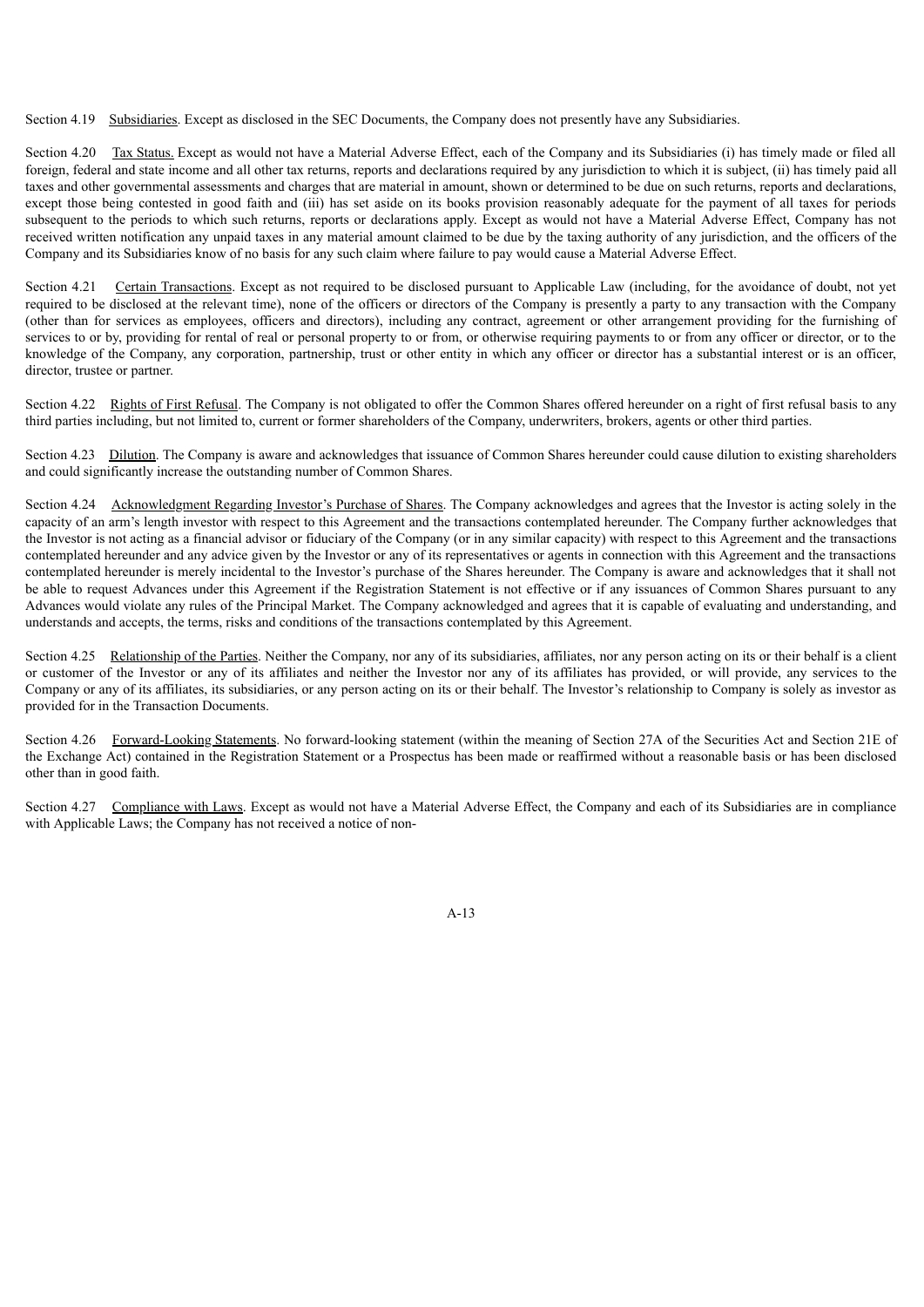compliance by any director, officer or employee of the Company or any Subsidiary, or any agent, affiliate or other person acting on behalf of the Company or any Subsidiary has not complied with Applicable Laws, and is not aware of any pending change or contemplated change to any applicable law or regulation or governmental position; in each case that would have a Material Adverse Effect.

Section 4.28 Sanctions Matters. Neither the Company, nor any Subsidiary of the Company, nor, to the Company's knowledge, any director, officer, agent, employee or affiliate of the Company or any Subsidiary of the Company, is a Person that is, or is owned or controlled by a Person that is:

- (a) on the list of Specially Designated Nationals and Blocked Persons maintained by OFAC from time to time;
- (b) the subject of any Sanctions; or
- (c) has a place of business in, or is operating, organized, resident or doing business in a country or territory that is, or whose government is, the subject of Sanctions Programs (including without limitation Crimea, Cuba, Iran, North Korea, Sudan and Syria).

Section 4.29 General Solicitation. Neither the Company nor any other person acting on its behalf has solicited offers to buy, or offer or sell, the Commitment Fee Shares (as defined below) by any form of general solicitation or general advertising (as those terms are used in Regulation D under the Act), or in any manner involving a public offering within the meaning of Section  $4(a)(2)$  of the Act.

#### **Article V. Indemnification**

The Investor and the Company represent to the other the following with respect to itself:

Section 5.01 Indemnification by the Company. In consideration of the Investor's execution and delivery of this Agreement, and in addition to all of the Company's other obligations under this Agreement, the Company shall defend, protect, indemnify and hold harmless the Investor and its investment manager, Yorkville Advisors Global, LP, and each of their respective officers, directors, partners, employees and agents (including, without limitation, those retained in connection with the transactions contemplated by this Agreement) and each person who controls the Investor within the meaning of Section 15 of the Securities Act or Section 20 of the Exchange Act (collectively, the "Investor Indemnitees") from and against any and all actions, causes of action, suits, claims, losses, costs, penalties, fees, liabilities and damages, and reasonable and documented expenses in connection therewith (irrespective of whether any such Investor Indemnitee is a party to the action for which indemnification hereunder is sought), and including reasonable attorneys' fees and disbursements (the "Indemnified Liabilities"), incurred by the Investor Indemnitees or any of them as a result of, or arising out of, or relating to (a) any untrue statement or alleged untrue statement of a material fact contained in the Registration Statement for the registration of the Shares as originally filed or in any amendment thereof, or in any related prospectus, or in any amendment thereof or supplement thereto, or arise out of or are based upon the omission or alleged omission to state therein a material fact required to be stated therein or necessary to make the statements therein not misleading; provided, however, that the Company will not be liable in any such case to the extent that any such loss, claim, damage or liability arises out of or is based upon any such untrue statement or alleged untrue statement or omission or alleged omission made therein in reliance upon and in conformity with written information furnished to the Company by or on behalf of the Investor specifically for inclusion therein; (b) any material misrepresentation or breach of any material representation or material warranty made by the Company in this Agreement or any other certificate, instrument or document contemplated hereby or thereby; or (c) any material breach of any material covenant, material agreement or material obligation of the Company contained in this Agreement or any other certificate, instrument or document contemplated hereby or thereby. To the extent that the foregoing undertaking by the Company may be unenforceable under Applicable Law, the Company shall make the maximum contribution to the payment and satisfaction of each of the Indemnified Liabilities, which is permissible under Applicable Law.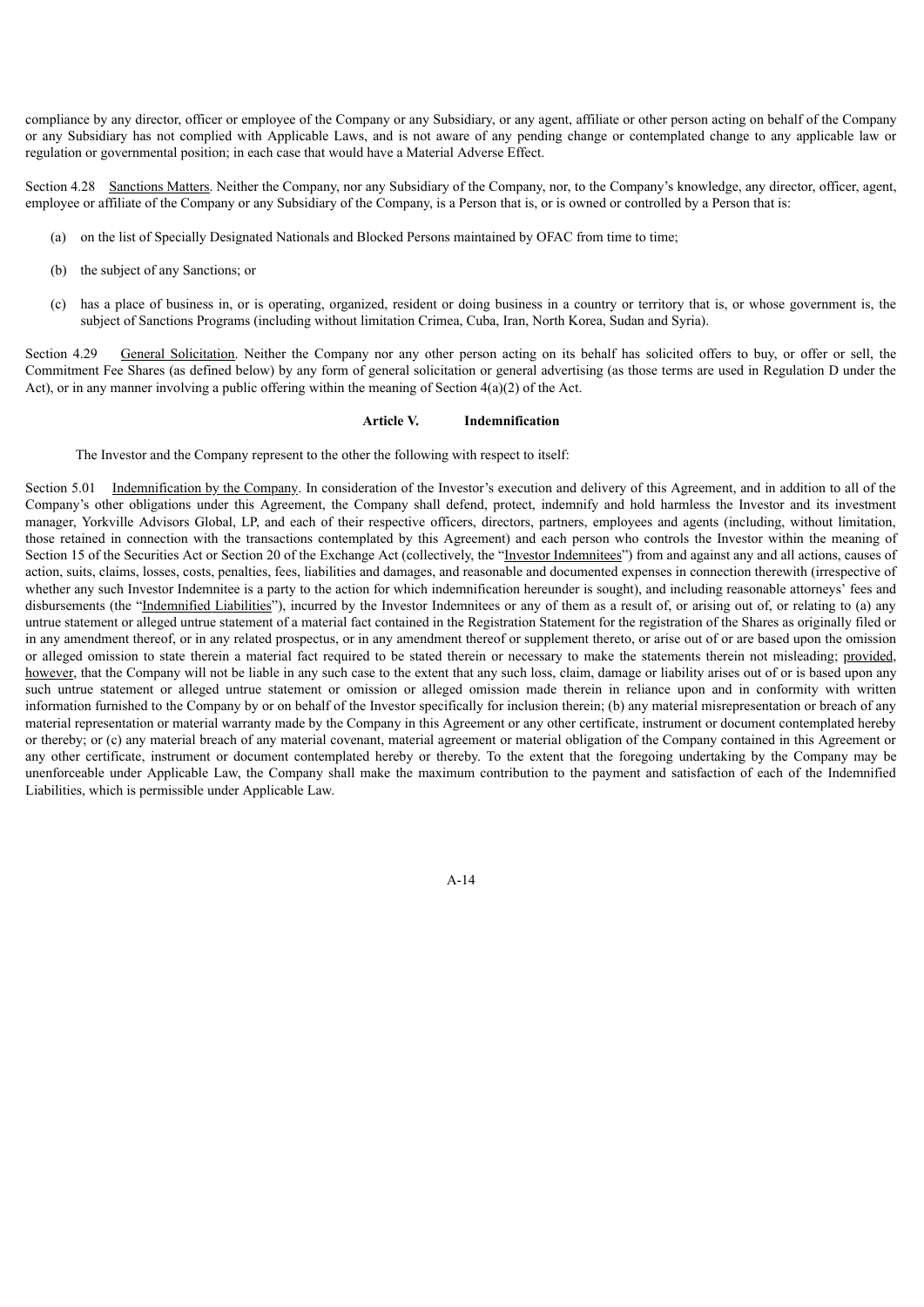Section 5.02 Indemnification by the Investor. In consideration of the Company's execution and delivery of this Agreement, and in addition to all of the Investor's other obligations under this Agreement, the Investor shall defend, protect, indemnify and hold harmless the Company and all of its officers, directors, shareholders, employees and agents (including, without limitation, those retained in connection with the transactions contemplated by this Agreement) and each person who controls the Investor within the meaning of Section 15 of the Securities Act or Section 20 of the Exchange Act (collectively, the "Company Indemnitees") from and against any and all Indemnified Liabilities incurred by the Company Indemnitees or any of them as a result of, or arising out of, or relating to (a) any untrue statement or alleged untrue statement of a material fact contained in the Registration Statement for the registration of the Shares as originally filed or in any amendment thereof, or in any related prospectus, or in any amendment thereof or supplement thereto, or arise out of or are based upon the omission or alleged omission to state therein a material fact required to be stated therein or necessary to make the statements therein not misleading; provided, however, that the Investor will only be liable for written information relating to the Investor furnished to the Company by or on behalf of the Investor specifically for inclusion in the documents referred to in the foregoing indemnity, and will not be liable in any such case to the extent that any such loss, claim, damage or liability arises out of or is based upon any such untrue statement or alleged untrue statement or omission or alleged omission made therein in reliance upon and in conformity with written information furnished to the Investor by or on behalf of the Company specifically for inclusion therein; (b) any misrepresentation or breach of any representation or warranty made by the Investor in this Agreement or any instrument or document contemplated hereby or thereby executed by the Investor; or (c) any breach of any covenant, agreement or obligation of the Investor(s) contained in this Agreement or any other certificate, instrument or document contemplated hereby or thereby executed by the Investor. To the extent that the foregoing undertaking by the Investor may be unenforceable under Applicable Law, the Investor shall make the maximum contribution to the payment and satisfaction of each of the Indemnified Liabilities, which is permissible under Applicable Law.

Section 5.03 Notice of Claim. Promptly after receipt by an Investor Indemnitee or Company Indemnitee of notice of the commencement of any action or proceeding (including any governmental action or proceeding) involving an Indemnified Liability, such Investor Indemnitee or Company Indemnitee, as applicable, shall, if a claim for an Indemnified Liability in respect thereof is to be made against any indemnifying party under this Article V, deliver to the indemnifying party a written notice of the commencement thereof; but the failure to so notify the indemnifying party will not relieve it of liability under this Article V except to the extent the indemnifying party is prejudiced by such failure. The indemnifying party shall have the right to participate in, and, to the extent the indemnifying party so desires, jointly with any other indemnifying party similarly noticed, to assume control of the defense thereof with counsel mutually reasonably satisfactory to the indemnifying party and the Investor Indemnitee or Company Indemnitee, as the case may be; provided, however, that an Investor Indemnitee or Company Indemnitee shall have the right to retain its own counsel with the actual and reasonable third party fees and expenses of not more than one counsel for such Investor Indemnitee or Company Indemnitee to be paid by the indemnifying party, if, in the reasonable opinion of counsel retained by the indemnifying party, the representation by such counsel of the Investor Indemnitee or Company Indemnitee and the indemnifying party would be inappropriate due to actual or potential differing interests between such Investor Indemnitee or Company Indemnitee and any other party represented by such counsel in such proceeding. The Investor Indemnitee or Company Indemnitee shall cooperate fully with the indemnifying party in connection with any negotiation or defense of any such action or claim by the indemnifying party and shall furnish to the indemnifying party all information reasonably available to the Investor Indemnitee or Company Indemnitee which relates to such action or claim. The indemnifying party shall keep the Investor Indemnitee or Company Indemnitee reasonably apprised as to the status of the defense or any settlement negotiations with respect thereto. No indemnifying party shall be liable for any settlement of any action, claim or proceeding effected without its prior written consent, provided, however, that the indemnifying party shall not unreasonably withhold, delay or condition its consent. No indemnifying party shall, without the prior written consent of the Investor Indemnitee or Company Indemnitee, consent to entry of any judgment or enter into any settlement or other compromise which does not include as an unconditional term thereof the giving by the claimant or plaintiff to such Investor Indemnitee or Company Indemnitee of a release from all liability in respect to such claim or litigation. Following indemnification as provided for hereunder, the indemnifying party shall be subrogated to all rights of the Investor Indemnitee or Company Indemnitee with respect to all third parties, firms or corporations relating to the matter for which indemnification has been made. The indemnification required by this Article V shall be made by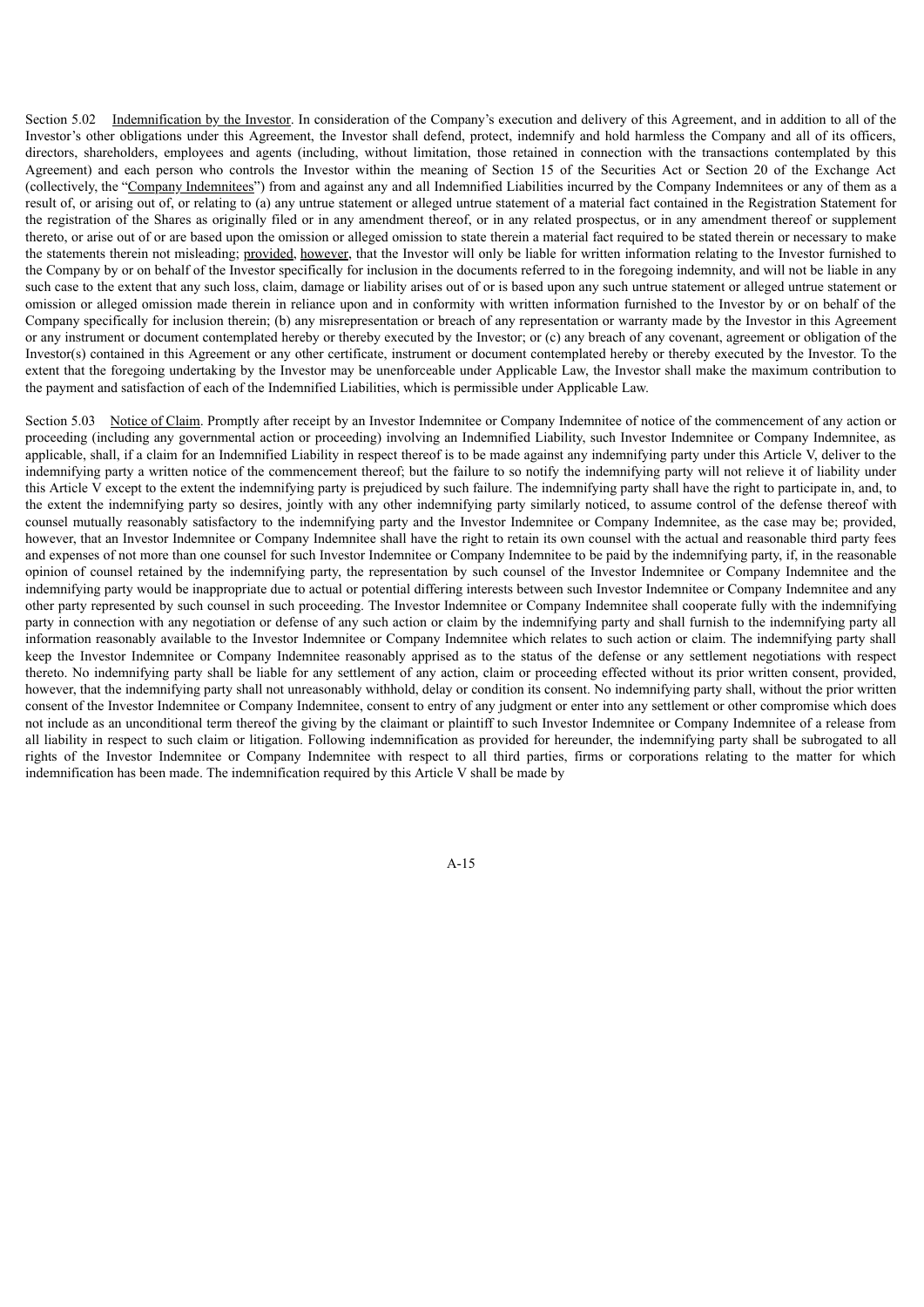periodic payments of the amount thereof during the course of the investigation or defense, as and when bills are received and payment therefor is due.

Section 5.04 Remedies. The remedies provided for in this Article V are not exclusive and shall not limit any right or remedy which may be available to any indemnified person at law or equity. The obligations of the parties to indemnify or make contribution under this Article V shall survive expiration or termination of this Agreement for a period of three years. Notwithstanding anything to the contrary under this Agreement or Applicable Law, no party shall be entitled to any indemnification pursuant to this Article V (other than claims for any damages resulting from fraud) until the aggregate amount of all such damages that would otherwise be indemnifiable to such party equals or exceeds \$50,000 (the "Basket"), at which time such party shall be entitled to indemnification for the full amount of all damages (including all damages incurred prior to exceeding the Basket).

Section 5.05 Limitation of liability. Notwithstanding the foregoing, no party shall be entitled to recover from the other party for punitive, indirect, incidental or consequential damages.

# **Article VI. Covenants of the Company**

# Section 6.01 Registration Statement.

- (a) The Registration Statement. The Company has filed, in accordance with the provisions of the Securities Act and the rules and regulations thereunder, with the SEC a shelf registration statement on Form S-3 (File Number 333-263298) (the "Initial Registration Statement") including a base prospectus, with respect to the issuance and sale of securities by the Company, including Common Shares, which contains, among other things a Plan of Distribution section disclosing the methods by which the Company may sell the Common Shares. The Initial Registration Statement was declared effective on April 25, 2022 and remains in effect on the date hereof. Except where the context otherwise requires, the Initial Registration Statement, as amended when it became effective, including all documents filed as part thereof or incorporated by reference therein, and including any information contained in a Prospectus subsequently filed with the SEC pursuant to Rule 424(b) under the Securities Act or deemed to be a part of the Initial Registration Statement pursuant to Rule 430B of the Securities Act, is herein called the "Registration Statement."
- (b) Initial Disclosure. Promptly after the date hereof (and prior to the Company delivering an Advance Notice to the Investor hereunder), the Company shall file with the SEC a report on Form 8-K or such other appropriate form as determined by counsel to the Company, relating to the transactions contemplated by this Agreement and a preliminary Prospectus Supplement pursuant to Rule 424(b) of the Securities Act disclosing all information relating to the transaction contemplated hereby required to be disclosed therein and an updated Plan of Distribution, including, without limitation, the name of the Investor, the number of Shares being offered hereunder, the terms of the offering, the purchase price of the Shares, and other material terms of the offering, and any other information or disclosure necessary to register the transactions contemplated herein (collectively, the "Initial Disclosure") and shall provide the Investor with 24 hours to review the Initial Disclosure prior to its filing. Promptly, and in any event no later than two days after each Advance Date, the Company shall file with the SEC a Prospectus Supplement pursuant to Rule 424(b) of the Securities Act disclosing all information relating to the particular Advance to be disclosed therein, including, without limitation, the number of Shares offered and the purchase price of the Shares, and other material terms of the particular offering, and any other information or disclosure necessary to register the Shares issued pursuant to such Advance.
- (c) Maintaining a Registration Statement. The Company shall use commercially reasonable efforts to maintain the effectiveness of any Registration Statement with respect to the Shares at all times during the Commitment Period, provided, however, that the Company shall be under no further obligation to maintain the effectiveness of the Registration Statement to the extent permitted pursuant to Section 2.04. Notwithstanding anything to the contrary contained in this Agreement, the Company shall ensure that, when filed, each Registration Statement (including, without limitation, all amendments and supplements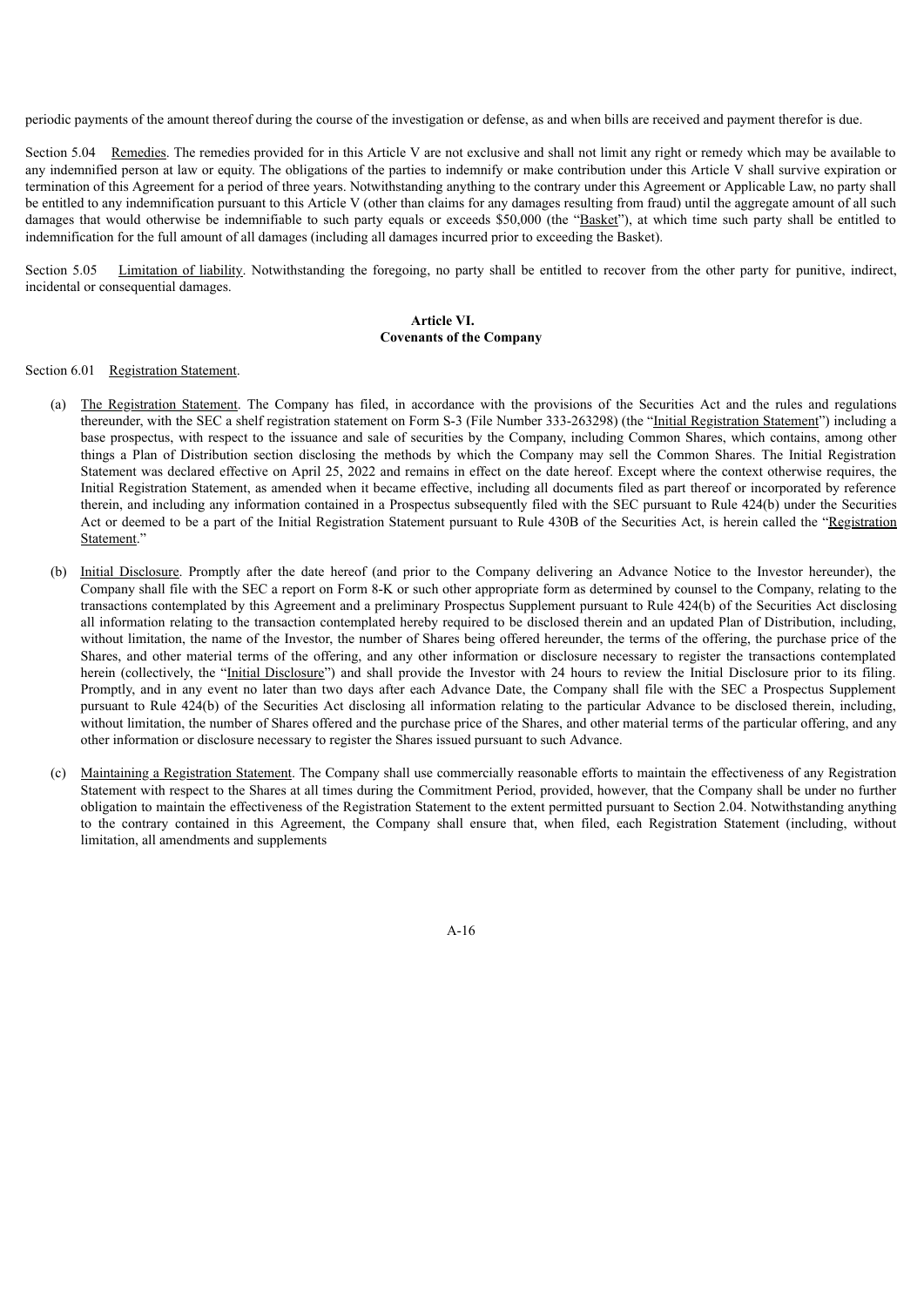thereto) and the prospectus (including, without limitation, all amendments and supplements thereto) used in connection with such Registration Statement shall not contain any untrue statement of a material fact or omit to state a material fact required to be stated therein, or necessary to make the statements therein (in the case of prospectuses, in the light of the circumstances in which they were made) not misleading. During the Commitment Period, the Company shall notify the Investor promptly if (i) the Registration Statement shall cease to be effective under the Securities Act, (ii) the Common Shares shall cease to be authorized for listing on the Principal Market, (iii) the Common Shares cease to be registered under Section 12(b) or Section 12(g) of the Exchange Act or (iv) the Company fails to file in a timely manner all reports and other documents required of it as a reporting company under the Exchange Act.

- (d) Filing Procedures. Not less than one business day prior to the filing of a Registration Statement and not less than one business day prior to the filing of any related amendments and supplements to any Registration Statement (except for any amendments or supplements caused by the filing of any annual reports on Form 10-K, quarterly reports on Form 10-Q, current reports on Form 8-K, and any similar or successor reports), the Company shall furnish to the Investor copies of all such documents proposed to be filed, which documents (other than those filed pursuant to Rule 424 promulgated under the Securities Act) will be subject to the reasonable and prompt review of the Investor (in each of which cases, if such document contains material non-public information as consented to by the Investor pursuant to Section 6.13, the information provided to Investor will be kept strictly confidential until filed and treated as subject to Section 6.08). The Investor shall furnish comments on a Registration Statement and any related amendment and supplement to a Registration Statement to the Company within 24 hours of the receipt thereof. If the Investor fails to provide comments to the Company within such 24-hour period, then the Registration Statement, related amendment or related supplement, as applicable, shall be deemed accepted by the Investor in the form originally delivered by the Company to the Investor.
- (e) Delivery of Final Documents. The Company shall furnish to the Investor without charge, (i) at least one copy of each Registration Statement as declared effective by the SEC and any amendment(s) thereto, including financial statements and schedules, all documents incorporated therein by reference, all exhibits and each preliminary prospectus, (ii) at the request of the Investor, at least one copy of the final prospectus included in such Registration Statement and all amendments and supplements thereto (or such other number of copies as the Investor may reasonably request) and (iii) such other documents as the Investor may reasonably request from time to time in order to facilitate the disposition of the Common Shares owned by the Investor pursuant to a Registration Statement. Filing of the forgoing with the SEC via its EDGAR system shall satisfy the requirements of this section.
- (f) Amendments and Other Filings. The Company shall (i) prepare and file with the SEC such amendments (including post-effective amendments) and supplements to a Registration Statement and the related prospectus used in connection with such Registration Statement, which prospectus is to be filed pursuant to Rule 424 promulgated under the Securities Act, as may be necessary to keep such Registration Statement effective at all times during the Commitment Period.
- (g) Blue-Sky. The Company shall use its commercially reasonable efforts to, if required by Applicable Law, (i) register and qualify the Common Shares covered by a Registration Statement under such other securities or "blue sky" laws of such jurisdictions in the United States as the Investor reasonably requests, (ii) prepare and file in those jurisdictions, such amendments (including post-effective amendments) and supplements to such registrations and qualifications as may be necessary to maintain the effectiveness thereof during the Commitment Period, (iii) take such other actions as may be necessary to maintain such registrations and qualifications in effect at all times during the Commitment Period, and (iv) take all other actions reasonably necessary or advisable to qualify the Common Shares for sale in such jurisdictions; provided, however, that the Company shall not be required in connection therewith or as a condition thereto to (w) make any change to its Articles of Incorporation or Bylaws, (x) qualify to do business in any jurisdiction where it would not otherwise be required to qualify but for this Section 6.01(f), (y) subject itself to general taxation in any such jurisdiction, or (z) file a general consent to service of process in any such jurisdiction. The Company shall promptly notify the Investor of the receipt by the Company of any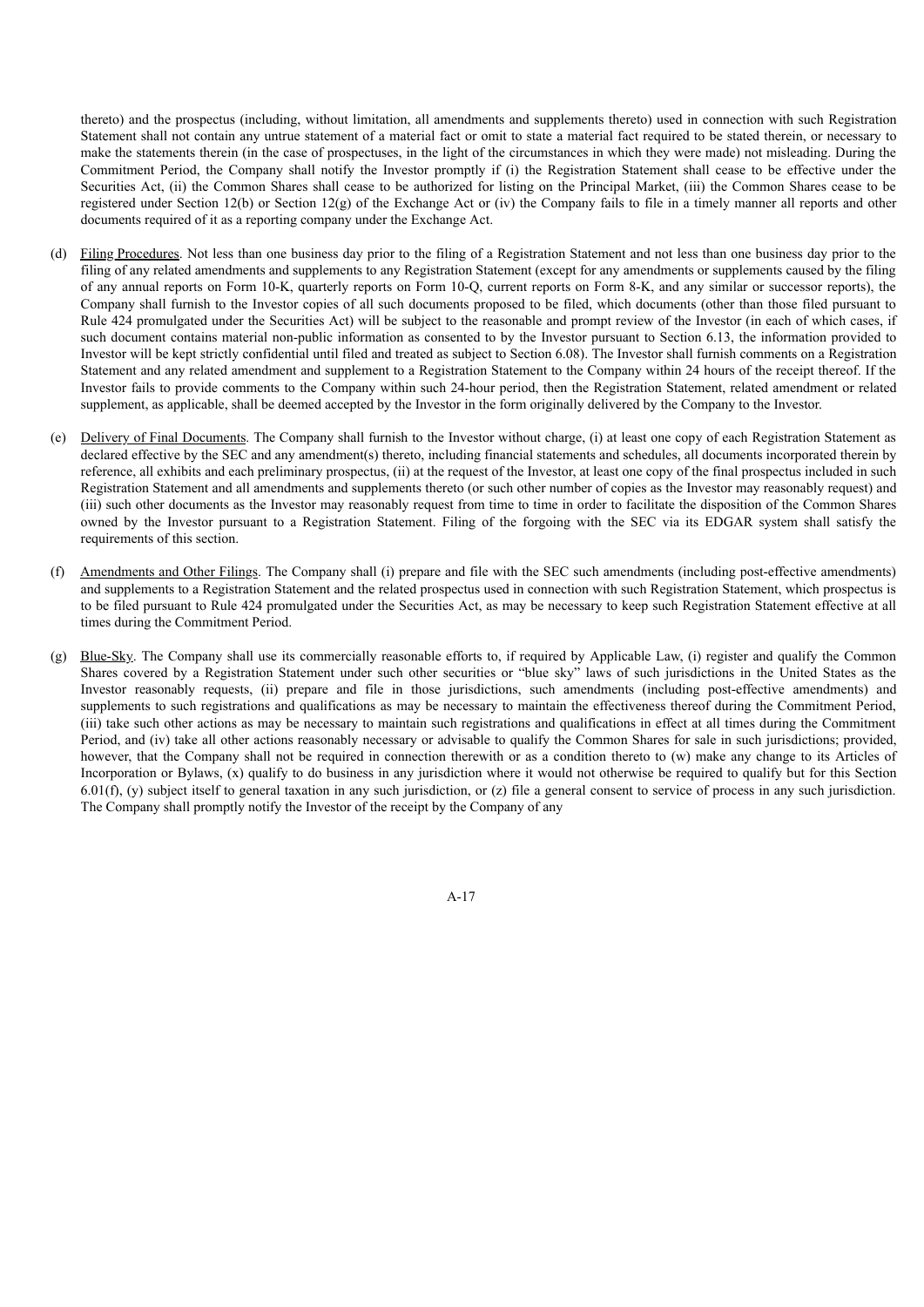notification with respect to the suspension of the registration or qualification of any of the Common Shares for sale under the securities or "blue sky" laws of any jurisdiction in the United States or its receipt of actual notice of the initiation or threat of any proceeding for such purpose.

## Section 6.02 Suspension of Registration Statement.

- (a) Establishment of a Black Out Period. During the Commitment Period, the Company from time to time may suspend the use of the Registration Statement by written notice to the Investor in the event that the Company determines in its sole discretion in good faith that such suspension is necessary to (A) delay the disclosure of material nonpublic information concerning the Company, the disclosure of which at the time is not, in the good faith opinion of the Company, in the best interests of the Company or (B) amend or supplement the Registration Statement or prospectus so that such Registration Statement or prospectus shall not include an untrue statement of a material fact or omit to state a material fact required to be stated therein or necessary to make the statements therein, in light of the circumstances under which they were made, not misleading (a "Black Out Period").
- (b) No Sales by Investor During the Black Out Period. During such Black Out Period, the Investor agrees not to sell any Common Shares of the Company.
- (c) Limitations on the Black Out Period. The Company shall not impose any Black Out Period that is longer than 60 days or in a manner that is more restrictive (including, without limitation, as to duration) than the comparable restrictions that the Company may impose on transfers of the Company's equity securities by its directors and senior executive officers. In addition, the Company shall not deliver any Advance Notice during any Black Out Period. If the public announcement of such material, nonpublic information is made during a Black Out Period, the Black Out Period shall terminate immediately after such announcement, and the Company shall immediately notify the Investor of the termination of the Black Out Period.

Section 6.03 Listing of Common Shares. As of each Advance Date, the Shares to be sold by the Company from time to time hereunder will have been registered under Section 12(b) of the Exchange Act and approved for listing on the Principal Market, subject to official notice of issuance.

Section 6.04 Opinion of Counsel. Prior to the date of the delivery by the Company of the first Advance Notice, the Investor shall have received an opinion letter from counsel to the Company in form and substance reasonably satisfactory to the Investor.

Section 6.05 Exchange Act Registration. The Company will file in a timely manner all reports and other documents required of it as a reporting company under the Exchange Act and will not take any action or file any document (whether or not permitted by Exchange Act or the rules thereunder) to terminate or suspend its reporting and filing obligations under the Exchange Act.

Section 6.06 Transfer Agent Instructions. For any time while there is a Registration Statement in effect for this transaction, the Company shall (if required by the transfer agent for the Common Shares) cause legal counsel for the Company to deliver to the transfer agent for the Common Shares (with a copy to the Investor) instructions to issue Common Shares to the Investor free of restrictive legends upon each Advance if the delivery of such instructions are consistent with Applicable Law.

Section 6.07 Corporate Existence. The Company will use commercially reasonable efforts to preserve and continue the corporate existence of the Company during the Commitment Period.

Section 6.08 Notice of Certain Events Affecting Registration; Suspension of Right to Make an Advance. The Company will promptly notify the Investor, and confirm in writing, upon its becoming aware of the occurrence of any of the following events in respect of a Registration Statement or related prospectus relating to an offering of Common Shares (in each of which cases the information provided to Investor will be kept strictly confidential): (i) except for requests made in connection with SEC investigations disclosed in SEC Documents, receipt of any request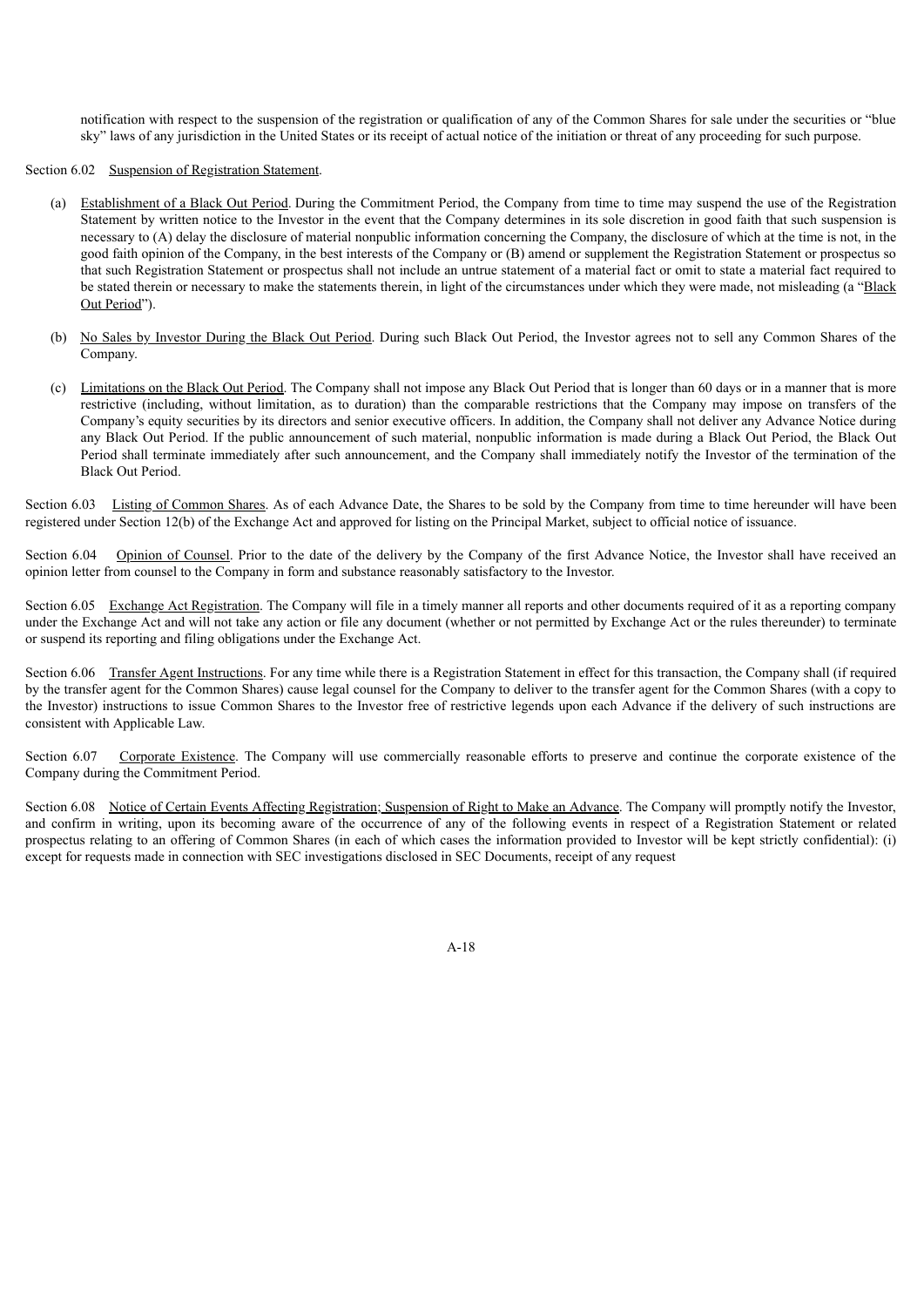for additional information by the SEC or any other Federal or state governmental authority during the period of effectiveness of the Registration Statement or any request for amendments or supplements to the Registration Statement or related prospectus; (ii) the issuance by the SEC or any other Federal governmental authority of any stop order suspending the effectiveness of the Registration Statement or the initiation of any proceedings for that purpose; (iii) receipt of any notification with respect to the suspension of the qualification or exemption from qualification of any of the Common Shares for sale in any jurisdiction or the initiation or written threat of any proceeding for such purpose; (iv) the happening of any event that makes any statement made in the Registration Statement or related prospectus or any document incorporated or deemed to be incorporated therein by reference untrue in any material respect or that requires the making of any changes in the Registration Statement, related prospectus or documents so that, in the case of the Registration Statement, it will not contain any untrue statement of a material fact or omit to state any material fact required to be stated therein or necessary to make the statements therein not misleading, and that in the case of the related prospectus, it will not contain any untrue statement of a material fact or omit to state any material fact required to be stated therein or necessary to make the statements therein, in the light of the circumstances under which they were made, not misleading, or of the necessity to amend the Registration Statement or supplement a related prospectus to comply with the Securities Act or any other law; and (v) the Company's reasonable determination that a post-effective amendment to the Registration Statement would be appropriate; and the Company will promptly make available to the Investor any such supplement or amendment to the related prospectus. The Company shall not deliver to the Investor any Advance Notice, and the Company shall not sell any Shares pursuant to any pending Advance Notice (other than as required pursuant to Section 2.02(d)), during the continuation of any of the foregoing events (each of the events described in the immediately preceding clauses (i) through (v), inclusive, a "Material Outside Event").

Section 6.09 Consolidation. If an Advance Notice has been delivered to the Investor, then the Company shall not effect any consolidation of the Company with or into, or a transfer of all or substantially all the assets of the Company to another entity before the transaction contemplated in such Advance Notice has been closed in accordance with Section 2.02 hereof, and all Shares in connection with such Advance have been received by the Investor.

Section 6.10 Market Activities. The Company will not, directly or indirectly, take any action designed to cause or result in, or that constitutes or might reasonably be expected to constitute, the stabilization or manipulation of the price of any security of the Company under Regulation M of the Exchange Act.

Section 6.11 Expenses. The Company, whether or not the transactions contemplated hereunder are consummated or this Agreement is terminated, will pay all expenses incident to the performance of its obligations hereunder, including but not limited to (i) the preparation, printing and filing of the Registration Statement and each amendment and supplement thereto, of each prospectus and of each amendment and supplement thereto; (ii) the preparation, issuance and delivery of any Shares issued pursuant to this Agreement, (iii) all reasonable fees and disbursements of the Company's counsel, accountants and other advisors (but not, for the avoidance doubt, the fees and disbursements of Investor's counsel, accountants and other advisors), (iv) the qualification of the Shares under securities laws in accordance with the provisions of this Agreement, including filing fees in connection therewith, (v) the printing and delivery of copies of any prospectus and any amendments or supplements thereto, (vi) the fees and expenses incurred in connection with the listing or qualification of the Shares for trading on the Principal Market, or (vii) filing fees of the SEC and the Principal Market.

Section 6.12 Current Report. On or before 9:30 a.m., New York time, on the second business day after the date of this Agreement, the Company shall file a current report on Form 8-K describing all the material terms of the transactions contemplated by the Transaction Documents in the form required by the 1934 Act and attaching all the material Transaction Documents (including, without limitation, this Agreement (and all schedules to this Agreement) (including all attachments, the "Current Report"). The Company shall not, and the Company shall cause each of its Subsidiaries and each of its and their respective officers, directors, employees and agents not to, provide the Investor with any material, non-public information regarding the Company or any of its Subsidiaries without the express prior written consent of the Investor (which may be granted or withheld in the Investor's sole discretion and if granted must include an agreement to keep such information confidential until publicly disclosed); it being understood that the mere notification of Investor required pursuant to Section 6.08(iv) hereof shall not in and of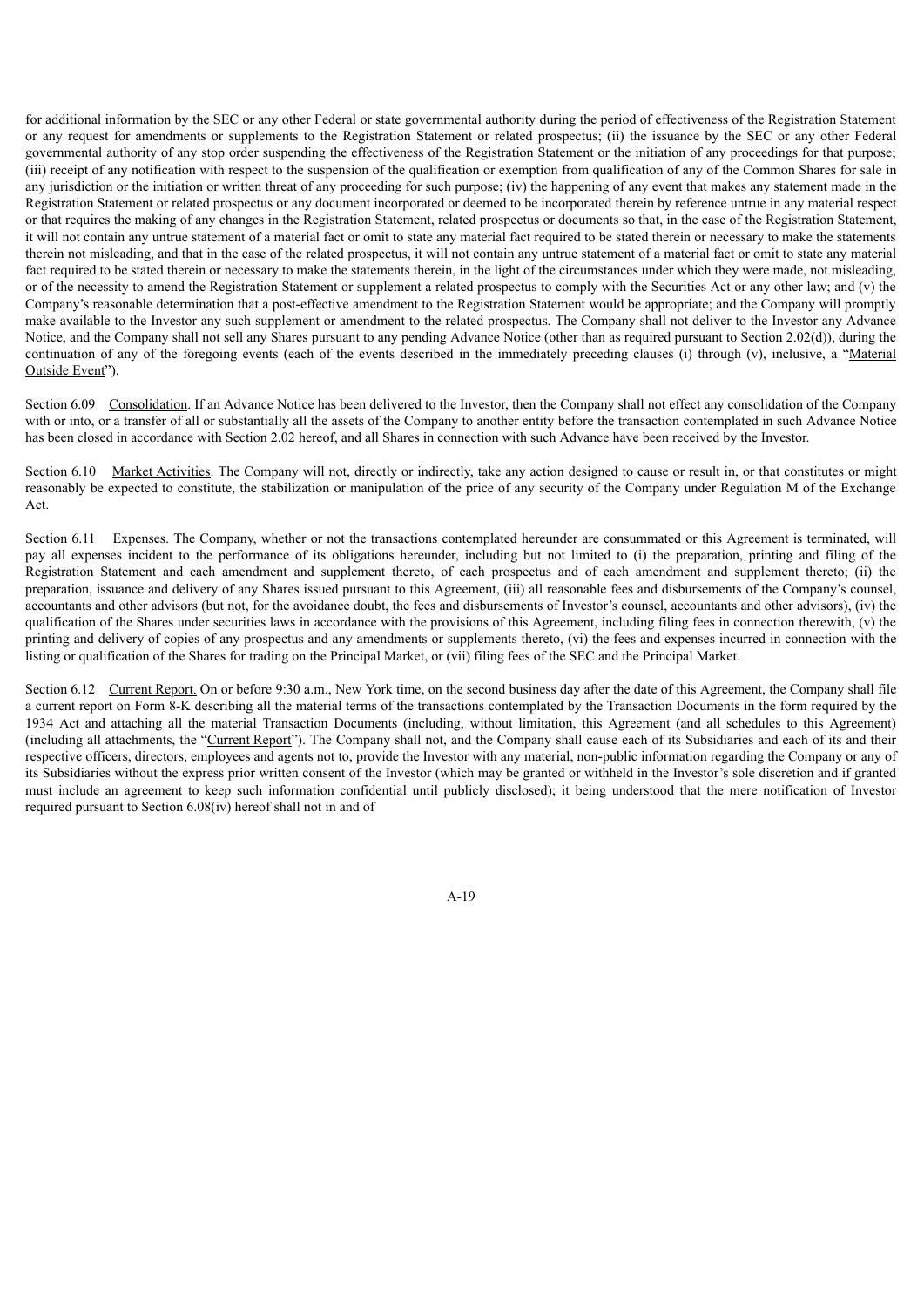itself be deemed to be material non-public information. Notwithstanding anything contained in this Agreement to the contrary, the Company expressly agrees that it shall publicly disclose, no later than four (4) Business Days following the date hereof, but in any event prior to delivering the first Advance Notice hereunder, any information communicated to the Investor by or, to the knowledge of the Company, on behalf of the Company in connection with the transactions contemplated herein, which, following the date hereof would, if not so disclosed, constitute material, non-public information regarding the Company or its Subsidiaries.

Section 6.13 Advance Notice Limitation. The Company shall not deliver an Advance Notice if a shareholder meeting or corporate action date, or the record date for any shareholder meeting or any corporate action, would fall during the period beginning two Trading Days prior to the date of delivery of such Advance Notice and ending two Trading Days following the Closing of such Advance.

Section 6.14 Use of Proceeds. The Company will use the proceeds from the sale of the Common Shares hereunder for working capital and other general corporate purposes or, if different, in a manner consistent with the application thereof described in the Registration Statement. Neither the Company nor any Subsidiary will, directly or indirectly, use the proceeds of the transactions contemplated herein, or lend, contribute, facilitate or otherwise make available such proceeds to any Person (i) to fund, either directly or indirectly, any activities or business of or with any Person that is identified on the list of Specially Designated Nationals and Blocker Persons maintained by OFAC, or in any country or territory, that, at the time of such funding, is, or whose government is, the subject of Sanctions or Sanctions Programs, or (ii) in any other manner that will result in a violation of Sanctions or Applicable Laws.

Section 6.15 Compliance with Laws. The Company shall comply in all material respects with all Applicable Laws.

# **Article VII. Conditions for Delivery of Advance Notice**

Section 7.01 Conditions Precedent to the Right of the Company to Deliver an Advance Notice. The right of the Company to deliver an Advance Notice and the obligations of the Investor hereunder with respect to an Advance is subject to the satisfaction by the Company, on each Advance Notice Date (a "Condition Satisfaction Date"), of each of the following conditions:

- (a) Accuracy of the Company's Representations and Warranties. The representations and warranties of the Company in this Agreement shall be true and correct in all material respects.
- (b) Registration of the Common Shares with the SEC. There is an effective Registration Statement pursuant to which the Investor is permitted to utilize the prospectus thereunder to resell all of the Common Shares issuable pursuant to such Advance Notice. The Company shall have filed with the SEC in a timely manner all reports, notices and other documents required under the Exchange Act and applicable SEC regulations during the twelve-month period immediately preceding the applicable Condition Satisfaction Date.
- (c) Authority. The Company shall have obtained all permits and qualifications required by any applicable state for the offer and sale of all the Common Shares issuable pursuant to such Advance Notice or shall have the availability of exemptions therefrom. The sale and issuance of such Common Shares shall be legally permitted by all laws and regulations to which the Company is subject.
- (d) No Material Outside Event. No Material Outside Event shall have occurred and be continuing.
- (e) Performance by the Company. The Company shall have performed, satisfied and complied in all material respects with all covenants, agreements and conditions required by this Agreement to be performed, satisfied or complied with by the Company at or prior the applicable Condition Satisfaction Date (for the avoidance of doubt, other than in respect of the Company's obligation pursuant to Clause 2.02 herein, if the Company shall have performed, satisfied and complied in all material respects with all covenants,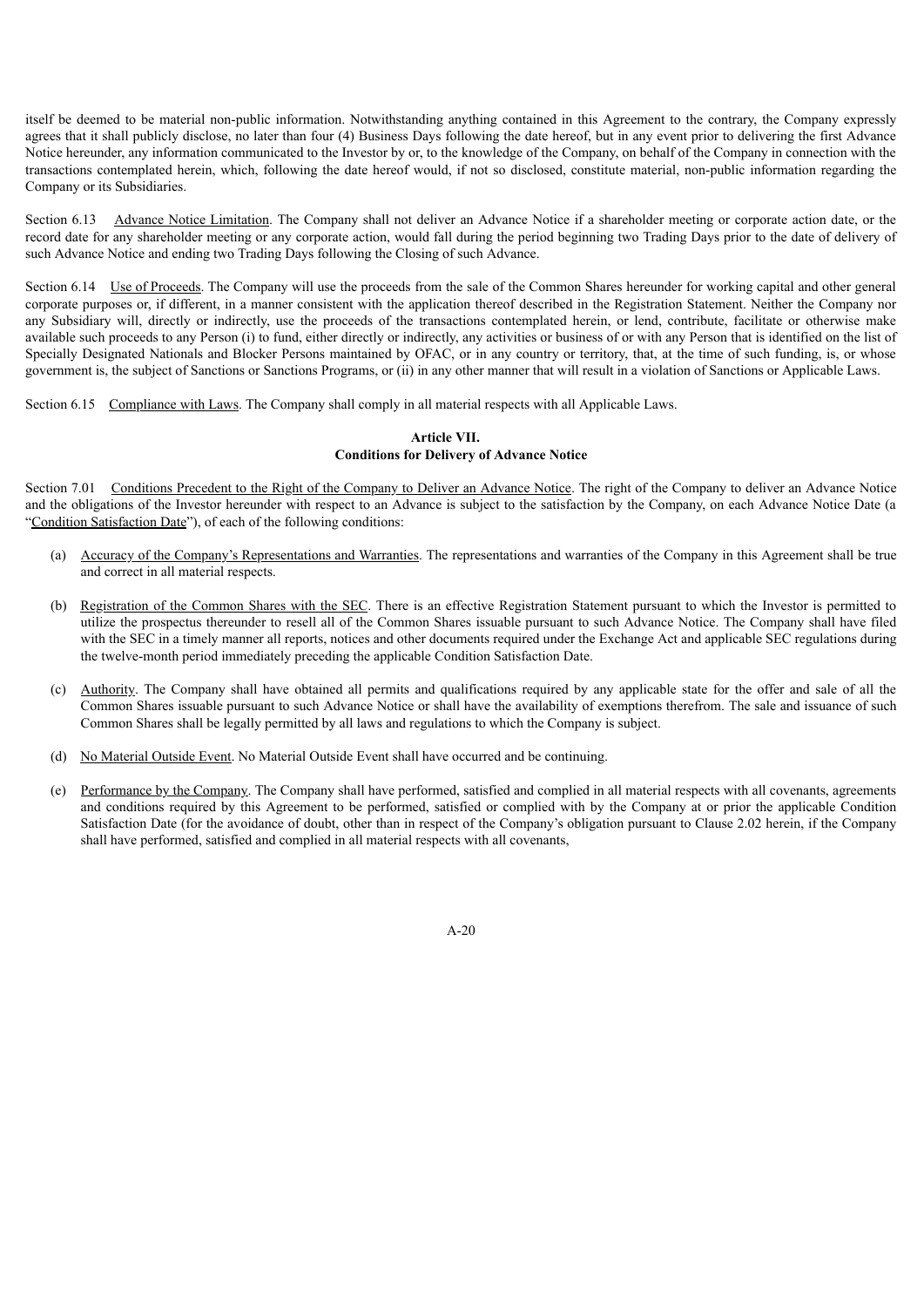agreements and conditions required by this Agreement at the time of the applicable Condition Satisfaction Date, but did not comply with any timing requirement set forth herein, then this condition shall be deemed satisfied unless the Investor is material prejudiced by the failure of the Company to comply with any such timing requirement).

- (f) No Injunction. No statute, rule, regulation, executive order, decree, ruling or injunction shall have been enacted, entered, promulgated or endorsed by any court or governmental authority of competent jurisdiction that prohibits or directly, materially and adversely affects any of the transactions contemplated by this Agreement.
- (g) No Suspension of Trading in or Delisting of Common Shares. The Common Shares are quoted for trading on the Principal Market and all the Shares issuable pursuant to such Advance Notice will be listed or quoted for trading on the Principal Market. The issuance of Common Shares with respect to the applicable Advance Notice will not violate the shareholder approval requirements of the Principal Market. The Company shall not have received any written notice that is then still pending threatening the continued quotation of the Common Shares on the Principal Market.
- (h) Authorized. There shall be a sufficient number of authorized but unissued and otherwise unreserved Common Shares for the issuance of all of the Shares issuable pursuant to such Advance Notice.
- (i) Executed Advance Notice. The representations contained in the applicable Advance Notice shall be true and correct in all material respects as of the applicable Condition Satisfaction Date.
- (j) Consecutive Advance Notices. Except with respect to the first Advance Notice, the Company shall have delivered all Shares relating to all prior Advances, and, unless waived by the Investor, at least 5 Trading Days shall have elapsed from the immediately preceding Advance Date.

# **Article VIII. Non-Disclosure of Non-Public Information**

The Company covenants and agrees that, other than as expressly required by Section 6.08 hereof, or, with the Investor's consent pursuant to Section 6.01(c) and Section 6.13, it shall refrain from disclosing, and shall cause its officers, directors, employees and agents to refrain from disclosing, any material nonpublic information (as determined under the Securities Act, the Exchange Act, or the rules and regulations of the SEC) to the Investor without also disseminating such information to the public, unless prior to disclosure of such information the Company identifies such information as being material nonpublic information and provides the Investor with the opportunity to accept or refuse to accept such material non-public information for review. Unless specifically agreed to in writing, in no event shall the Investor have a duty of confidentiality, or be deemed to have agreed to maintain information in confidence, with respect to the delivery of any Advance Notices.

# **Article IX. Non-Exclusive Agreement**

Notwithstanding anything contained herein, this Agreement and the rights awarded to the Investor hereunder are non-exclusive, and the Company may, at any time throughout the term of this Agreement and thereafter, issue and allot, or undertake to issue and allot, any shares and/or securities and/or convertible notes, bonds, debentures, options to acquire shares or other securities and/or other facilities which may be converted into or replaced by Common Shares or other securities of the Company, and to extend, renew and/or recycle any bonds and/or debentures, and/or grant any rights with respect to its existing and/or future share capital.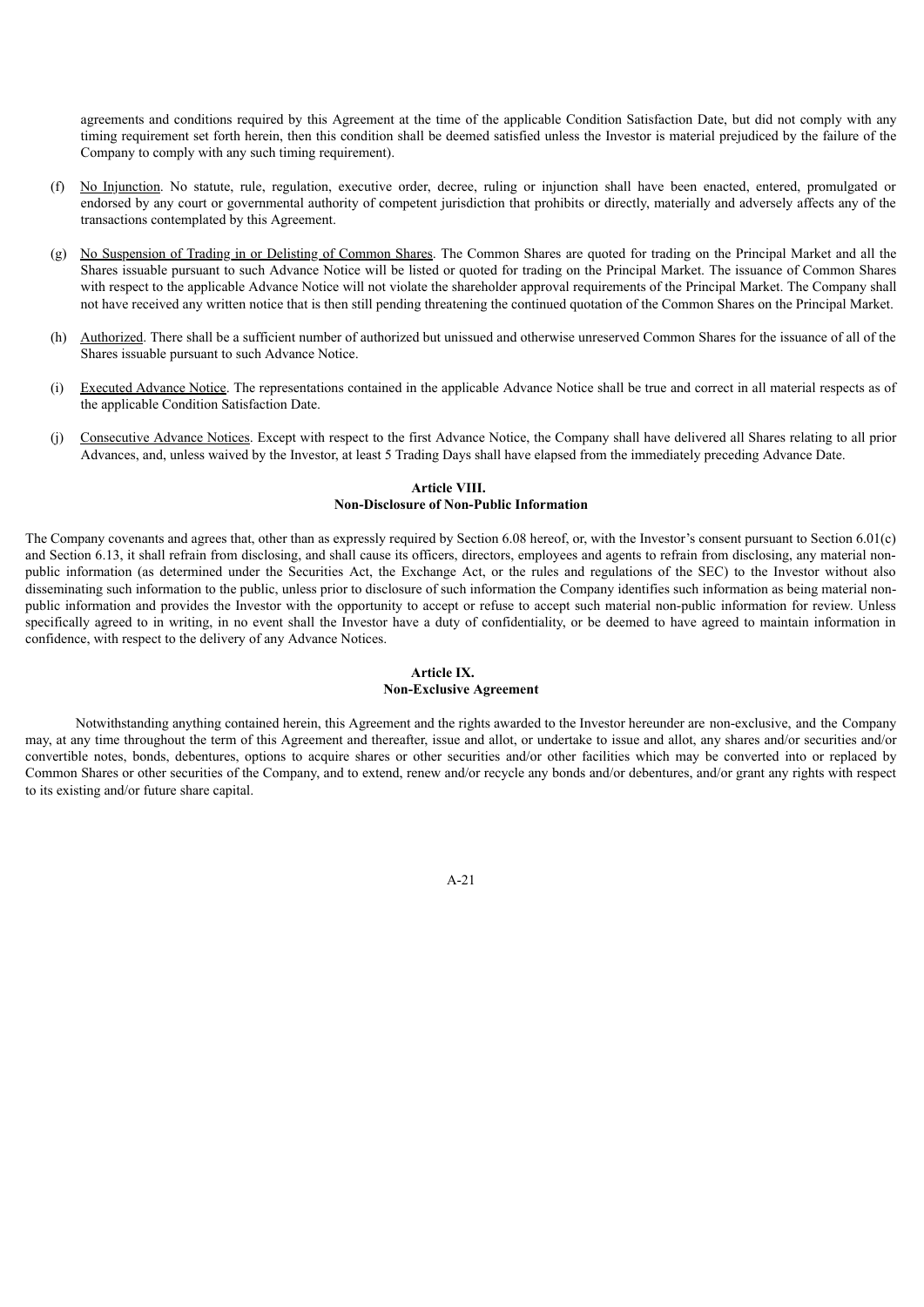# **Article X. Choice of Law/Jurisdiction**

This Agreement shall be governed by and interpreted in accordance with the laws of the State of New York without regard to the principles of conflict of laws. The parties further agree that any action between them shall be heard in New York County, New York, and expressly consent to the jurisdiction and venue of the Supreme Court of New York, sitting in New York County, New York and the United States District Court of the Southern District of New York, sitting in New York, New York, for the adjudication of any civil action asserted pursuant to this Agreement.

# **Article XI. Assignment; Termination**

Section 11.01 Assignment. Neither this Agreement nor any rights or obligations of the parties hereto may be assigned to any other Person.

Section 11.02 Termination.

- (a) Unless earlier terminated as provided hereunder, this Agreement shall terminate automatically on the earliest of (i) the first day of the month next following the 24-month anniversary of the date hereof or (ii) the date on which the Investor shall have made payment of Advances pursuant to this Agreement for Common Shares equal to the Commitment Amount.
- (b) The Company may terminate this Agreement effective upon five Trading Days' prior written notice to the Investor; provided that (i) there are no outstanding Advance Notices, the Common Shares under which have yet to be issued, (ii) there are no outstanding Pre-Advance Loans which have not be fully repaid, and (iii) the Company has paid all amounts owed to the Investor pursuant to this Agreement. This Agreement may be terminated at any time by the mutual written consent of the parties, effective as of the date of such mutual written consent unless otherwise provided in such written consent.
- (c) Nothing in this Section 11.02 shall be deemed to release the Company or the Investor from any liability for any breach under this Agreement, or to impair the rights of the Company and the Investor to compel specific performance by the other party of its obligations under this Agreement. The indemnification provisions contained in Article V shall survive termination hereunder.

#### **Article XII. Notices**

Other than with respect to Advance Notices, which must be in writing and will be deemed delivered on the day set forth in Section 2.01(b), any notices, consents, waivers, or other communications required or permitted to be given under the terms of this Agreement must be in writing and will be deemed to have been delivered (i) upon receipt, when delivered personally; (ii) upon receipt, when sent by facsimile or e-mail if sent on a Trading Day, or, if not sent on a Trading Day, on the immediately following Trading Day; (iii) 5 days after being sent by U.S. certified mail, return receipt requested, (iv) 1 day after deposit with a nationally recognized overnight delivery service, in each case properly addressed to the party to receive the same. The addresses and facsimile numbers for such communications (except for Advance Notices which shall be delivered in accordance with Exhibit A hereof) shall be: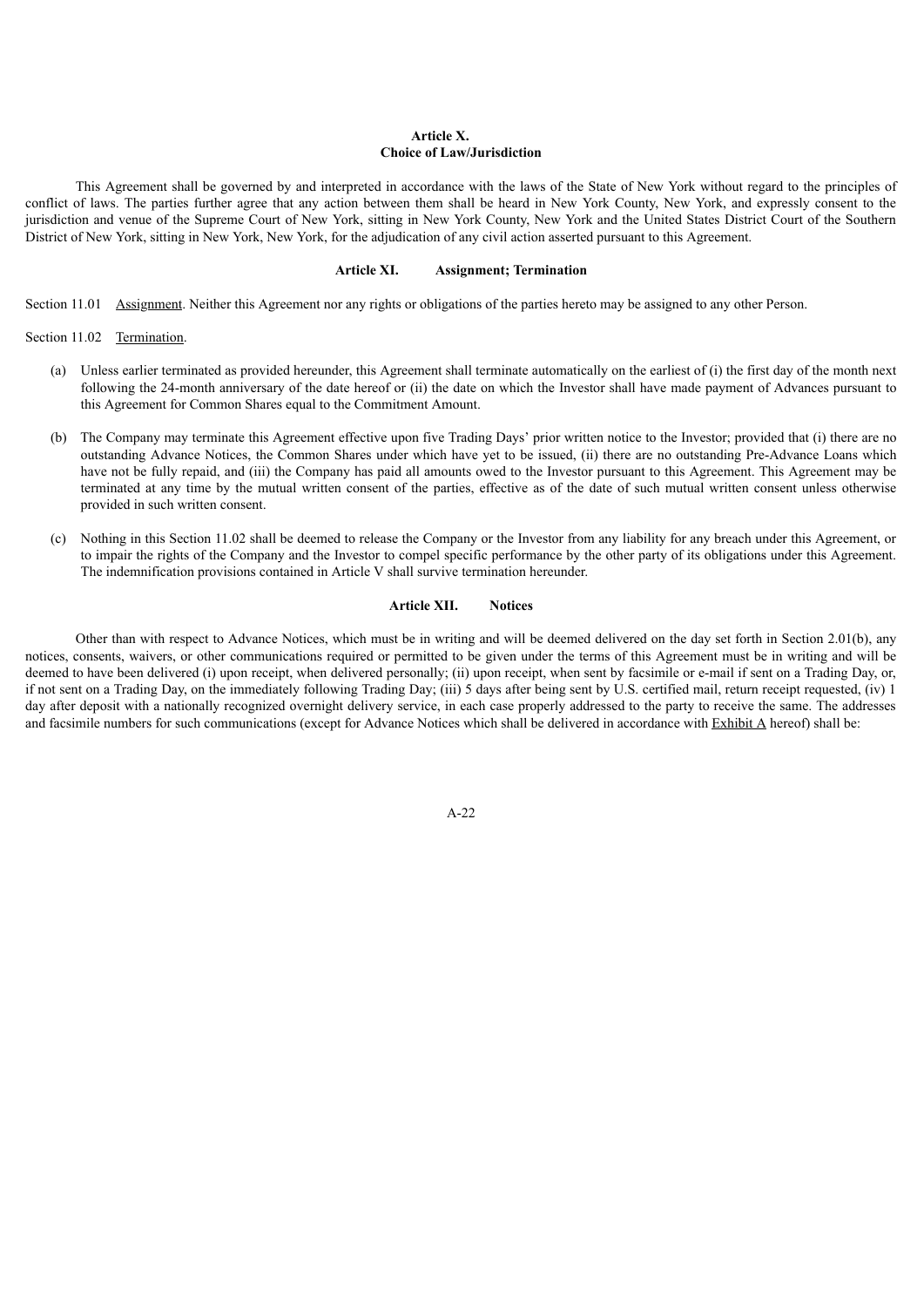If to the Company, to: EOS ENERGY ENTERPRISES, INC. 3920 Park Avenue Edison, New Jersey 08820 Attention: Melissa Berube Telephone: [\*\*\*] Email: [\*\*\*]

With a copy to (which shall not constitute notice or delivery of process) to:

> DAVIS POLK & WARDWELL LLP 450 Lexington Avenue New York, NY 10017 Attention: Michael Kaplan or Roshni Banker Cariello Telephone: [\*\*\*] or [\*\*\*] Email:  $[***]$  or  $[***]$

If to the Investor(s): YA II PN, Ltd.

1012 Springfield Avenue Mountainside, NJ 07092 Attention: Mark Angelo Portfolio Manager Telephone: [\*\*\*] Email: [\*\*\*]

With a Copy (which shall not constitute notice or delivery of process) to:

Troy Rillo, Esq. 1012 Springfield Avenue Mountainside, NJ 07092 Telephone: [\*\*\*] Email: [\*\*\*]

Either may change its information contained in this Article XII by delivering notice to the other party as set forth herein.

#### **Article XIII. Miscellaneous**

Section 13.01 Counterparts. This Agreement may be executed in identical counterparts, both which shall be considered one and the same agreement and shall become effective when counterparts have been signed by each party and delivered to the other party. Facsimile or other electronically scanned and delivered signatures, including by e-mail attachment, shall be deemed originals for all purposes of this Agreement.

Section 13.02 Entire Agreement; Amendments. This Agreement supersedes all other prior oral or written agreements between the Investor, the Company, their respective affiliates and persons acting on their behalf with respect to the matters discussed herein, and this Agreement contains the entire understanding of the parties with respect to the matters covered herein and, except as specifically set forth herein, neither the Company nor the Investor makes any representation, warranty, covenant or undertaking with respect to such matters. No provision of this Agreement may be waived or amended other than by an instrument in writing signed by the parties to this Agreement.

Section 13.03 Reporting Entity for the Common Shares. The reporting entity relied upon for the determination of the trading price or trading volume of the Common Shares on any given Trading Day for the purposes of this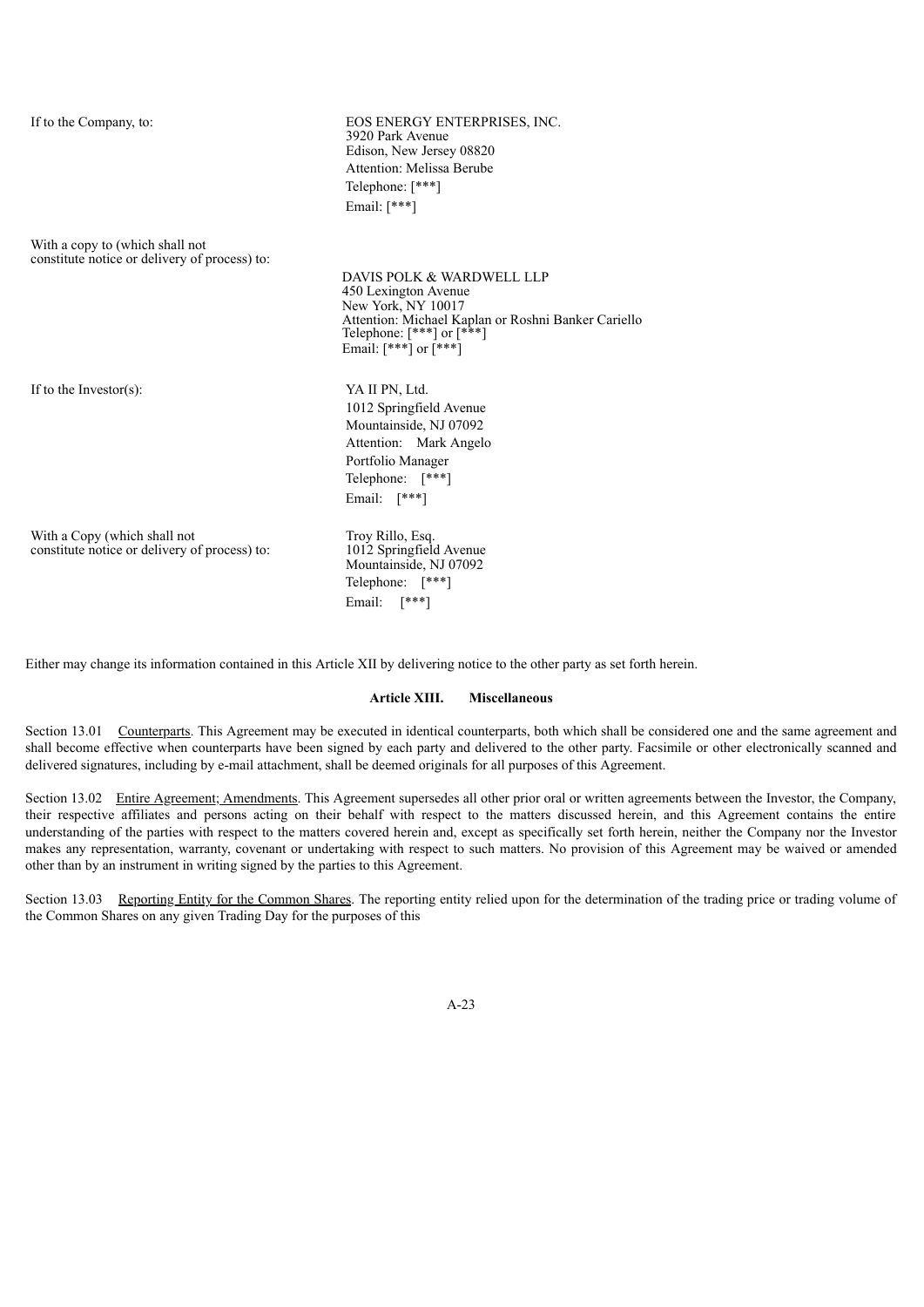Agreement shall be Bloomberg, L.P. or any successor thereto. The written mutual consent of the Investor and the Company shall be required to employ any other reporting entity.

Section 13.04 Commitment Fee, Due Diligence and Structuring Fee. Each of the parties shall pay its own fees and expenses (including the fees of any attorneys, accountants, appraisers or others engaged by such party) in connection with this Agreement and the transactions contemplated hereby, except that the Company shall pay to YA Global II SPV, LLC, a subsidiary of the Investor, a structuring and due diligence fee in the amount of \$10,000, which the Investor acknowledges has been received prior to the date hereof. On the date hereof, the Company will issue to the Investor an aggregate of 465,117 Common Shares (the "Commitment Fee Shares") as a commitment fee (for the avoidance of doubt, the Commitment Fee Shares will be issued as "restricted shares" as that term is defined in Rule 144 of the Securities Act).

Section 13.05 Brokerage. Each of the parties hereto represents that it has had no dealings in connection with this transaction with any finder or broker who will demand payment of any fee or commission from the other party. The Company on the one hand, and the Investor, on the other hand, agree to indemnify the other against and hold the other harmless from any and all liabilities to any person claiming brokerage commissions or finder's fees on account of services purported to have been rendered on behalf of the indemnifying party in connection with this Agreement or the transactions contemplated hereby.

## **[REMAINDER OF PAGE INTENTIONALLY LEFT BLANK]**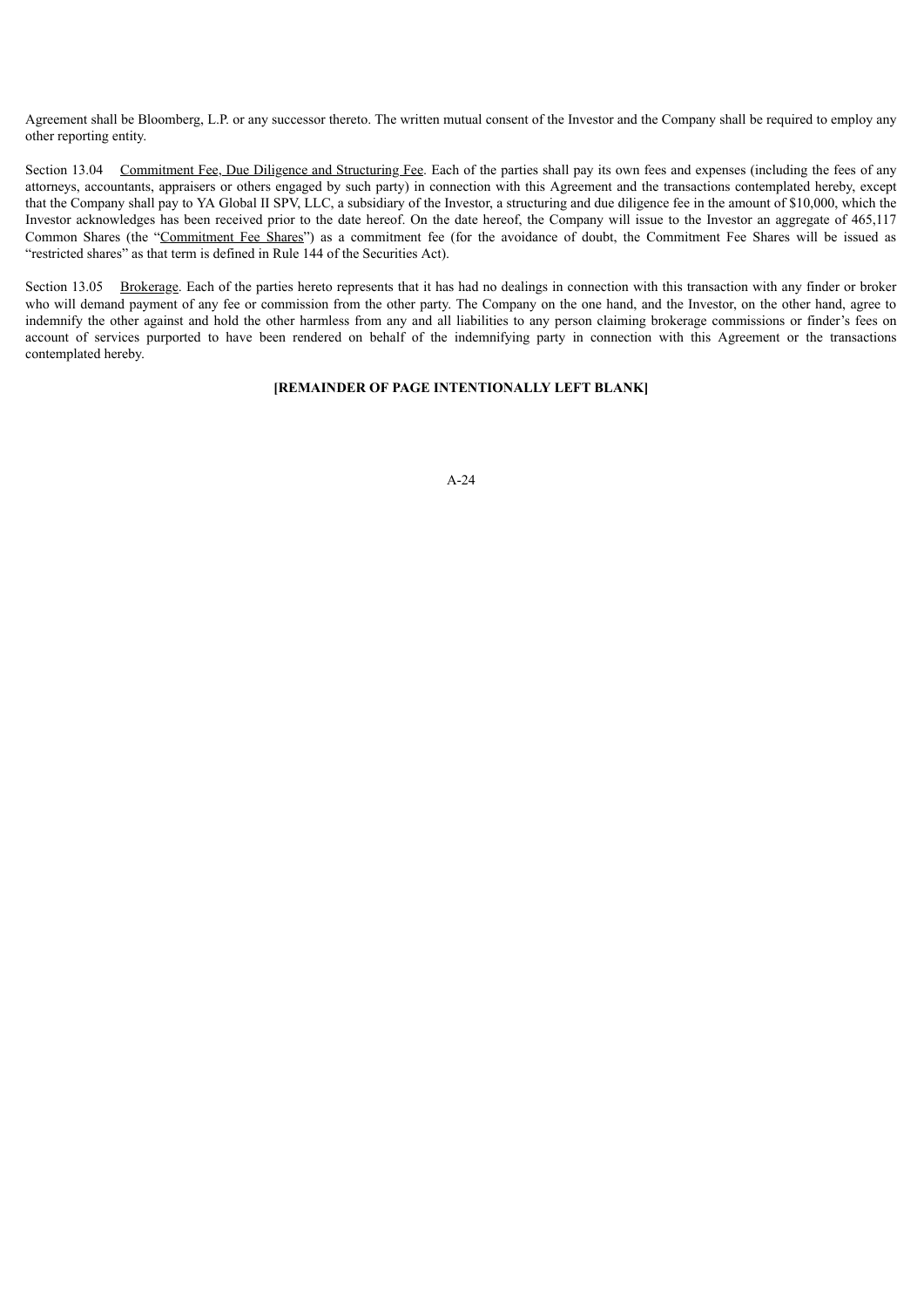**IN WITNESS WHEREOF**, the parties hereto have caused this Standby Equity Purchase Agreement to be executed by the undersigned, thereunto duly authorized, as of the date first set forth above.

# **COMPANY: EOS ENERGY ENTERPRISES, INC.**

By: /s/ Randall Gonzales Name: Randall Gonzales Title: Chief Financial Officer

# **INVESTOR: YA II PN, Ltd.**

By: Yorkville Advisors Global, LP Its: Investment Manager

By: Yorkville Advisors Global II, LLC Its: General Partner By: /s/ Matt Beckman Name: Matt Beckman Title: Member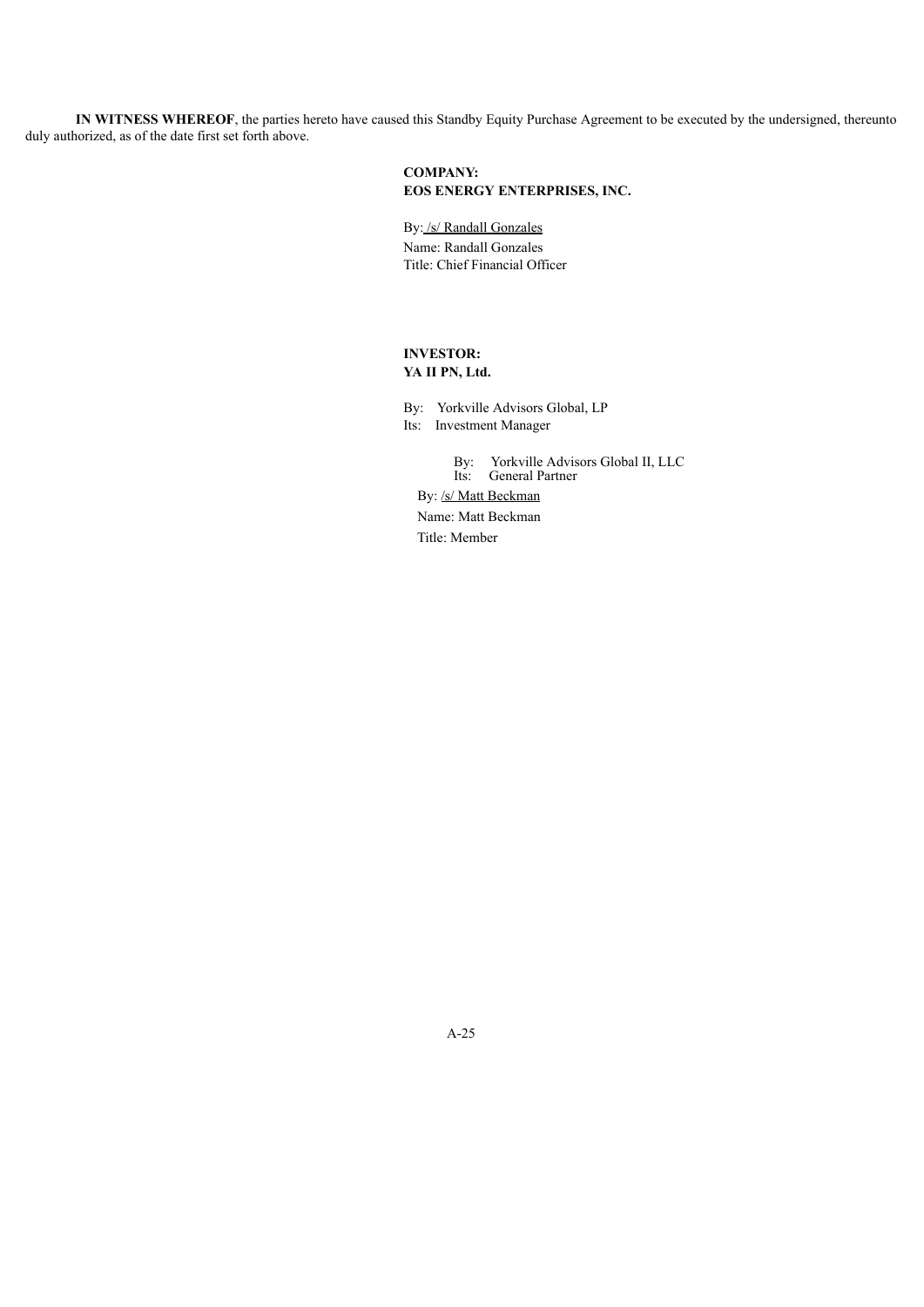# **EXHIBIT A ADVANCE NOTICE**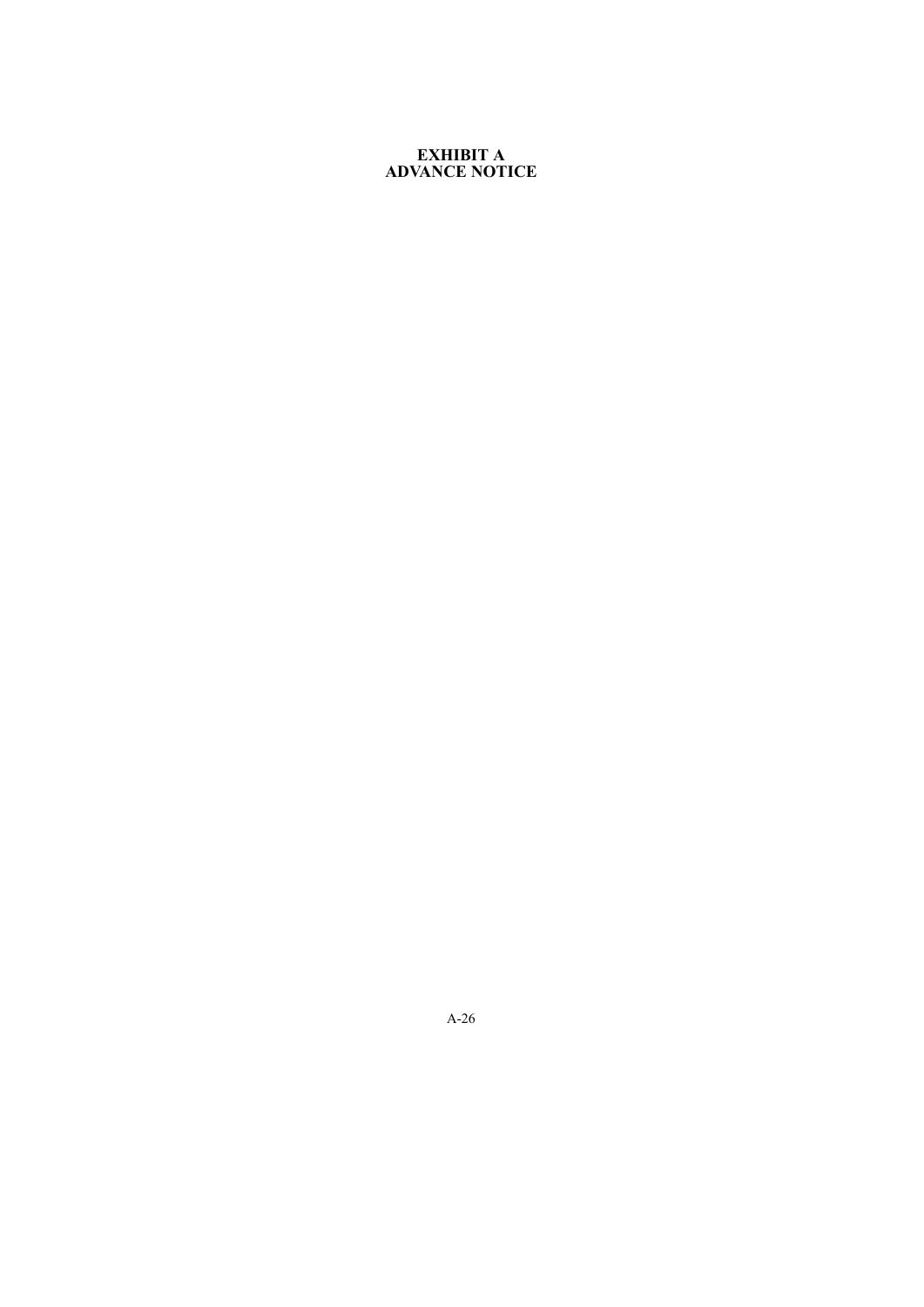# **EXHIBIT B FORM OF SETTLEMENT DOCUMENT**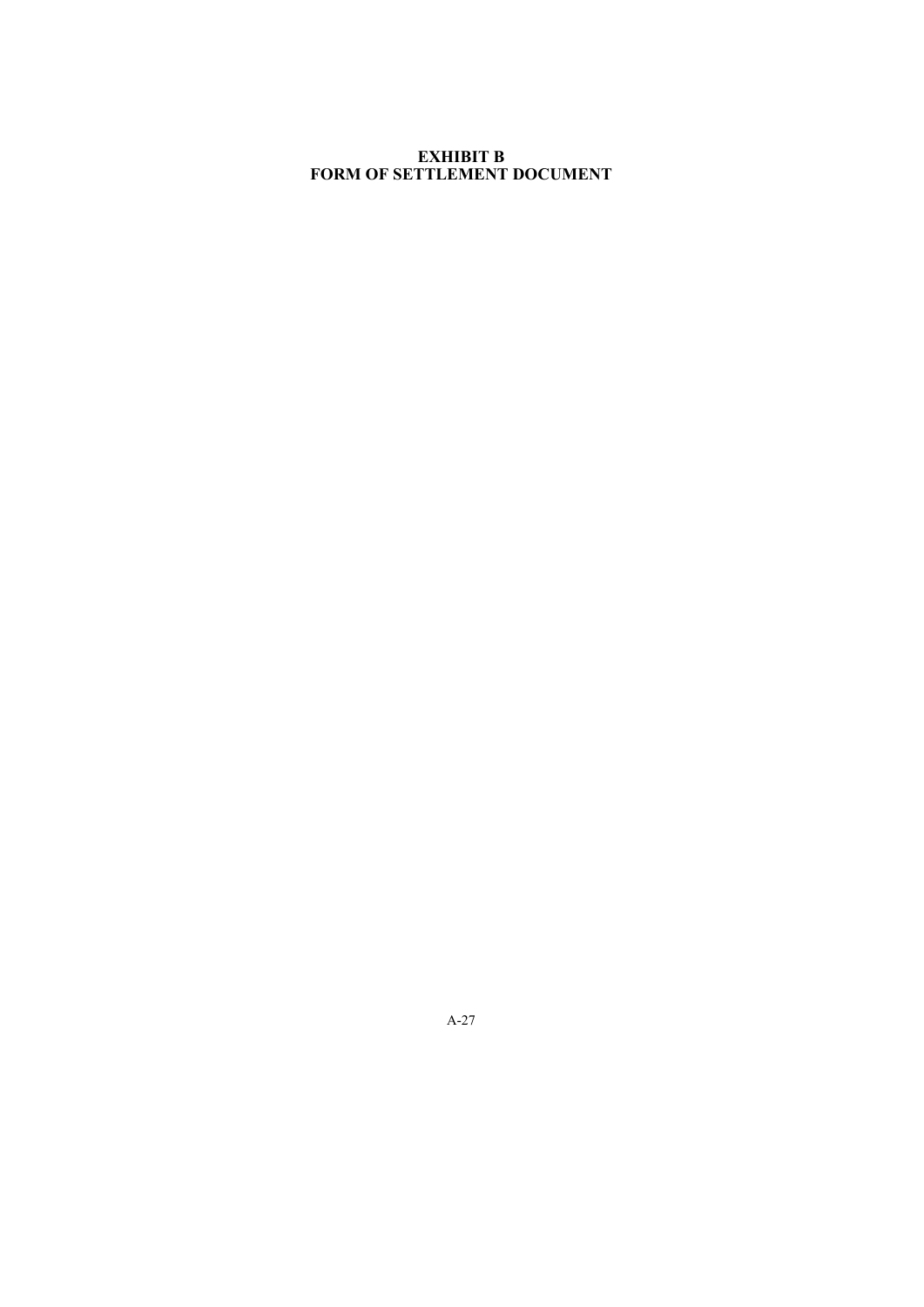# **EXHIBIT C FORM OF PROMISSORY NOTE**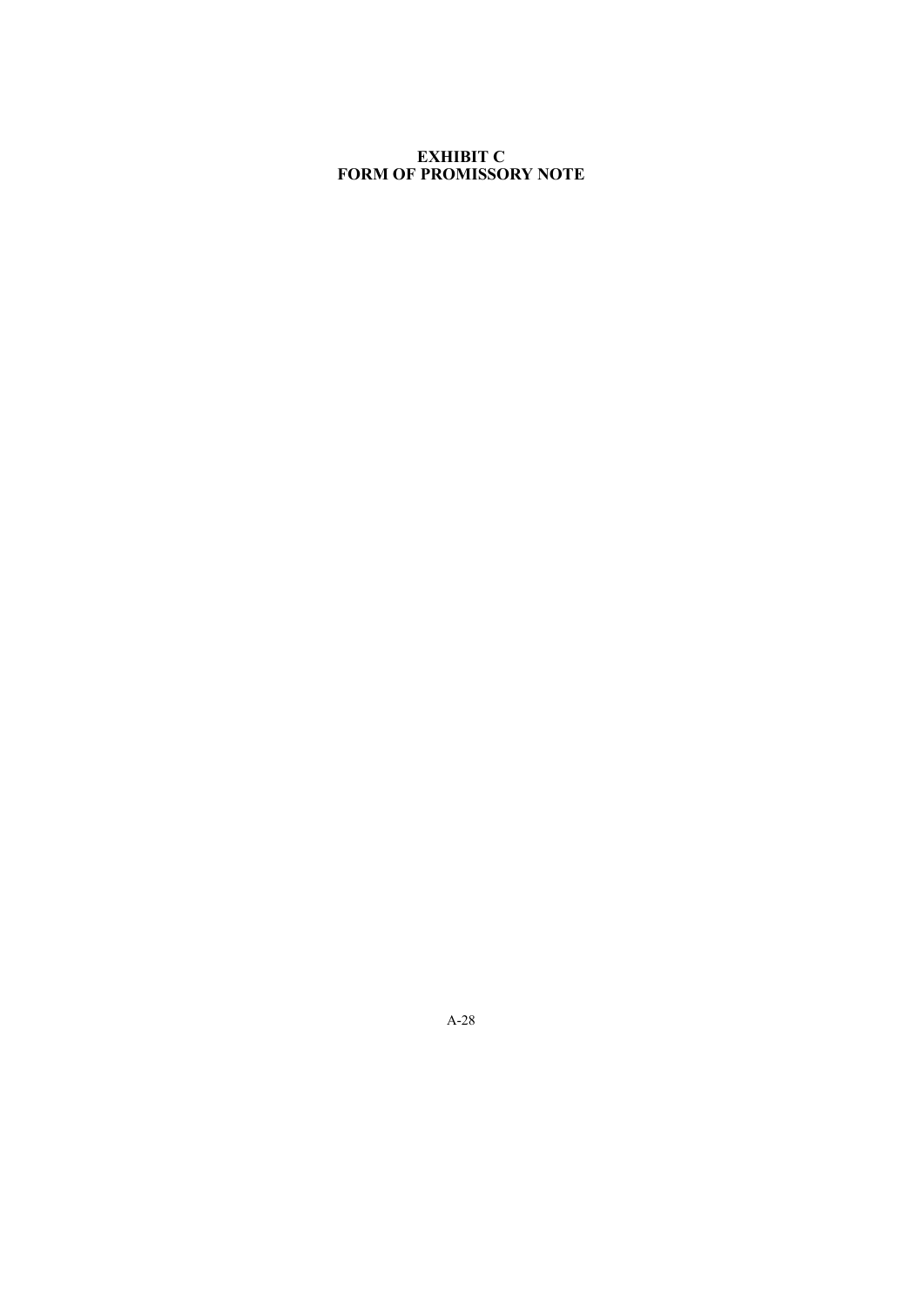# **Schedule I (Holder Account Information)**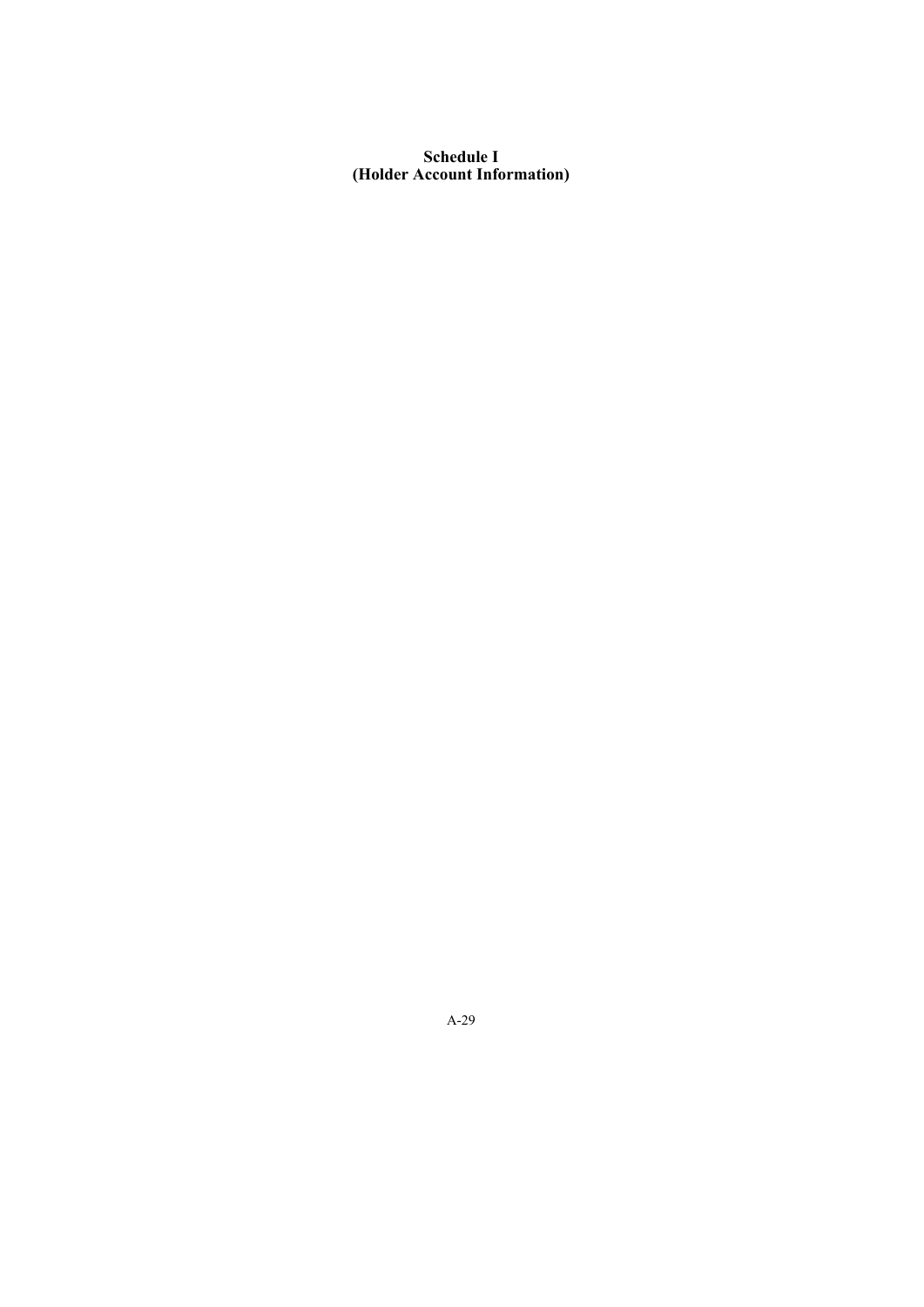# **Exhibit A**

# **Closing Statement**